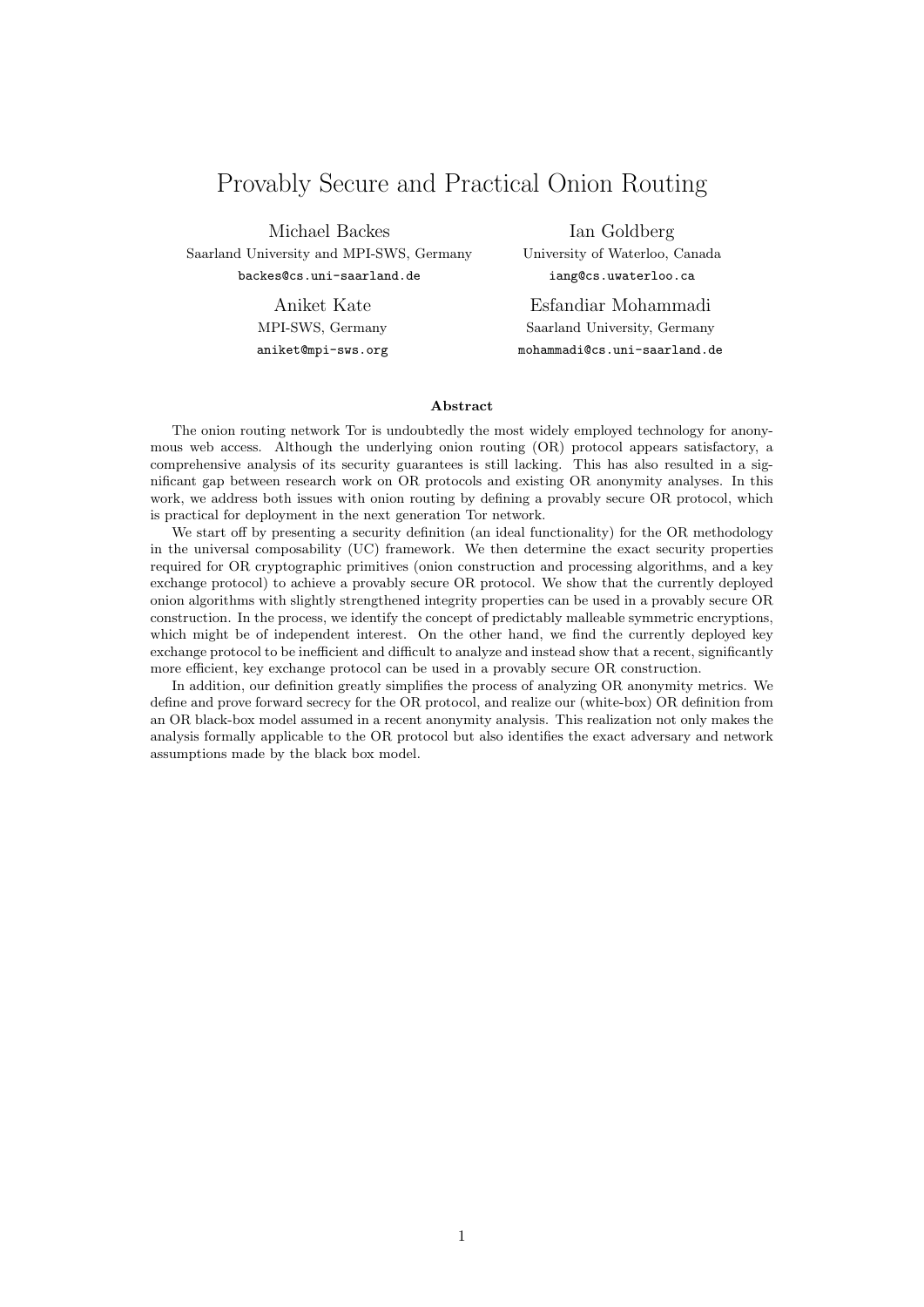# Contents

| $\mathbf{1}$   | Introduction                                                                                                                                                                                                                                                                    | 3                                           |
|----------------|---------------------------------------------------------------------------------------------------------------------------------------------------------------------------------------------------------------------------------------------------------------------------------|---------------------------------------------|
|                | 1.1                                                                                                                                                                                                                                                                             | 3                                           |
| $\mathbf{2}$   | <b>Background</b><br>2.1<br>2.2<br>2.3<br>2.4<br>2.5                                                                                                                                                                                                                            | $\boldsymbol{4}$<br>5<br>5<br>6<br>-7<br>10 |
| 3              | <b>Security Definition of OR</b><br>3.1<br>3.2                                                                                                                                                                                                                                  | 11<br>11<br>11                              |
| $\overline{4}$ | <b>Secure OR modules</b><br>4.1<br>Secure Onion Algorithms (a) and a contract the contract of the contract of the contract of the contract of the contract of the contract of the contract of the contract of the contract of the contract of the contract of the<br>4.2<br>4.3 | 14<br>15<br><b>16</b><br>18                 |
| 5              | $\Pi_{OR}$ UC-Realizes $\mathcal{F}_{OR}$                                                                                                                                                                                                                                       | 20                                          |
| 6              | <b>Instantiating Secure OR Modules</b><br>Deterministic Counter Mode and Predictable Malleability $\dots \dots \dots \dots \dots \dots \dots$<br>6.1<br>6.2<br>6.3                                                                                                              | 22<br>23<br>24<br>25                        |
| 7              | Forward Secrecy and Anonymity Analysis<br>7.1<br>7.1.1<br>7.1.2<br>7.2                                                                                                                                                                                                          | 26<br>26<br>27<br>29<br>30                  |
| 8              | <b>Conclusions and Future Work</b>                                                                                                                                                                                                                                              | 33                                          |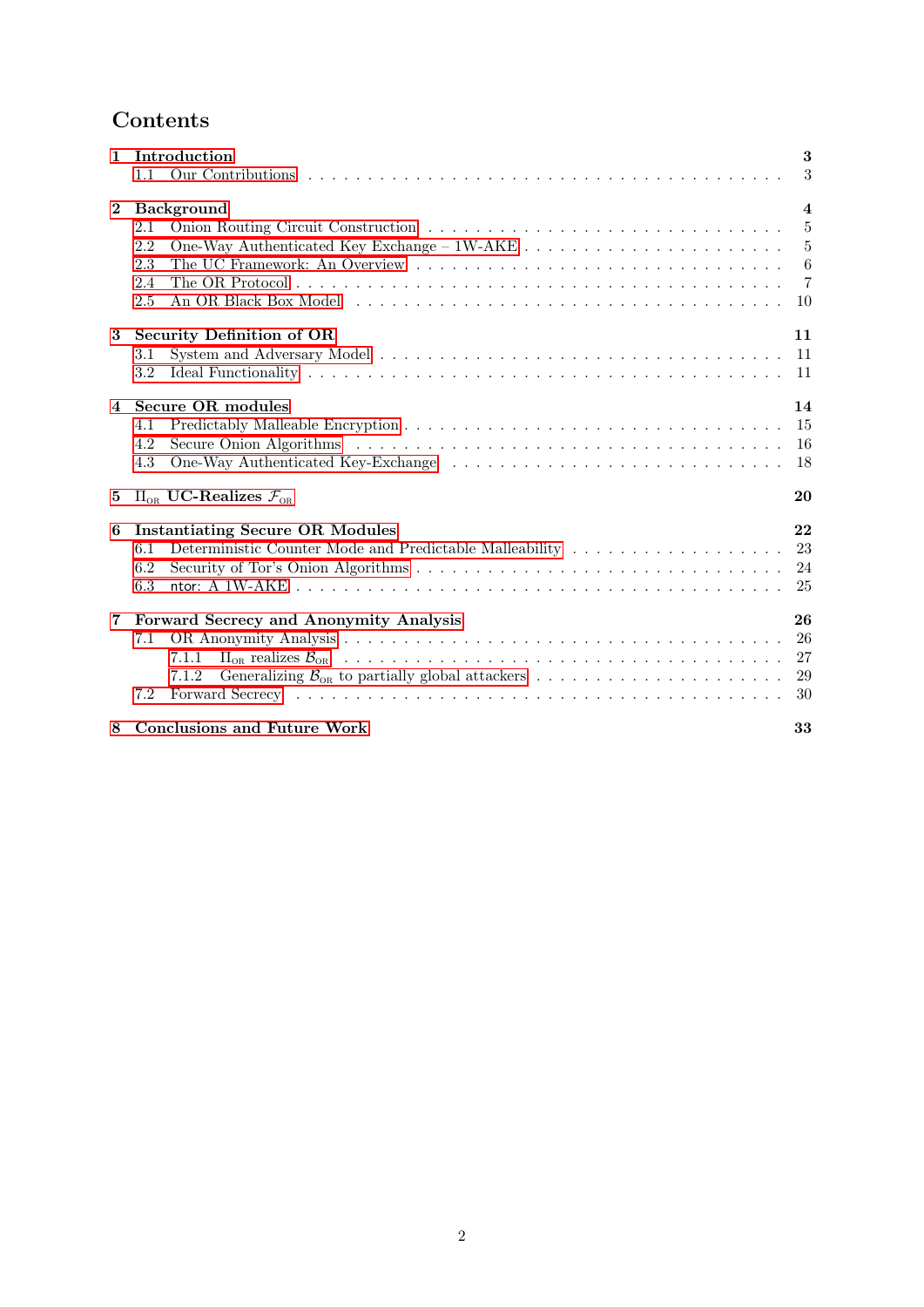# <span id="page-2-0"></span>1 Introduction

Over the last few years the onion routing (OR) network Tor [\[34\]](#page-35-0) has emerged as a successful technology for anonymous web browsing. It currently employs more than two thousand dedicated relays, and serves hundreds of thousands of users across the world. Its impact is also evident from the media coverage it has received over the last few years [\[19\]](#page-34-0). Despite its success, the existing Tor network still lacks a rigorous security analysis, as its circuit construction as well as network transmission delays are found to be large [\[28,](#page-35-1)[30\]](#page-35-2), the current infrastructure is not scalable enough for the future users [\[26,](#page-35-3)[27,](#page-35-4)[29\]](#page-35-5), and from the cryptographic point of view its security properties have neither been formalized cryptographically nor proven. (See [\[4,](#page-34-1) [12,](#page-34-2) [25\]](#page-35-6) for previous attempts and their shortcomings.) In this paper, we define security for the third-generation OR protocol Tor, and construct a provably secure and practical OR protocol.

An OR network consists of a set of routers or OR nodes that relay traffic, a large set of users, and directory servers that provide routing information for the OR nodes to the users. A user (say Alice) constructs a circuit by choosing a small sequence of (usually three) OR nodes, where the chosen nodes route Alice's traffic over the path formed. The crucial property of an OR protocol is that a node in a circuit can determine no circuit nodes other than its predecessor and its successor. Alice sends data over the constructed circuit by sending the first OR node a message wrapped in multiple layers of symmetric encryption (one layer per node), called an onion, using symmetric keys agreed upon during an initial circuit construction phase. Consequently, given a public-key infrastructure (PKI), cryptographic challenges in onion routing are to securely agree upon such symmetric keys, and then to use the symmetric keys to achieve confidentiality and integrity.

In the first generation onion routing [\[31\]](#page-35-7), circuits are constructed in a single pass. However, the scalability issues while pursuing forward secrecy [\[8\]](#page-34-3) in the single-pass construction prompted Dingledine, Mathewson and Syverson [\[10\]](#page-34-4) to use a telescoping approach for the next-generation OR protocol Tor. In this telescoping approach, they employed a forward secret, *multi-pass* key agreement protocol called the Tor authentication protocol (TAP) to negotiate a symmetric session key between user Alice and a node. Here, the node's public key is only used to initiate the construction, and the compromise of this public key does not invalidate the secrecy of the session keys once the randomness used in the protocol is erased.Goldberg [\[14\]](#page-34-5) presented a security proof for individual instances of TAP. The security of TAP, however, does not automatically imply the security of the Tor protocol. (For a possible concurrent execution attack, see [\[36\]](#page-35-8).) The Tor protocol constitutes a sequential execution of multiple TAP instances as well as onion construction and processing algorithms, and thus its security has to be analyzed in a composability setting.

In this direction, Camenisch and Lysyanskaya [\[4\]](#page-34-1) defined an anonymous message transmission protocol in the universal composability (UC) framework, and presented a protocol construction that satisfies their definition. They motivated their choice of the UC framework for a security definition by its versatility as well as its appropriateness for capturing protocol compositions. However, Feigenbaum, Johnson and Syverson [\[12,](#page-34-2) [13\]](#page-34-6) observe that the protocol definition presented by Camenisch and Lysyanskaya [\[4\]](#page-34-1) does not correspond to the OR methodology, and a rigorous security analysis of an OR protocol still remains an unsolved problem.

Studies on OR anonymity such as [\[12,](#page-34-2) [25,](#page-35-6) [32\]](#page-35-9) assume simplified OR black-box models to perform an analysis of the anonymity guarantees of these models. Due to the complexity of an OR network's interaction with the network and the adversary, such black-box models are not trivially realized by deployed OR networks, such as Tor. As a result, there is a gap between deployed OR protocols and anonymity analysis research that has to be filled.

# <span id="page-2-1"></span>1.1 Our Contributions

Our contribution is threefold. First, we present a security definition for the OR methodology as an ideal functionality  $\mathcal{F}_{OR}$  in the UC framework. This ideal functionality in particular gives appropriate considerations to the goals of various system entities. After that, we identify and characterize which cryptographic primitives constitute central building blocks of onion routing, and we give corresponding security definitions: a one-way authenticated key exchange (1W-AKE) primitive, and onion construction and processing algorithms. We then describe an OR protocol  $\Pi_{OR}$  that follows the current Tor specification and that relies on these building blocks as black boxes. We finally show that  $\Pi_{OR}$  is secure in the UC framework with respect to  $\mathcal{F}_{OR}$ , provided that these building blocks are instantiated with secure realizations (according to their respective security definitions).

Second, we present a practical OR protocol by instantiating  $\Pi_{OR}$  with the following OR modules: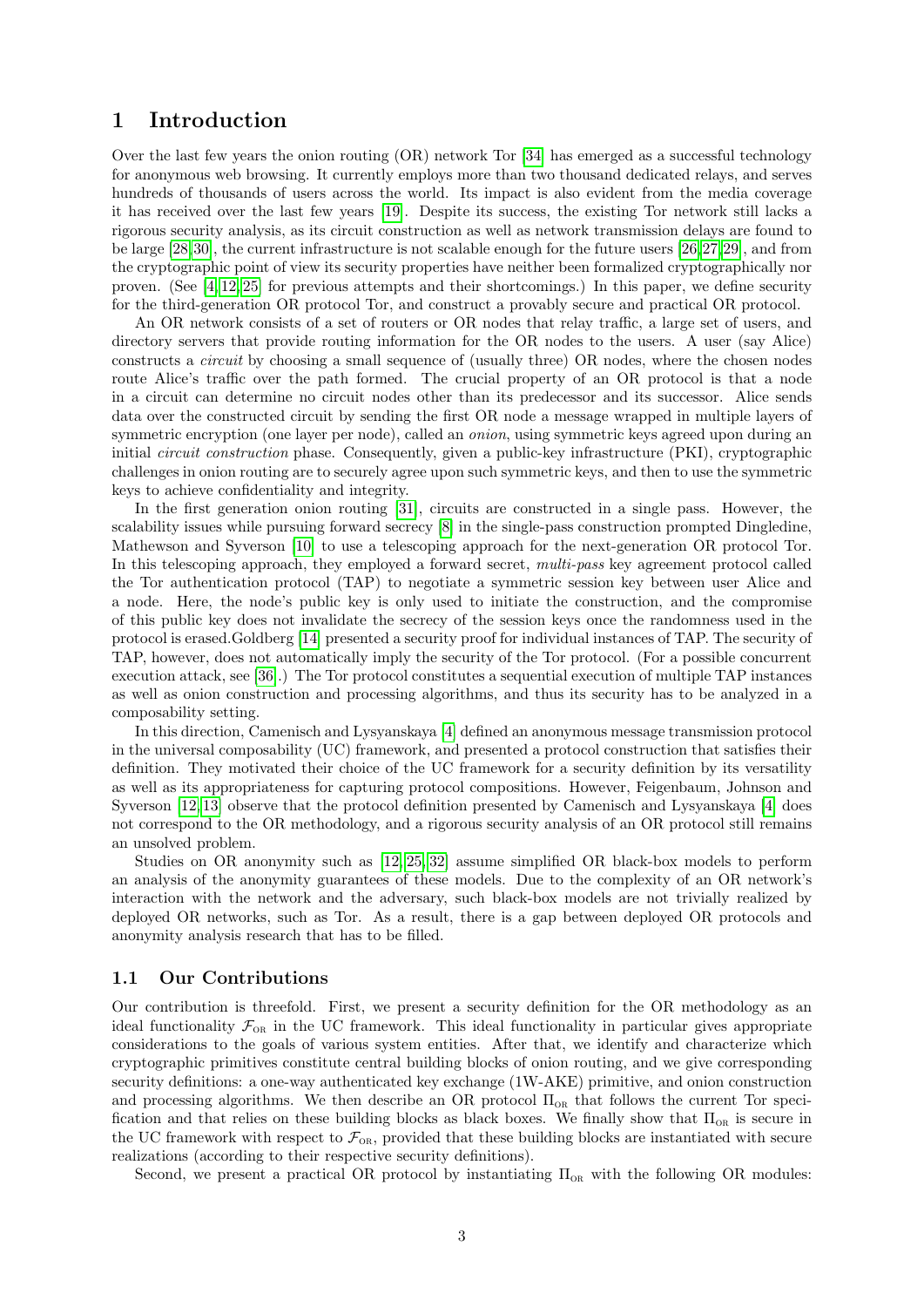a 1W-AKE protocol ntor [\[15\]](#page-34-7), employed onion construction and processing algorithms in Tor with a slightly enhanced integrity mechanism. We show that these instantiations fulfill the security definitions of the individual building blocks that we identified before. This yields the first practical and provably secure OR protocol that follows the Tor specification. As part of these proofs, we identify a novel security definition of symmetric encryption notion we show to be sufficient for showing  $\Pi_{OR}$  secure. This notion strictly lies between CPA-security and CCA-security and characterizes stateful deterministic countermode encryptions. We call this notion predictably malleable encryptions, which might be of an independent interest.

Third, we illustrate the applicability of the abstraction  $\mathcal{F}_{OR}$  by introducing the first cryptographic definition of forward circuit secrecy for onion routing, which might be of independent interest. We utilize the abstraction  $\mathcal{F}_{OR}$  and the UC composability theorem for proving that  $\Pi_{OR}$  satisfies forward circuit secrecy by means of a simple proof. As a second application, we close the gap between the OR black-box model, prevalently used in anonymity analyses [\[12,](#page-34-2)[13,](#page-34-6)[25,](#page-35-6)[32\]](#page-35-9), and a cryptographic model  $(\Pi_{OR})$ of onion routing. Again, we utilize our abstraction  $\mathcal{F}_{OR}$  and the UC composability theorem for proving that against local, static attackers the recent analysis of the OR black-box model [\[13\]](#page-34-6) also applies to our OR protocol  $\Pi_{OR}$  instantiated with secure core building blocks.

Compared to previous work [\[4\]](#page-34-1), we construct an OR circuit interactively in multiple passes, whereas previous work did not consider circuit construction at all, and hence does not model the widely used Tor protocol. The previous approach, and even single-pass circuit construction in general, restricts the protocol to eventual forward secrecy, while a multi-pass circuit construction ensures forward secrecy immediately after the circuit is closed. Second, we show that their hop-to-hop integrity verification is not mandatory, and that an end-to-end integrity verification suffices for onion routing. Finally, they do not consider backward messages (from web-servers to Alice), and their onion wrapping and unwrapping algorithms also do not work in the backward direction.

There has also been work on universally composable Mix-Nets by Wikström [\[35\]](#page-35-10). That work has some similarities to our work, but it only considers Mix-Nets, e.g., it does not need to cope with circuits and sessions.

Another important approach for analyzing onion routing has been conducted by Feigenbaum, Johnson, and Syverson [\[11\]](#page-34-8). In contrast to our work, the authors analyze an I/O automaton that use idealized encryption, pre-shared keys, and assume that every party only constructs one circuit to one destination. Moreover, the result in that work only holds in the stand-alone model against a local attackers whereas our result holds in the UC model against global and partially global attackers. In particular, by the UC composability theorem our result even holds with arbitrary protocols surrounding and against an attacker that controls parts of the network.

Outline of the Paper. Section [2](#page-3-0) provides background information relevant to onion routing, 1W-AKE, and the UC framework. Section [3,](#page-10-0) presents our security definition for onion routing. Section [4,](#page-13-0) presents cryptographic definitions for predictably malleable encryptions and secure onion construction and processing algorithms. Section [5,](#page-19-0) states that given a set of secure OR modules we can construct a secure OR protocol. Section [7](#page-25-0) utilizes our security definition to analyze some security and anonymity properties of onion routing. Finally, we discuss some further interesting directions in Section [8.](#page-32-0) In this work, many proofs have been omitted due to space constraints, which can be found in the full version [\[2\]](#page-34-9).

# <span id="page-3-0"></span>2 Background

In this paper, we often omit the security parameter  $\kappa$  when calling an algorithm A; i.e., we abbreviate  $A(1^{\kappa},x)$  by  $A(x)$ . We write  $y \leftarrow A(x)$  for the assignment of the result of  $A(x)$  to a variable y, and we write  $y \stackrel{\$}{\leftarrow} S$  for the assignment of a uniformly chosen element from S to y. For a given security parameter  $\kappa$ , we assume a message space  $M(\kappa)$  that is disjoint from the set of onions. We assume a distinguished error message  $\perp$ ; in particular,  $\perp$  is not in the message space. For some algorithms, we write  $Alg(a, b, c, [d])$  and mean that the argument d is optional. Finally, for stateful algorithms, we write  $y \leftarrow A(x)$  but we actually mean  $(y, s') \leftarrow A(x, s)$ , where s' is used in the next invocation of A as a state, and s is the stored state from the previous invocation. We assume that for all algorithms  $s \in \{0, 1<sup>\kappa</sup>\}$ . We abbreviate probabilistic polynomial-time as PPT.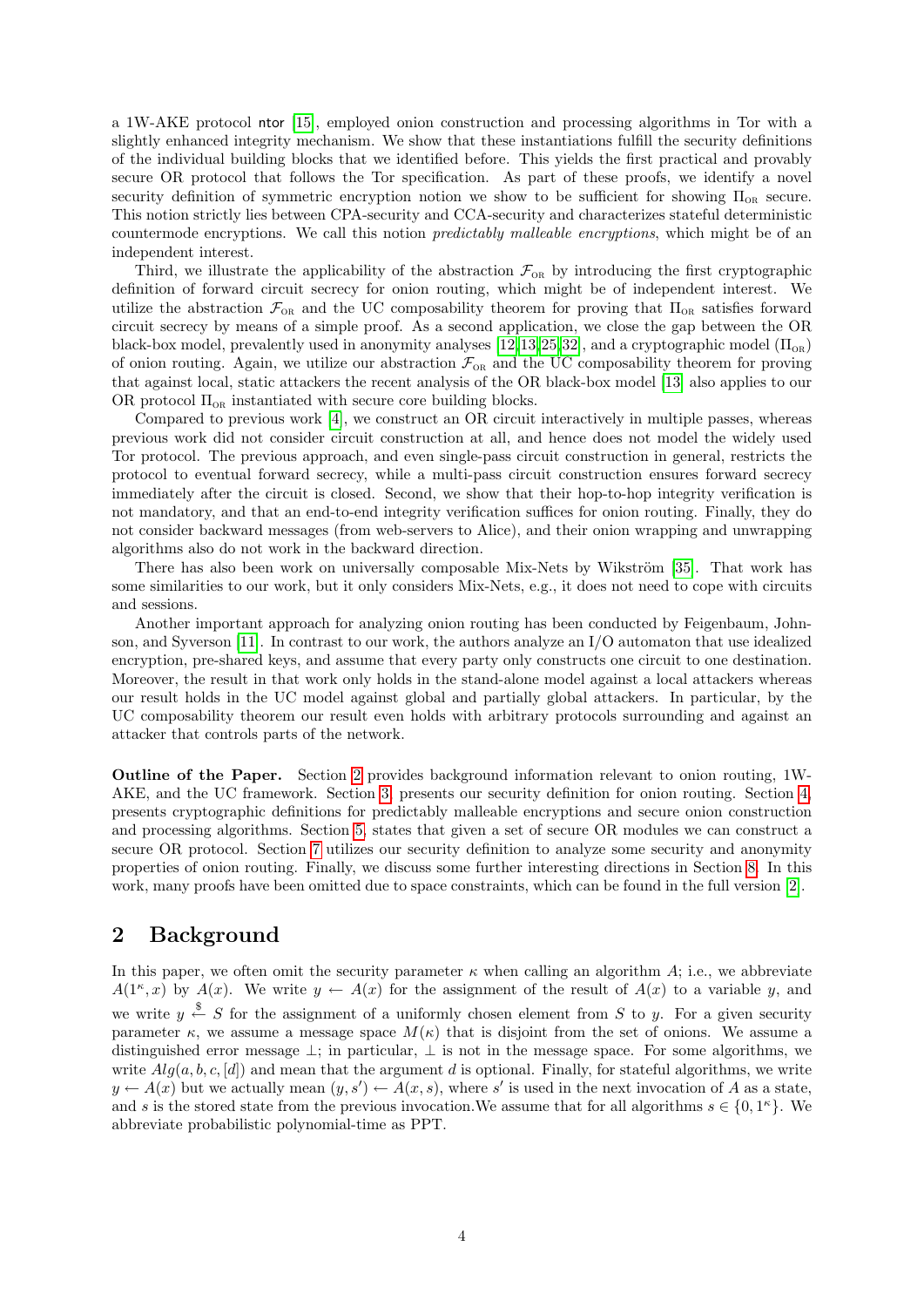# <span id="page-4-0"></span>2.1 Onion Routing Circuit Construction

In the original Onion Routing project [\[17,](#page-34-10) [18,](#page-34-11) [31,](#page-35-7) [33\]](#page-35-11), circuits were constructed in a single pass. However, such a single-pass circuit construction does not provide *forward secrecy*: if an adversary corrupts a node and obtains the private key, the adversary can decrypt all of the node's past communication. Although changing the public/private key pairs for all OR nodes after a predefined interval is a possible solution (eventual forward secrecy), this solution does not scale to realistic OR networks such as Tor, since at the start of each interval every user has to download a new set of public keys for all the nodes.

A user (Alice) chooses a path of OR nodes to a receiver, and creates a forward onion with several layers. Each onion layer is targeted at one node in the path and is encrypted with that node's public key. A layer contains that node's symmetric session key for the circuit, the next node in the path, and the next layer. Each node decrypts a layer using its secret key, stores the symmetric key, and forwards the next layer of the onion along to the next node. Once the last node in the path, i.e., the receiver, gets its symmetric session key, it responds with a confirmation message encrypted with its session key. Every node in the path wraps (encrypts) the backward onion using its session key in the reverse order, and the message finally reaches Alice. A circuit that is constructed in this way, i.e., the sequence of established session keys, is thereafter used for constructing and sending onions via this circuit.

There are attempts to solve this scalability issue. Kate, Zaverucha and Goldberg [\[23\]](#page-35-12) suggested the use of an identity-based cryptography (IBC) setting and defined a pairing-based onion routing (PB-OR) protocol. Catalano, Fiore and Gennaro [\[7\]](#page-34-12) suggested a certificateless cryptography (CLC) setting [\[1\]](#page-34-13) instead, and defined two certificateless onion routing protocols (CL-OR and 2-CL-OR). However, both approaches do not yield satisfactory solutions: CL-OR and 2-CL-OR suffer from the same scalability issues as the original OR protocol [\[22\]](#page-35-13); PB-OR requires a distributed private-key generator [\[21\]](#page-35-14) that may lead to inefficiency in practice.

Another problem with the single-pass approach is its intrinsic restriction to eventual forward secrecy [\[24\]](#page-35-15); i.e., if the current private key is leaked, then past sessions remain secret only if their public and private keys have expired. A desirable property is that all past sessions that are closed remain secret even if the private key is leaked; such a property is called immediate forward secrecy.

In the current Tor protocol, circuits are constructed using a multi-pass approach that is based on TAP. The idea is to use the private key only for establishing a temporary session key in a key exchange protocol. Together with the private key, additional temporary (random) values are used for establishing the key such that knowing the private key does not suffice for reconstructing the session key. These temporary values are erased immediately after the session key has been computed. This technique achieves immediate forward secrecy in multi-pass constructions, which however was never formally defined or proven before.

The multi-pass approach incurs additional communication overhead. However, in practice, almost all Tor circuits are constructed for a circuit length of  $\ell = 3$ , which merely causes an overhead of six additional messages.<sup>[1](#page-4-2)</sup> With this small overhead, the multi-pass circuit construction is the preferred choice in practice, due to its improved forward secrecy guarantees. Consequently, for our OR security definition we consider a multi-pass circuit construction as in Tor.

# <span id="page-4-1"></span>2.2 One-Way Authenticated Key Exchange – 1W-AKE

In a multi-pass circuit construction, a session key is established via a Diffie–Hellman key exchange. However, the precise properties required of this protocol were not formalized until recently. Goldberg, Stebila and Ustaoglu [\[15\]](#page-34-7) formalized the concept of 1W-AKE, presented an efficient instantiation, and described its utility towards onion routing. We review their work here and we refer the readers to [\[15\]](#page-34-7) for a detailed description.

An authenticated key exchange (AKE) protocol establishes an authenticated and confidential communication channel between two parties. Although AKE protocols in general aim for key secrecy and mutual authentication, there are many practical scenarios such as onion routing where mutual authentication is undesirable. In such scenarios, two parties establish a private shared session key, but only one party authenticates to the other. In fact, as in Tor, the unauthenticated party may even want to preserve its anonymity. Their 1W-AKE protocol constitutes this precise primitive.

The 1W-AKE protocol consists of three procedures: *Initiate, Respond*, and *ComputeKey.* With procedure Initiate, Alice (or her onion proxy) generates and sends an authentication challenge to the server (an OR node). The OR node responds to the challenge by running the Respond procedure, and

<span id="page-4-2"></span><sup>1</sup>The overhead reduces to four additional messages if we consider the "CREATE FAST" option available in Tor.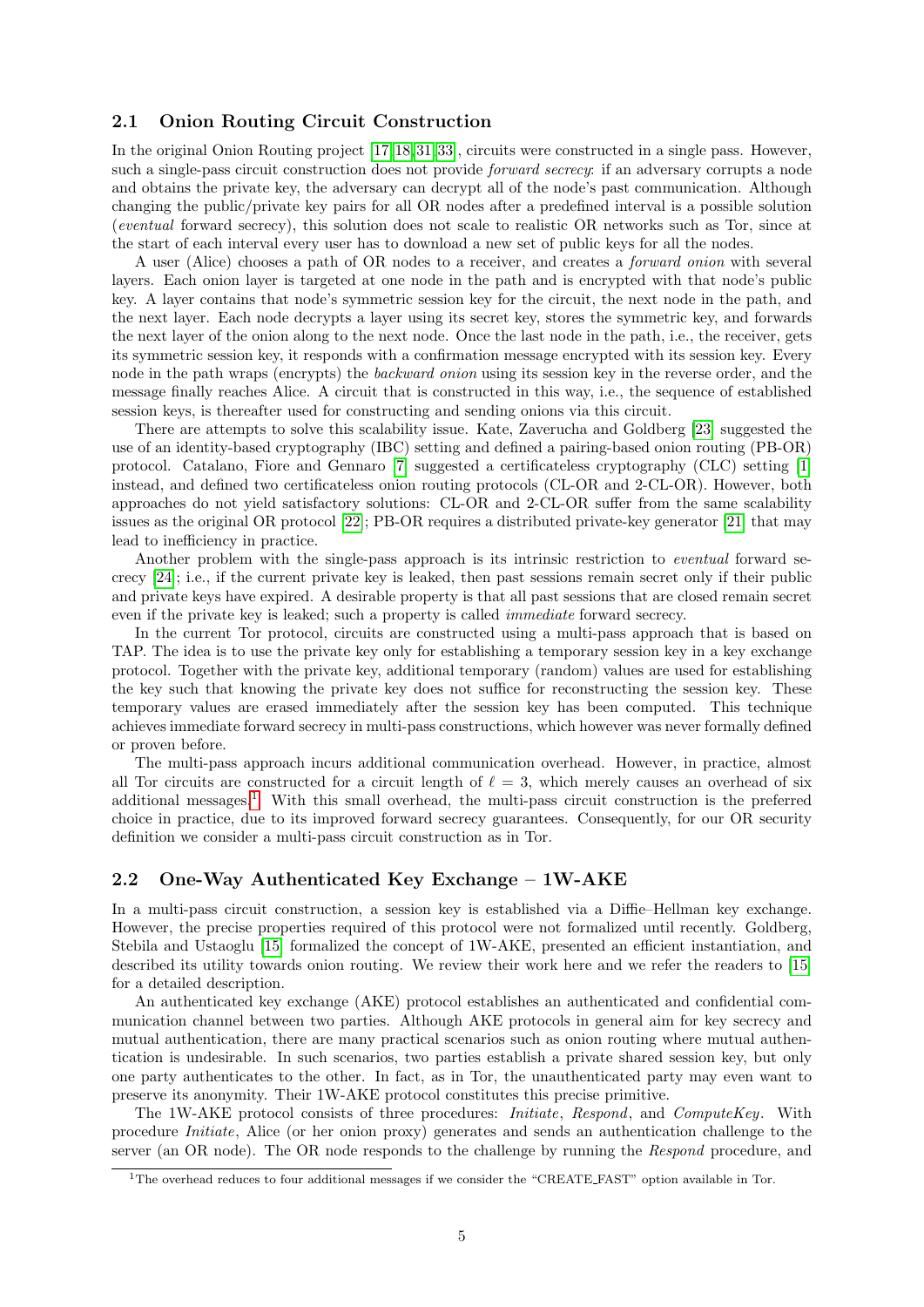returning the authentication response. The onion proxy  $(OP)$  then runs the *ComputeKey* procedure over the received response to authenticate the OR node and compute the session key.

The security of a 1W-AKE is defined by means of a *challenger* that represents all honest parties. The attacker is then allowed to query this challenger. If the attacker is not able to distinguish a fresh session key from a randomly chosen session key, we say that the 1W-AKE is *secure*. This challenger is constructed in a way that security of the 1W-AKE implies one-way authentication of the responding party.

For the definition of one-way anonymity we introduce a proxy, called the anonymity challenger, that relays all messages from and to the usual 1W-AKE challenger except for a challenge party C. The attacker can choose two challenge parties, out of which the anonymity challenger randomly picks one, say i<sup>\*</sup>. Then, the anonymity challenger relays all messages that are sent to C to  $P_{i^*}$  (via the 1W-AKE challenger).

In the one-way anonymity experiment, the adversary can issue the following queries to the challenger C. All other queries are simply relayed to the 1W-AKE challenger. The session  $\Psi^*$  denotes the challenge session. The two queries are for activation and communication during the test session. We say that a 1W-AKE is one-way anonymous if the attacker cannot guess which party has been guessed with more than  $1/2 + \mu(\kappa)$  probability, where  $\mu$  is a negligible function.

In terms of instantiation, Goldberg et al. showed that an AKE protocol suggested for Tor—the fourth protocol in [\[28\]](#page-35-1)—can be attacked, leading to an adversary determining all of the user's session keys. They then fixed the protocol (see Figure [15\)](#page-25-2) and proved that the fixed protocol (ntor) satisfies the formal properties of 1W-AKE. In our OR analysis, we use their formal definition and their fixed protocol.

## <span id="page-5-0"></span>2.3 The UC Framework: An Overview

The UC framework is designed to enable a modular analysis of security protocols. In this framework, the security of a protocol is defined by comparing it with a setting in which all parties have a direct and private connection to a trusted machine that computes the desired functionality. As an example consider an authenticated channel between Alice and Bob with a passive attacker. In the real world Alice would call a protocol that signs the message  $m$  to be communicated and sends the signed message over the network such that Bob would verify the signature. In the setting with a trusted machine  $T$ , however, Alice sends the message m directly to  $T^2$  $T^2$ ; T notifies the attacker about m, and T directly sends m to Bob. This trusted machine is called the ideal functionality.

As an example, consider a protocol that establishes a secret channel: an attacker controlling the network can see the length of the message and prevent the message from reaching its destination. The ideal functionality for such a secret channel protocol leaks nothing more than the length of the message to the attacker and gives the attacker no more interaction capabilities than control over the delivery of messages.

Security in the UC framework is defined as follows: a protocol  $\pi$  UC-realizes an ideal functionality  $\mathcal F$ if for all probabilistic poly-time (PPT) attackers  $A$  there is a PPT simulator  $S$  such that no PPT machine can distinguish an interaction with  $\pi$  and A from an interaction with F and S. The distinguisher is connected to the protocol and the attacker (or the simulator).

In contrast to typical UC proofs, our attacker model considers a more fine-grained network topology. Typically, a global attacker is assumed in UC; however, as we also want to be able to argue about local attackers, we prove our result for partially global attackers, i.e., in particular also for completely global attackers. A network over which the attacker does not have full control is modelled by a network functionality  $\mathcal{F}_{\text{NET}^q}$  in which the attacker can adaptively compromise up to q links between honest onion routers. This network functionality is a global setup assumption; consequently, we have to consider the generalized UC framework (GUC) by Canetti, Dodis, Pass, and Walfish [\[6\]](#page-34-14).[3](#page-5-2) Throughout this work, if we say that a protocol  $\rho$  UC realizes a protocol  $\pi$  we actually mean that  $\rho$  GUC realizes  $\pi$ . (For a thorough definition of GUC, we refer to [\[6\]](#page-34-14).)

<span id="page-5-2"></span><span id="page-5-1"></span><sup>&</sup>lt;sup>2</sup>Recall that  $T$  and Alice are directly connected, as well as  $T$  and Bob.

<sup>&</sup>lt;sup>3</sup>The authors show that composability also holds true in the presence of global functionalities as long as the environment has access to these functionalities, i.e., they are not simulated by the simulator.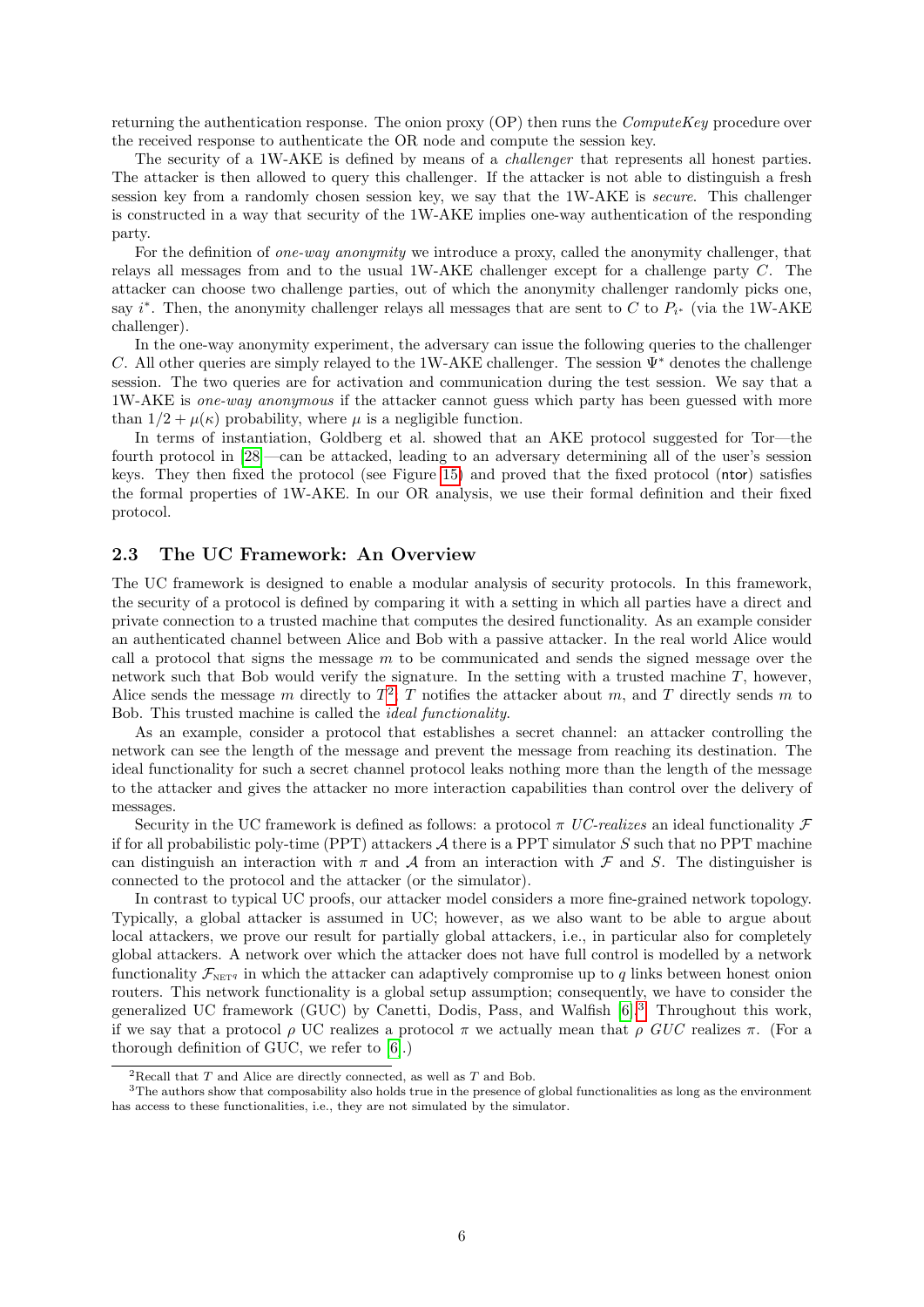

<span id="page-6-1"></span>Figure 1: Overview of the set-up

# <span id="page-6-0"></span>2.4 The OR Protocol

We describe an OR protocol  $\Pi_{OR}$  that follows the Tor specification [\[9\]](#page-34-15). We do not present the cryptographic algorithms, e.g., wrapping and unwrapping onions, in this section but only present the skeleton of the protocol. A thorough characterization of these cryptographic algorithms follows in Section [4.](#page-13-0)

We describe our protocols using pseudocode and assume that a node maintains a state for every execution and responds (changes the state and/or sends a message) upon receiving a message as per its current state. In Figure [1,](#page-6-1) we give an overview of the setup that we consider.

As an attacker model we consider a partially global attacker in contrast to the global attacker that is typically used in UC analyses. For modelling a partially global attacker, we introduce an ideal functionality  $\mathcal{F}_{\text{NET}q}$  that allows the attacker to compromise at most q links.

There are two types of messages that the protocol generates and processes: the first type contains input actions, which carry inputs to the protocol from the user (Alice), and *output actions*, which carry outputs of the protocol to Alice. The second message type is a point-to-point network message (a cell in the OR literature), which is to be delivered by one protocol node to another. To enter a wait state, a thread may execute a command of the form wait for a network message.

With this methodology, we are able to effortlessly extract an OR protocol  $(\Pi_{OR})$  from the Tor specification by categorizing actions based on the OR cell types (see Figure [2\)](#page-7-0). For ease of exposition, we only consider Tor cells that are cryptographically important and relevant from the security definitional perspective. In particular, we consider create, created and destroy cells among control cells, and data, extend and extended cells among relay cells. We also include two input messages createcircuit and send, where Alice uses createcircuit to create OR circuits and uses send to send messages m over already-created circuits. We do not consider streams and the SOCKS interface in Tor as they are extraneous to the basic OR methodology. We unify instructions for an OP (onion proxy) node and an OR node for the simplicity of discussion. Moreover, for the sake of brevity, we restrict ourselves to messages  $m \in M(\kappa)$  that fit exactly in one cell. It is straight-forward to extend our result to a protocol that accepts larger messages. The only difference is that the onion proxy and the exit node divide messages into smaller pieces and recombine them in an appropriate way.

Function calls *Initiate, Respond* and *ComputeKey* correspond to 1W-AKE function calls described in Section [2.2.](#page-4-1) Function calls  $WrOn$  and  $UnwrOn$  correspond to the principal onion algorithms.  $WrOn$ creates a layered encryption of a payload (plaintext or onion) for given an ordered list of  $\ell$  session keys for  $\ell \geq 1$ . UnwrOn removes  $\ell$  layers of encryptions from an onion to output a plaintext or an onion given an input onion and a ordered list of  $\ell$  session keys for  $\ell \geq 1$ . Moreover, onion algorithms also ensure end-to-end integrity. The cryptographic requirements for these onion algorithms are presented in Section [4.2.](#page-15-0)

Tor uses a centralized approach to determine valid OR nodes and distribute their public keys. Every OR node has to be registered in so-called directory servers, where each registration is checked by an administrator. These directory servers then distribute the list of valid OR nodes and the respective public keys. We abstract the key registration procedure by assuming that the directory servers expect a fixed set of parties upon setup. Formally, we model these directory servers as an ideal functionality  $\mathcal{F}_{\text{REG}}^{\mathcal{N}}$ , which is basically defined as by Canetti [\[5\]](#page-34-16) except that  $\mathcal{F}_{\text{REG}}^{\mathcal{N}}$  rejects all parties that are not in  $\mathcal{N}$  and only sends the public keys around once all parties in  $N$  registered.<sup>[4](#page-6-2)</sup> Tor does not guarantee any anonymity

<span id="page-6-2"></span><sup>&</sup>lt;sup>4</sup>Technically, we also extend  $\mathcal{F}_{\text{REG}}^{\mathcal{N}}$  such that upon each (register, sid, v)-message,  $\mathcal{F}_{\text{REG}}^{\mathcal{N}}$  notifies the attacker. And only after the attacker confirmed this message,  $\mathcal{F}_{\text{REG}}^{\mathcal{N}}$  registers v with P.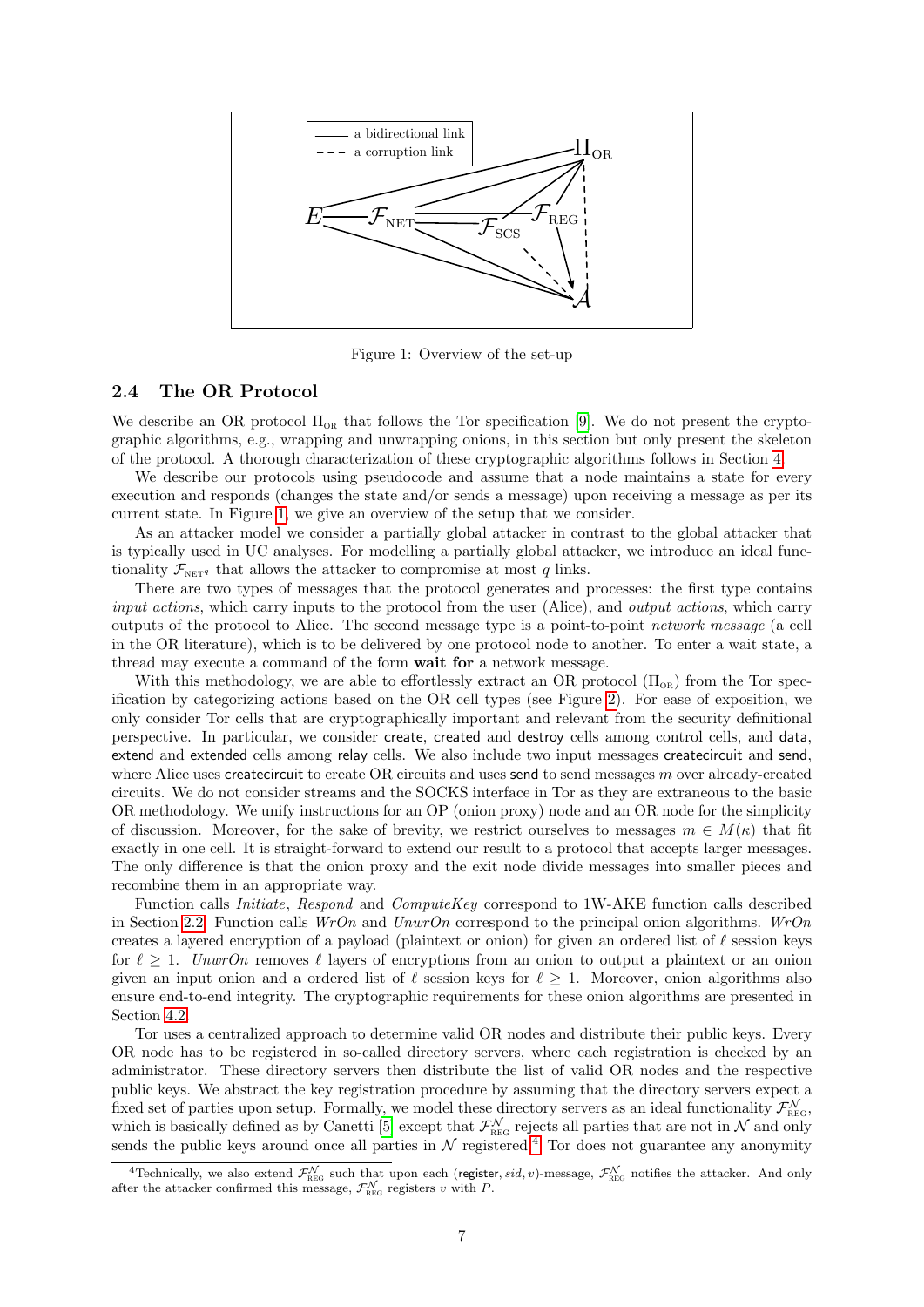upon an input (setup): Generate an asymmetric key pair  $(sk, pk) \leftarrow G$ . send a cell (register,  $P, pk)$  to the  $\mathcal{F}^{\mathcal{N}}_{\text{\tiny REG}}$  functionality wait for a cell (registered,  $\langle P_j , \mathit{pk}_j \rangle_{j=1}^n$ ) from  $\mathcal{F}^{\mathcal{N}}_{\text{\tiny REG}}$ output (ready,  $\mathcal{N} = \langle P_j \rangle_{j=1}^n$ ) upon an input (createcircuit,  $\mathcal{P} = \langle P,\langle P_j\rangle_{j=1}^{\ell}\rangle)$ : store P and  $C \leftarrow \langle P \rangle$ ; call *ExtendCircuit*(P, C) **upon** an input (send,  $\mathcal{C} = \langle P \stackrel{cid_1}{\iff} P_1 \Longleftrightarrow \cdots P_\ell \rangle, m$ ): if  $Used(cid_1) < ttlc$  then look up the keys  $(\langle k_j \rangle_{j=1}^{\ell})$  for  $cid_1$  $O \leftarrow WrOn(m, (k_j)_{j=1}^{\ell}); Used(cid_1)+\cdots$ send a cell  $(cid_1,$ relay, O) to  $P_1$  over  $\mathcal{F}_{\text{scs}}$ else call  $DestroyCircuit(C, cid_1);$  output (destroyed,  $C, m$ ) upon receiving a cell (cid, create, X) from  $P_i$  over  $\mathcal{F}_{\text{scs}}$ :  $\langle Y, k_{\text{new}} \rangle \leftarrow Respond(pk_P, sk_P, X)$ store  $C \leftarrow \langle P_i \stackrel{cid, k_{\text{new}}}{\iff} P \rangle$ send a cell  $(cid, \text{created}, Y, t)$  to  $P_i$  over  $\mathcal{F}_{\text{scs}}$ upon receiving a cell (cid, created, Y, t) from  $P_i$  over  $\mathcal{F}_{\text{scs}}$ : if  $prev(cid) = (P', cid', k')$  then  $O \leftarrow WrOn(\langle \text{extended}, Y, t \rangle, k')$ send a cell  $(\text{cid}', \text{relay}, O)$  to  $P'$  over  $\mathcal{F}_{\text{scs}}$ else if  $prev(cid) = \perp$  then  $k_{\text{new}} \leftarrow ComputeKey(pk_i, Y, t)$ update C with  $k_{\text{new}}$ ; call  $ExtendCircuit(\mathcal{P}, \mathcal{C})$ upon receiving a cell (cid, relay, O) from  $P_i$  over  $\mathcal{F}_{\text{scs}}$ : if  $prev(cid) = \perp$  then if  $\text{getkey}(\text{cid}) = (k_j)_{j=1}^{\ell'}$  then (type, *m*) or  $O \leftarrow UnwrOn(O, (k_j)_{j=1}^{\ell'})$  $(P', cid')$  or  $\bot \leftarrow next(cid)$ else if  $prev(cid) = (P', cid', k')$  then  $O \leftarrow WrOn(O, k')$  /\* a backward onion \*/ switch (type) case extend: get  $\langle P_{next}, X \rangle$  from m;  $cid_{next} \stackrel{\$}{\leftarrow} \{0, 1\}^{\kappa}$ update  $C \leftarrow \langle P_i \stackrel{cid, k}{\iff} P \stackrel{cid_{next}}{\iff} P_{next} \rangle$ send a cell (cid<sub>next</sub>, create, X) to  $P_{next}$  over  $\mathcal{F}_{scs}$ case extended: get  $\langle Y, t \rangle$  from m; get  $P_{\text{ex}}$  from  $(C, \mathcal{P})$  $k_{\text{ex}} \leftarrow ComputeKey(pk_{\text{ex}}, Y, t)$ update C with  $(k_{ex})$ ; call *ExtendCircuit*( $P, C$ ) case data: if  $(P = OP)$  then output (received,  $C, m$ ) else if  $m = (S, m')$ generate or lookup the unique sid for cid send  $(P, S, sid, m')$  to  $\mathcal{F}_{\text{NET}}q$ case corrupted: /\*corrupted onion\*/ call  $DestroyCircuit(C, cid)$ case default: /\*encrypted forward/backward onion\*/ send a cell  $(cid', \text{relay}, O)$  to  $P'$  over  $\mathcal{F}_{\text{scs}}$ upon receiving a msg  $(sid, m)$  from  $\mathcal{F}_{\text{NET}^q}$ : get  $\mathcal{C} \leftarrow \langle P' \stackrel{cid, k}{\iff} P \rangle$  for sid;  $O \leftarrow WrOn(m, k)$ send a cell  $(cid,$ relay, O) to  $P'$  over  $\mathcal{F}_{\text{sc}}$ upon receiving a cell (*cid*, destroy) from  $P_i$  over  $\mathcal{F}_{\text{scs}}$ : call  $DestrouCircuit(C, cid)$ 

<span id="page-7-0"></span>Figure 2:  $\Pi_{OR}$ : The OR Protocol for Party P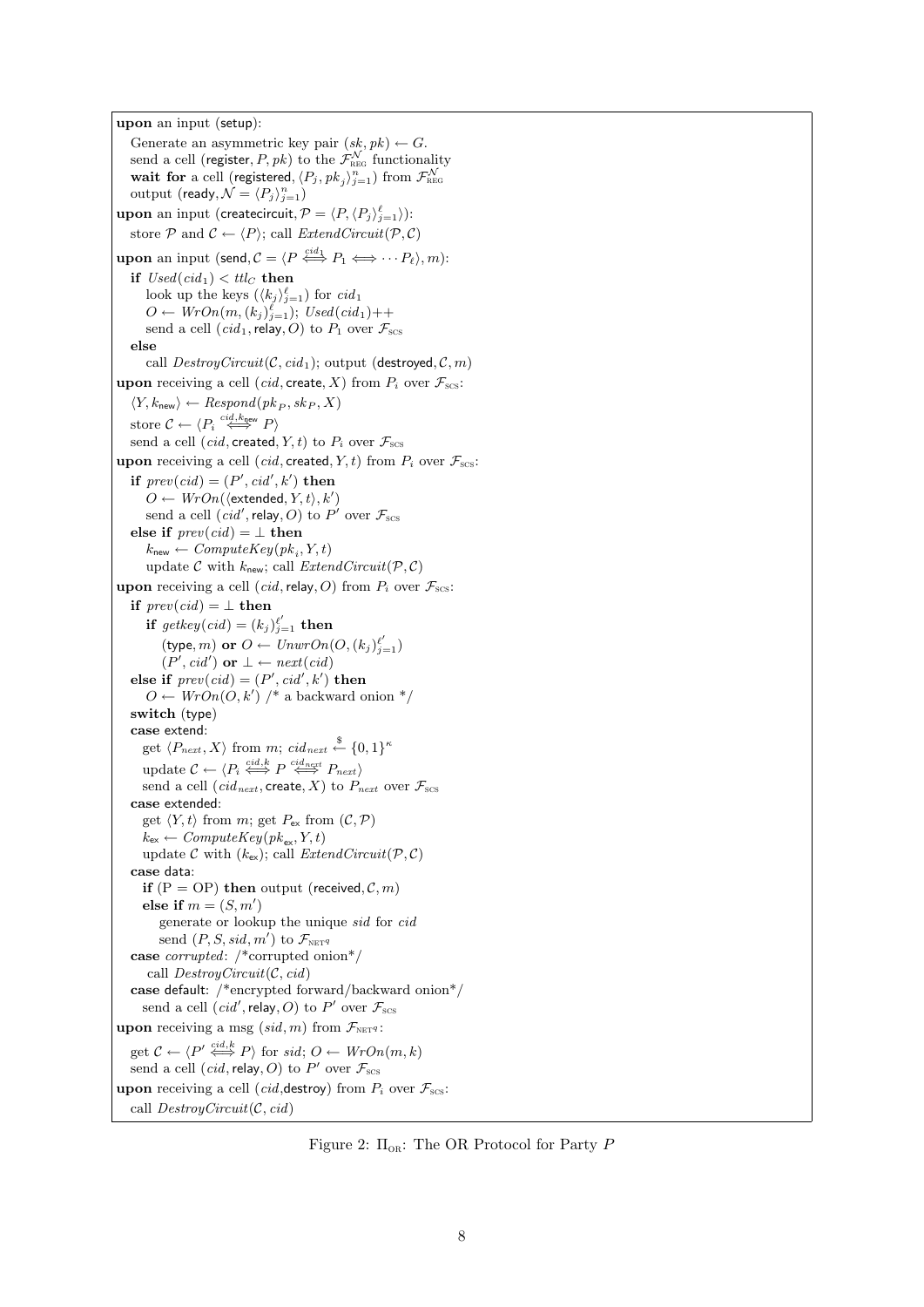| <i>ExtendCircuit</i> $(\mathcal{P} = \langle P_j \rangle_{i=1}^{\ell}, \mathcal{C} = \langle P \stackrel{cid_1, k_1}{\iff} P_1 \stackrel{k_2}{\iff} \cdots P_{\ell'} \rangle)$ : |  |  |  |  |
|----------------------------------------------------------------------------------------------------------------------------------------------------------------------------------|--|--|--|--|
| determine the next node $P_{\ell'+1}$ from P and C                                                                                                                               |  |  |  |  |
| if $P_{\ell'+1} = \perp$ then                                                                                                                                                    |  |  |  |  |
| output (created, $\langle P \stackrel{cid_1}{\iff} P_1 \iff \cdots P_{\ell'} \rangle$ )                                                                                          |  |  |  |  |
| else                                                                                                                                                                             |  |  |  |  |
| $X \leftarrow \text{Initiate}(pk_{P_{\ell'+1}}, P_{\ell'+1})$                                                                                                                    |  |  |  |  |
| if $P_{\ell'+1} = P_1$ then                                                                                                                                                      |  |  |  |  |
| $cid_1 \stackrel{\$}{\leftarrow} \{0,1\}^{\kappa}$                                                                                                                               |  |  |  |  |
| send a cell $(cid_1, \text{create}, X)$ to $P_1$ over $\mathcal{F}_{\text{scs}}$                                                                                                 |  |  |  |  |
| else                                                                                                                                                                             |  |  |  |  |
| $O \leftarrow WrOn(\{\text{extend}, P_{\ell'+1}, X\}, (k_i)_{i=1}^{\ell'})$                                                                                                      |  |  |  |  |
| send a cell $(cid_1,$ relay, O to $P_1$ over $\mathcal{F}_{\text{sc}}$                                                                                                           |  |  |  |  |
| DestroyCircuit(C, cid):                                                                                                                                                          |  |  |  |  |
| if $next(cid) = (P_{next}, cid_{next})$ then                                                                                                                                     |  |  |  |  |
| send a cell ( <i>cid<sub>next</sub></i> , destroy) to $P_{next}$ over $\mathcal{F}_{scs}$                                                                                        |  |  |  |  |
| else if $prev(cid) = (P_{prev}, cd_{prev})$ then                                                                                                                                 |  |  |  |  |
| send a cell ( <i>cid<sub>prev</sub></i> , destroy) to $P_{prev}$ over $\mathcal{F}_{scs}$                                                                                        |  |  |  |  |
| discard $\mathcal C$ and all streams                                                                                                                                             |  |  |  |  |

<span id="page-8-2"></span>Figure 3: Subroutines of  $\Pi_{OR}$  for Party P

once these directory servers are compromised. Therefore, we concentrate on the case in which these directory servers cannot be compromised.<sup>[5](#page-8-0)</sup> As in Tor, we assume that the list of valid OR nodes is given to the directory servers from outside, in our case from the environment. However, for the sake of simplicity we assume that the OR list is only synchronized initially. In detail, we slightly extend the functionality as follows.  $\mathcal{F}_{\text{REG}}^{\mathcal{N}}$  initially receives a list of OR nodes from the environment, waits for each of these parties for a public key, and distributes the list of OR nodes and their public keys as (registered,  $\langle P_j, pk_j \rangle_{j=1}^n$ ). Each OR node, on the other hand, initially computes its long-term keys  $(sk, pk)$  and registers the public part at  $\mathcal{F}_{\text{REG}}^{\mathcal{N}}$ . Then, the node waits to receive the message (registered,  $\langle P_j, pk_j \rangle_{j=1}^n$ ) from  $\mathcal{F}_{\text{REG}}^{\mathcal{N}}$  before declaring that it is ready for use.<sup>[6](#page-8-1)</sup>

OPs develop circuits incrementally, one hop at a time, using the *ExtendCircuit* function defined in Figure [3.](#page-8-2) To create a new circuit, an OP sends a create cell to the first node, after calling the *Initiate* function of 1W-AKE; the first node responds with a **created** cell after running the *Respond* function. The OP then runs the  $ComputeKey$  function. To extend a circuit past the first node, the OP sends an extend relay cell after calling the *Initiate* function, which instructs the last node in the circuit to send a create cell to extend the circuit.

Circuits are identified by circuit IDs  $(cid \in \{0,1\}^{\kappa})$  that associate two consecutive circuit nodes.

We denote circuit at a node  $P_i$  using the terminology  $C = P_{i-1} \stackrel{cid_i, k_i}{\iff} P_i \stackrel{cid_{i+1}}{\iff} P_{i+1}$ , which says that  $P_{i-1}$  and  $P_{i+1}$  are respectively the predecessor and successor of  $P_i$  in a circuit  $\mathcal{C}$ .  $k_i$  is a session key between  $P_i$  and the OP, while the absence of  $k_{i+1}$  indicates that a session key between  $P_{i+1}$  and the OP is not known to  $P_i$ ; analogously the absence of a circuit id *cid* in that notation means that only the first circuit id is known, as for OP, for example. Functions prev and next on cid correspondingly return information about the predecessor or successor of the current node with respect to cid; e.g.,  $next(cid_i)$ returns  $(P_{i+1}, cid_{i+1})$  and  $next(cid_{i+1})$  returns  $\perp$ . The OP passes on to Alice  $\langle P \stackrel{cid_1}{\iff} P_1 \Longleftrightarrow \cdots P_\ell \rangle$ .

Within a circuit, the OP and the exit node use relay cells created using  $WrOn$  to tunnel end-to-end commands and connections. The exit nodes use some additional mechanisms (abstracting the streams used in Tor) to synchronize communication between the network and a circuit  $\mathcal{C}$ . We represent that using sid. With this auxiliary synchronization, end-to-end communication between OP and the exit node happens with a  $WrOn$  call with multiple session keys and a series of  $Unwron$  calls with individual session keys in the forward direction, and a series of  $WrOn$  calls with individual session keys, and finally a UnwrOn call with multiple session keys in the backward direction. Communication in the forward direction is initiated by a send message by Alice to the OP, while communication in the backward direction is initiated by a network message to the exit node. Cells are exchanged between OR nodes over a secure and authenticated channels, e.g., a TLS connection. We abstract such a channel in the UC framework by a functionality  $\mathcal{F}_{\text{SCS}}$  as proposed by Canetti [\[5\]](#page-34-16) with the only difference that  $\mathcal{F}_{\text{SCS}}$  does not

<span id="page-8-1"></span><span id="page-8-0"></span>

<sup>&</sup>lt;sup>5</sup>Formally, this ideal functionality  $\mathcal{F}_{\text{REG}}^{\mathcal{N}}$  does not accept **compromise**-requests from the attacker.<br><sup>6</sup>The functionality  $\mathcal{F}_{\text{REG}}^{\mathcal{N}}$  additionally answers upon a request retrieve with the full list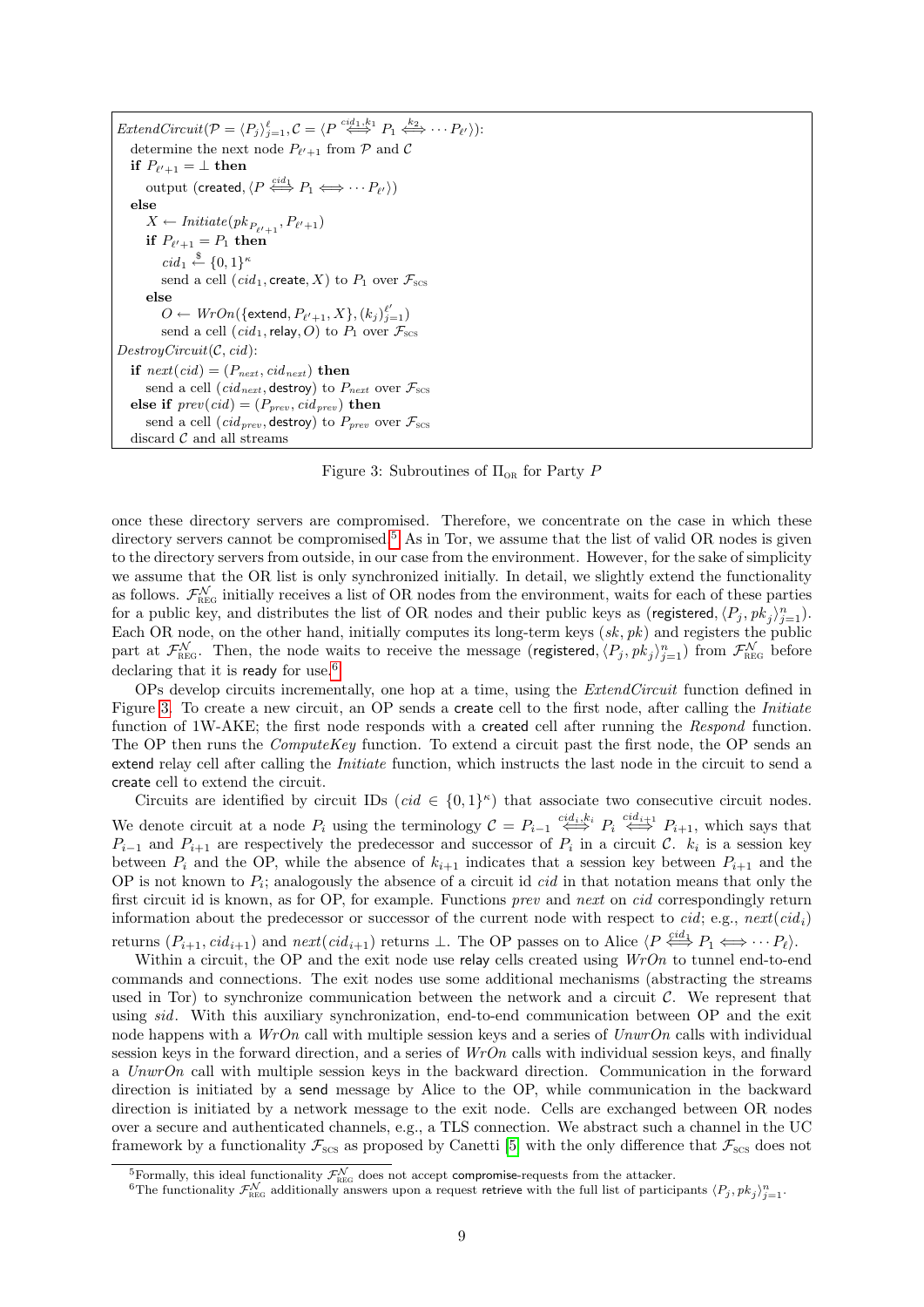upon receiving a msg (compromise,  $N_A$ ) from A: set *compromised*( $P$ ) ← *true* for every  $P \in N_A$ set  $b \leftarrow \frac{|\mathsf{N}_{\mathcal{A}}|}{|\mathsf{N}_{\text{OR}}|}$ upon an input (send, S) from the environment for party  $U$ : with probability  $b^2$ , send (sent,  $U, S$ ) to  $A$ with probability  $(1 - b)b$ , send (sent,  $-, S$ ) to A with probability  $b(1 - b)$ , send (sent,  $U, -$ ) to A with probability  $(1-b)^2$ , send (sent, -, -) to A

<span id="page-9-2"></span>Figure 4: Black-box OR Functionality  $\mathcal{B}_{OR}$  [\[13\]](#page-34-6)

output the leakage to the attacker but to  $\mathcal{F}_{\text{NET}^q}$ , i.e., the network functionality.<sup>[7](#page-9-1)</sup> We write store  $X \leftarrow v$ for either introducing a new variable X with value  $v$ , or assign a value  $v$  to a variable X in case X was not previously defined.

To tear down a circuit completely, an OR or OP sends a destroy cell to the adjacent nodes on that circuit with appropriate *cid* using the *DestroyCircuit* function defined in Figure [3.](#page-8-2) Upon receiving an outgoing destroy cell, a node frees resources associated with the corresponding circuit. If it is not the end of the circuit, it sends a destroy cell to the next node in the circuit. Once a destroy cell has been processed, the node ignores all cells for the corresponding circuit. Note that if an integrity check fails during UnwrOn, the destroy cells are sent in the forward and backward directions in a similar way.

In the Tor the OP has a time limit (of ten minutes) for each established circuit; thereafter, the OP constructs a new circuit. However, the UC framework does not provide a notion of time. We model such a time limit in the UC framework by only allowing a circuit to transport at most a constant number (say  $ttl_C$ ) of messages measured using the used function call. Afterwards, the OP discards the circuit and establishes a fresh circuit.

## <span id="page-9-0"></span>2.5 An OR Black Box Model

Anonymity in a low-latency OR network does not only depend upon the security of the onions but also upon the magnitudes and distributions of users and their destination servers. In the OR literature, considerable efforts have been put towards measuring the anonymity of onion routing [\[11–](#page-34-8)[13,](#page-34-6) [25,](#page-35-6) [32\]](#page-35-9).

Feigenbaum, Johnson, and Syverson used for an analysis of the anonymity properties of onion routing an ideal functionality  $\mathcal{B}_{OR}$  [\[13\]](#page-34-6). This functionality emulates an I/O-automata model for onion routing from [\[11,](#page-34-8) [12\]](#page-34-2). Figure [4](#page-9-2) presents this functionality  $\mathcal{B}_{OR}$ .

Let  $N_{OR}$  be the set of onion routers, and let  $N_A$  of those be eavesdropped, where  $b = |N_A|/|N_{OR}|$  defines the fraction of compromised nodes. It takes as input from each user  $U$  the identity of a destination  $S$ . For every such connection between a user and a destination, the functionality may reveal to the adversary the identity of the user (sent,  $U$ ,  $-$ ) (i.e., the first OR router is compromised), the identity of the destination (sent,  $-, S, [m]$ ) (i.e., the exit node is compromised), both (sent,  $U, S, [m]$ ) (i.e., the first OR router and the exit node are compromised) or only a notification that something has been sent (sent,  $-$ ,  $-$ ) (i.e., neither the first OR router nor the exit node is compromised).

We stress that this functionality only abstracts an OR network against local attackers. As the distribution of the four cases only depends on the first and the last router being compromised but not on the probability that the attacker controls sensitive links between honest parties,  $\mathcal{B}_{OR}$  only models OR against local adversaries. As an example consider, the case in which the attacker only wiretaps the connection between the exit node and the server. In this case, the attacker is able to determine which message has been sent to whom, i.e., the abstraction needs to leak (sent,  $-, S, [m]$ ); however, the probability of this event is c, where c is the fraction of observed links between honest onion routers and users and servers. Therefore,  $\mathcal{B}_{OR}$  cannot be used as an abstraction for onion routing against partially global attackers. In Section [7.1.2,](#page-28-0) we present an extension of  $\mathcal{B}_{OR}$  that models onion routing against partially global attackers and prove that it constitutes a sound abstraction.

We actually present  $\mathcal{B}_{OR}$  in two variants. In the first variant  $\mathcal{B}_{OR}$  does not send an actual message but only a notification. This variant has been analyzed by Feigenbaum, Johnson, and Syverson. We additionally consider the variant in which  $\mathcal{B}_{OR}$  sends a proper message m. We denote these two variants by marking the message m as optional, i.e., as  $[m]$ .

<span id="page-9-1"></span><sup>&</sup>lt;sup>7</sup>As leakage function *l* for  $\mathcal{F}_{SCS}$ , we choose  $l(m) := |m|$ .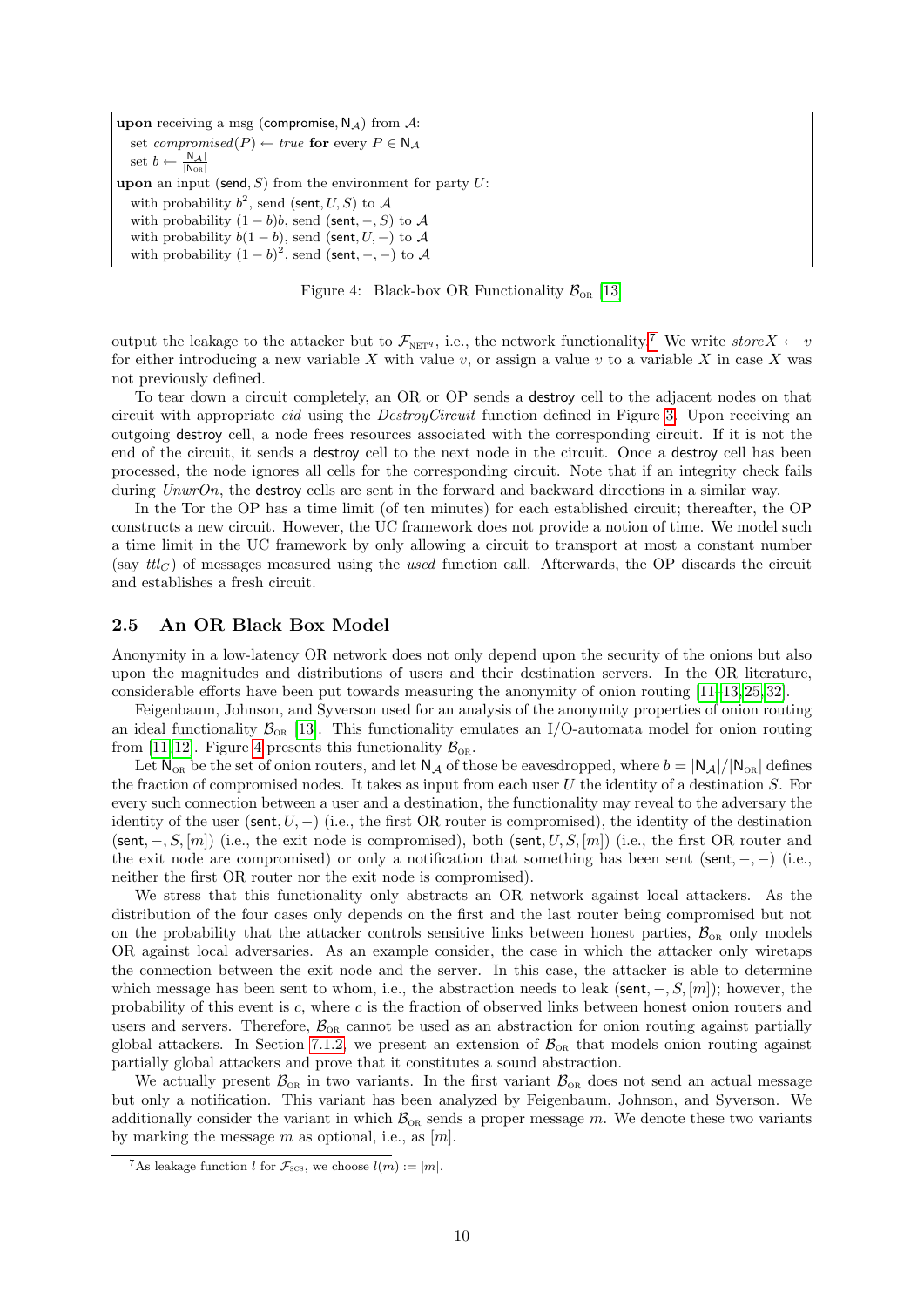In order to justify these OR anonymity analyses that consider an OR network as a black box, it is important to ascertain that these black boxes indeed model onion routing. In particular, it is important under which adversary and network assumptions these black boxes model and securely abstract realworld OR networks. In this work, we show that the black box  $\mathcal{B}_{OR}$  can be UC-realized by a simplified version of the Tor network.

# <span id="page-10-0"></span>3 Security Definition of OR

In this section, we first describe our system and adversary model for all protocols that we analyze (Section [3.1\)](#page-10-1). Thereafter, we present a composable security definition of OR by introducing an ideal functionality (abstraction)  $\mathcal{F}_{OR}$  in the UC framework (Section [3.2\)](#page-10-2).

Tor was designed to guarantee anonymity even against partially global attackers, i.e., attackers that do not only control compromised OR nodes but also a portion of the network. Previous work, however, only analyzed local, static attackers [\[11–](#page-34-8)[13\]](#page-34-6), such as the abstraction  $B_{OR}$  presented in Figure [4.](#page-9-2) In contrast, we analyze onion routing against partially global attackers. As our resulting abstraction  $\mathcal{F}_{OR}$ has to faithfully reflect that an active attacker can hold back all onions that it observes,  $\mathcal{F}_{OR}$  is naturally more complex than  $\mathcal{B}_{OR}$ .

# <span id="page-10-1"></span>3.1 System and Adversary Model

We consider a fully connected network of n parties  $N = \{P_1, \ldots, P_n\}$ . For simplicity of presentation, we consider all parties to be OR nodes that also can function as OPs to create circuits and send messages. It is also possible to use our formulation to model separate user OPs that only send and receive messages but do not relay onions.

Tor has not been designed to resist against global attackers. Such an attacker is too strong for many practical purposes as it can simply break the anonymity of an OR protocol by holding back all but one onion and tracing that one onion though the network. However, in contrast to previous work, we do not only consider local attackers, which do not control more than the compromised OR routers, but also partially global attackers that control a certain portion of the network. Analogous to the network functionality  $\mathcal{F}_{SYN}$  proposed by Canetti [\[5\]](#page-34-16), we model the network as an ideal functionality  $\mathcal{F}_{\text{NET}^q}$ , which bounds the number of attacker-controlled links to  $q \in [0, \binom{n}{2}]$ . For attacker-controlled links the messages are forwarded to the attacker; otherwise, they are directly delivered. In Section [7](#page-25-0) we show that previous black-box analyses of onion routing against local attackers applies to our setting as well by choosing  $q := 0$ . Let S represent all possible destination servers  $\{S_1, \ldots, S_{\Delta}\}\$  which reside in the network abstracted by a network functionality  $\mathcal{F}_{\text{NET}^q}$ .

We stress that the UC framework does not provide a notion of time; hence, the analysis of timing attacks, such as traffic analysis, is not in the scope of this work.

Adaptive Corruptions. Forward secrecy [\[8\]](#page-34-3) is an important property for onion routing. In order to analyze this property, we allow adaptive corruptions of nodes by the attacker  $\mathcal{A}$ . Such an adaptive corruption is formalized by a message compromise, which is sent to the respective party. Upon such a compromise message the internal state of that party is deleted and a long-term secret key sk for the node is revealed to the attacker. A can then impersonate the node in the future; however, A cannot obtain the information about its ongoing sessions. We note that this restriction arises due to the currently available security proof techniques and the well-known selective opening problem with symmetric encryptions [\[20\]](#page-34-17), and the restriction is not specific to our constructions [\[3,](#page-34-18) [16\]](#page-34-19). We could also restrict ourselves to a static adversary as in previous work [\[4\]](#page-34-1); however, that would make an analysis of forward secrecy impossible.

# <span id="page-10-2"></span>3.2 Ideal Functionality

The presentation of the ideal functionality  $\mathcal{F}_{OR}$  is along the lines of the description OR protocol  $\Pi_{OR}$  from Section [2.4.](#page-6-0) We continue to use the message-based state transitions from  $\Pi_{OR}$ , and consider sub-machines for all  $n$  nodes in the ideal functionality. To communicate with each other through messages and data structures, these sub-machines share a memory space in the functionality. The sub-machine pseudocode for the ideal functionality appears in Figure [5](#page-11-0) and three subroutines are defined in Figure [6.](#page-12-0) As the similarity between pseudocodes for the OR protocol and the ideal functionality is obvious, rather than explaining the OR message flows again, we concentrate on the differences.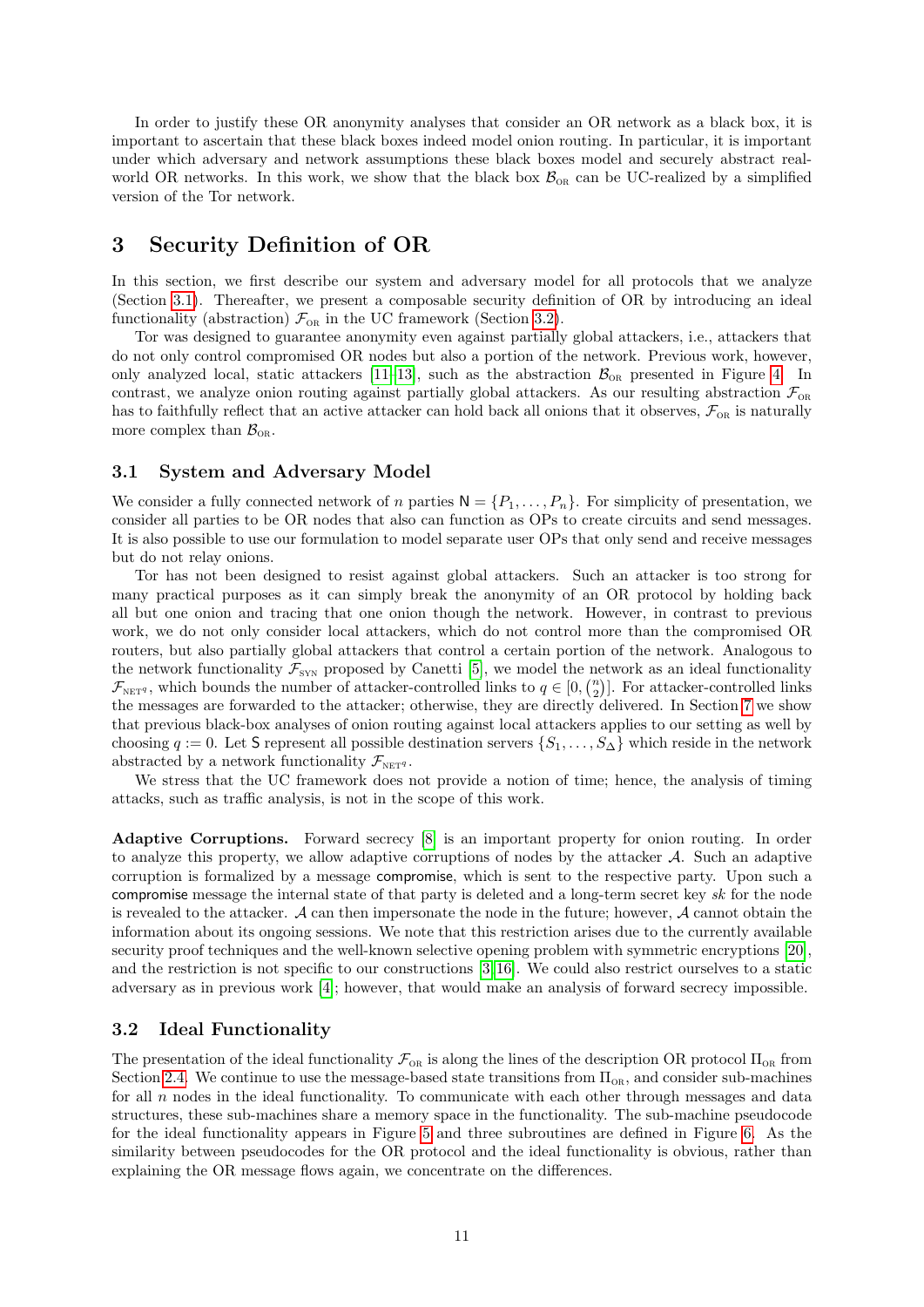upon an input (setup): draw a fresh handle  $h$ ; a set registered\_flag  $\leftarrow true$ store  $\{lookup(h) \leftarrow (dir, registered, \mathcal{N})$ send  $(h, \text{register}, P)$  to  $\mathcal{A}$ wait for a msg (dir, registered,  $\mathcal N$ ) via a handle output  $(\mathsf{ready}, (P_j)_{j=1}^n) = (\mathsf{ready}, \mathcal{N})$ upon an input (createcircuit,  $P = \langle P, P_1, \ldots, P_\ell \rangle$ ): store  $P$  and  $C \leftarrow \langle P \rangle$ ; *ExtendCircuit*( $P, C$ ) **upon** an input (send,  $\mathcal{C} = \langle P \stackrel{cid_1}{\iff} P_1 \Longleftrightarrow \cdots P_\ell \rangle, m$ ): if  $Used(cid_1) < ttlc$  then  $\label{eq:used} Used(cid_1)++; \: SendMessage(P_1,\,cid_1,\text{relay},\langle\texttt{data}, m\rangle)$ else  $DestroyCircuit(C, cid<sub>1</sub>);$  output (destroyed,  $C, m$ ) upon receiving a handle  $\langle P, P_{next}, h \rangle$  from  $\mathcal{F}_{\text{NET}^q}$ : send  $(msg) \leftarrow lookup(h)$  to a receiving submachine  $P_{next}$ upon receiving a msg  $(P_i, cid, \text{create})$  through a handle: store  $\mathcal{C} \leftarrow \langle P_i \stackrel{cid}{\iff} P \rangle; \mathit{SendMessage}(P_i,\mathit{cid},\mathsf{created})$ upon receiving a msg  $(P_i, cid, \text{created})$  through a handle: if  $prev(cid) = (P', cid')$  then  $SendMessage(P', cid', \text{relay}, \text{extended})$ else if  $prev(cid) = \perp$  then  $ExtendCircuit(\mathcal{P}, \mathcal{C})$ upon receiving a msg  $(P_i, cid,$ relay, O) through a handle: if  $prev(cid) = \perp$  then if  $next(cid) = \perp$  then get (type,  $m$ ) from  $O$ else  $\{P', cid'\} \leftarrow next(cid)$ else  $(P', cid') \leftarrow prev(cid)$ switch (type) case extend: get  $P_{next}$  from m; cid<sub>next</sub>  $\overset{\$}{\leftarrow}$  {0, 1}<sup> $\kappa$ </sup> update  $C \leftarrow \langle P_i \stackrel{cid}{\iff} P \stackrel{cid_{next}}{\iff} P_{next} \rangle$  $SendMessage(P_{next}, cid_{next}, \text{create})$ case extended: update C with  $P_{\text{ex}}$ ; ExtendCircuit( $P, C$ ) case data: if  $(P = OP)$  then output (received,  $C, m$ ) else if  $m = (S, m')$ generate or lookup the unique sid for cid send  $(P, S, sid, m')$  to  $\mathcal{F}_{\texttt{NET}q}$ case corrupted: /\*corrupted onion\*/  $DestroyCircuit(C, cid)$ case default: /\*encrypted forward/backward onion\*/  $SendMessage(P',cid',relay, O)$ upon receiving a msg  $(sid, m)$  from  $\mathcal{F}_{\text{NET}^q}$ : obtain  $\mathcal{C} = \langle P' \stackrel{cid}{\iff} P \rangle$  for sid  $SendMessage(P',cid, relay,\langle data, m \rangle)$ upon receiving a msg  $(P_i, cid, \text{destroy})$  through a handle:  $DestroyCircuit(C, cid)$ upon receiving a msg  $(P_i, P, h, \text{[corrupt}, T(\cdot)])$ from A:  $(message) \leftarrow lookup(h)$ if corrupt  $= true$  then  $message \leftarrow T(msg)$ ; set *corrupted*(*message*)  $\leftarrow true$ process message as if the receiving submachine was P upon receiving a msg (compromise,  $P$ ) from  $\mathcal{A}$ : set compromised $(P) \leftarrow true$ delete all local information at P

<span id="page-11-0"></span>Figure 5: The ideal functionality  $\mathcal{F}_{OR}^{\mathcal{N}}$  (short  $\mathcal{F}_{OR}$ ) for Party P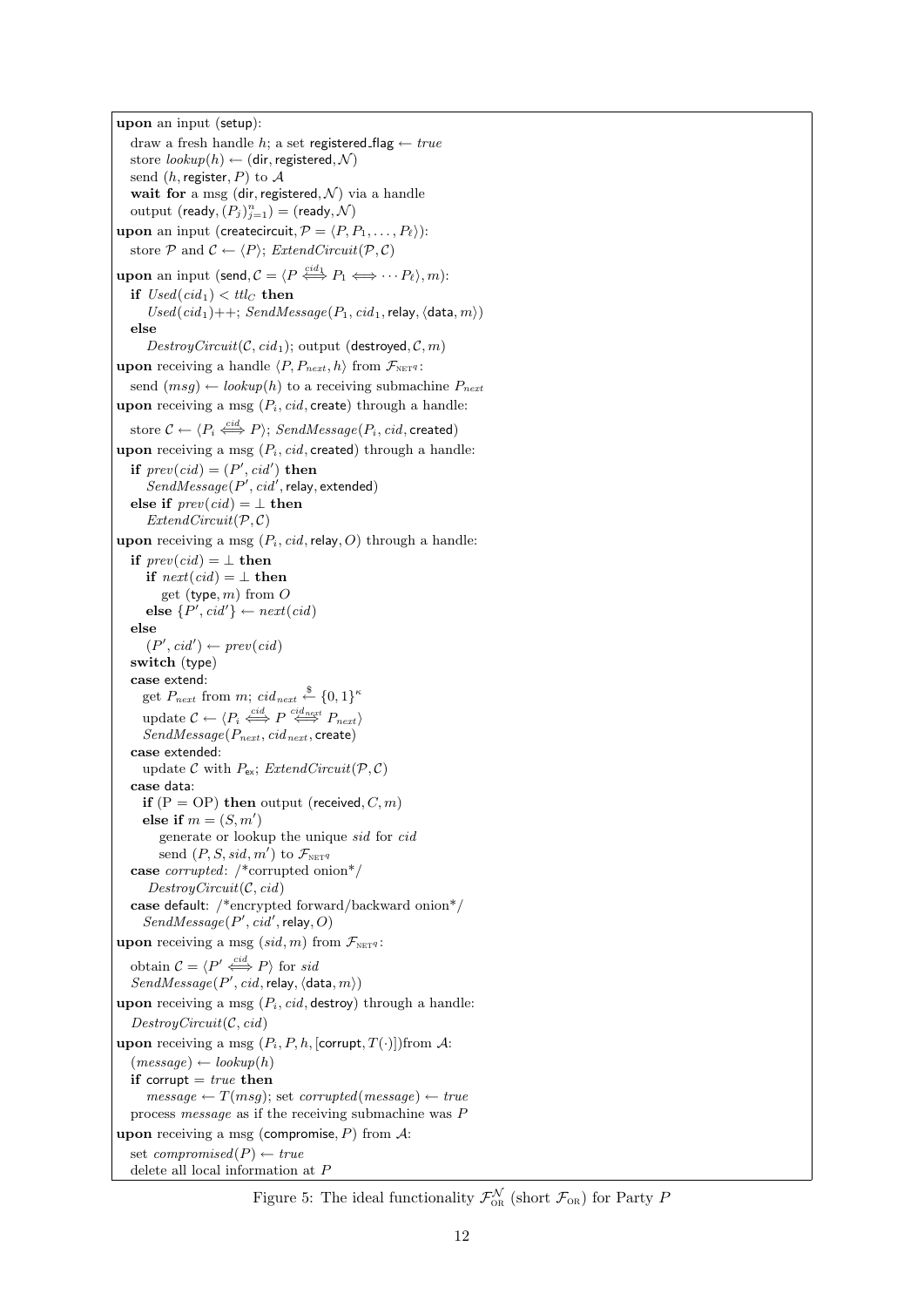$ExtendCircuit(\mathcal{P}=(P_j)_{j=1}^{\ell}, \mathcal{C}=\langle P \stackrel{cid_1}{\iff} P_1 \Longleftrightarrow \cdots P_{\ell'} \rangle).$ determine the next node  $P_{\ell'+1}$  from  $P$  and  $C$ if  $P_{\ell'+1} = \bot$  then output (created,  $C$ ) else if  $P_{\ell'+1} = P_1$  then  $cid_1 \stackrel{\$}{\leftarrow} \{0,1\}^{\kappa};\ SendMessage(P_1, cid_1, \textsf{create})$ else  $SendMessage(P_1, cid_1,$ relay,  $\{\textsf{extend},P_{\ell'+1}\})$  $DestroyCircuit(C, cid):$ if  $next(cid) = (P_{next}, cid_{next})$  then  $SendMessage(P_{next}, cid_{next},$  destroy) else if  $prev(cid) = (P_{prev}, cid_{prev})$  then  $SendMessage(P_{prev}, cid_{prev}, \text{destroy})$ discard  $\mathcal C$  and all streams  $SendMessage(P_{next},cid_{next}, \text{cmd}, [\text{relay-type}], [\text{data}]).$ create a msg for  $P_{next}$  from the input draw a fresh handle h and set  $\text{lookup}(h) \leftarrow msg$ if compromised( $P_{next}$ ) = true then  $P_{last}$  is the last node in the complete continuous *compromised* path starting  $P_{next}$ if  $(P_{last} = OP)$  or  $P_{last}$  is the exit node then send the entire msg to  $A$ else send  $\langle P, P_{next}, \ldots, P_{last}, cid_{next}, \text{cmd}, h \rangle$  to A else send  $\langle P, P_{next}, h \rangle$  to the network

<span id="page-12-0"></span>Figure 6: Subroutines of  $\mathcal{F}_{OR}$  for Party P

The only major difference between  $\Pi_{OR}$  and  $\mathcal{F}_{OR}$  is that cryptographic primitives such as message wrapping, unwrapping, and key exchange are absent in the ideal world; we do not have any keys in  $\mathcal{F}_{OR}$ , and the OR messages WrOn and UnwrOn as well as the 1W-AKE messages Initiate, Respond, and ComputeKey are absent.

The ideal functionality also abstracts the directory server and expects on the input/output interface of  $\mathcal{F}_{\text{REG}}^{\mathcal{N}}$  (from the setting with  $\Pi_{\text{OR}}$ ) an initial message with the list  $\langle P_i \rangle_{i=1}^n$  of valid nodes. This initial message corresponds to the list of onion routers that have been approved by an administrator. We call the part of  $\mathcal{F}_{OR}$  that abstracts the directory servers dir. For the sake of brevity, we do not present the pseudocode of dir. Upon an initial message with a list  $\langle P_i \rangle_{i=1}^n$  of valid nodes, dir waits for all nodes  $P_i$  ( $i \in \{1, \ldots, n\}$ ) for a message (register,  $P_i$ ). Once all nodes registered, dir sends a message (registered,  $\langle P_i \rangle_{i=1}^n$ ) with a list of valid and registered nodes to every party that registered, and to every party that sends a retrieve message to dir.

**Messages from A and**  $\mathcal{F}_{\text{NET}^q}$ **.** In Figure [5](#page-11-0) and Figure [7,](#page-13-1) we present the pseudocode for the attacker messages and the network functionality, respectively. For our basic analysis, we model an adversary that can control all communication links and servers in  $\mathcal{F}_{\text{NET}q}$ , but cannot view or modify messages between parties due to the presence of the secure and authenticated channel. Therefore, sub-machines in the functionality store their messages in the shared memory, and create and send handles  $\langle P, P_{next}, h \rangle$  for these messages  $\mathcal{F}_{\text{NET}^q}$ . The message length does not need to be leaked as we assume a fixed message size (for all  $M(\kappa)$ ). Here, P is the sender,  $P_{next}$  is the receiver and h is a handle or a pointer to the message in the shared memory of the ideal functionality. In our analysis, all  $\mathcal{F}_{\text{NET}q}$  messages flow to A, which may choose to return these handles back to  $\mathcal{F}_{OR}$  through  $\mathcal{F}_{NET^q}$  at its own discretion. However,  $\mathcal{F}_{NET^q}$  also maintains a mechanism through *observed Link* flags for the non-global adversary  $\mathcal{A}$ . The adversary may also corrupt or replay the corresponding messages; however, these active attacks are always detected by the receiver due to the presence of a secure and authenticated channel between any two communicating parties and we need not model these corruptions.

The adversary can compromise a party  $P$  or server  $S$  by sending a compromise message to respectively  $\mathcal{F}_{OR}$  and  $\mathcal{F}_{NETq}$ . For party P or server S, the respective functionality then sets the *compromised* tag to true. Furthermore, all input or network messages that are supposed to be visible to the compromised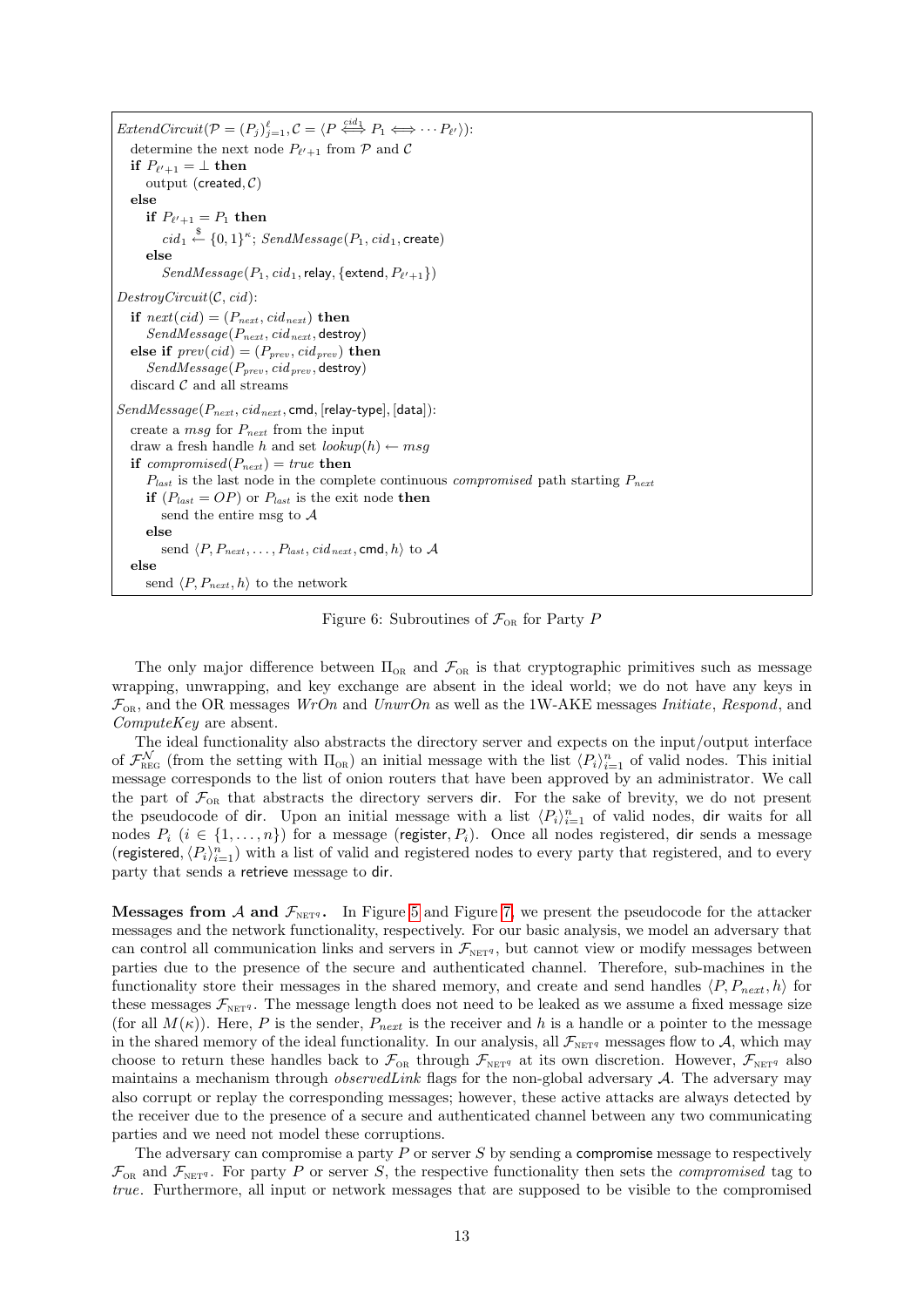| <b>upon</b> receiving a msg (obverse, $P, P_{next}$ ) from $A$ :             |
|------------------------------------------------------------------------------|
| set observed Link $(P, P_{next}) \leftarrow true$                            |
| <b>upon</b> receiving a msg (compromise, S) from $\mathcal{A}$ :             |
| set <i>compromised</i> (S) $\leftarrow$ true; send A all existing <i>sid</i> |
| <b>upon</b> receiving a msg $(P, P_{next}/S, m)$ from $\mathcal{F}_{OR}$ :   |
| if $P_{next}/S$ is a $\mathcal{F}_{OR}$ node then                            |
| <b>if</b> observed Link $(P, P_{next}) = true$ then                          |
| forward the msg $(P, P_{next}, m)$ to A                                      |
| else                                                                         |
| reflect the msg $(P, P_{next}, m)$ to $\mathcal{F}_{OR}$                     |
| else if $P_{next}/S$ is a $\mathcal{F}_{\text{NET}q}$ server then            |
| if compromised(S) = true then                                                |
| forward the msg $(P, S, m)$ to A                                             |
| else                                                                         |
| output $(P, S, m)$                                                           |
| <b>upon</b> receiving a msg $(P/S, P_{next}, m)$ from A:                     |
| forward the msg $(P/S, P_{next}, m)$ to $\mathcal{F}_{OR}$                   |

<span id="page-13-1"></span>Figure 7: The Network Functionality  $\mathcal{F}_{\text{NET}q}$ 

entity are forwarded to the adversary. In principle, the adversary runs that entity for the rest of the protocol and can send messages from that entity. In that case, it can also propagate corrupted messages which in  $\Pi_{OR}$  can only be detected during UnwrOn calls at OP or the exit node. We model these corruptions using  $corrupted(msq) = \{true, false\}$  status flags, where  $corrupted(msq)$  status of messages is maintained across nodes until they reach end nodes. Furthermore, for every corrupted message, the adversary also provides a modification function  $T(\cdot)$  as the end nodes run by the adversary may continue execution even after observing a *corrupted* flag. In that case,  $T(\cdot)$  captures the exact modificaiton made by the adversary.

We stress that  $\mathcal{F}_{OR}$  does not need to reflect reroutings and circuit establishments initiated by the attacker, because the attacker learns, loosely speaking, no new information by rerouting onions.[8](#page-13-2) Similar to the previous work [\[4\]](#page-34-1), a message is directly given to the adversary if all remaining nodes in a communication path are under adversary control.

# <span id="page-13-0"></span>4 Secure OR modules

We identify the core cryptographic primitives for a secure OR protocol. In this section, we present a cryptographic characterization of these core cryptographic primitives, which we call secure OR modules. We believe that proving the security of OR modules is significantly less effort than proving the UC security of an entire protocol. Secure OR modules consist of two parts: first, secure onion algorithm, and second, a one-way authenticated key exchange primitive (1W-AKE), a notion recently introduced by Goldberg, Stebila, and Ustaoglu [\[15\]](#page-34-7).

Onion algorithms typically use several layers of encryptions and possibly integrity mechanisms, such as message authentication codes. Previous attempts [\[4\]](#page-34-1) for proving the security OR protocols use mechanisms to ensure hop-to-hop integrity, such as non-malleable encryption schemes. The widely-used Tor network, however, does not use hop-to-hop integrity but only end-to-end integrity. In the analysis of OR protocols with only end-to-end integrity guarantees, we also have to consider the cases in which the end node is compromised, thus no integrity check is performed at all. In order to cope with these cases, we identify a new notion of predictably malleable encryption schemes. Predictable malleability allows the attacker to change the ciphertexts but requires the resulting changes to the plaintext to be efficiently predictable given only the changes of the ciphertext. In Section [4.1](#page-14-0) we rigorously define the notion of predictably malleable encryption schemes.

Inspired by Section [4.1,](#page-14-0) we introduce in Section [4.2](#page-15-0) the notion of secure onion algorithms.

In the following definitions, we assume the PPT machines to actually be oracle machines. We write  $A^B$  to denote that  $A$  has oracle access to  $B.$ 

<span id="page-13-2"></span><sup>&</sup>lt;sup>8</sup>More formally, the simulator can compute all responses for rerouting or such circuit establishments without requesting information from  $\mathcal{F}_{OR}$  because the simulator knows all long-term and session keys. The only information that the simulator does not have is the routing information, which the simulator gets in case of rerouting or circuit establishment.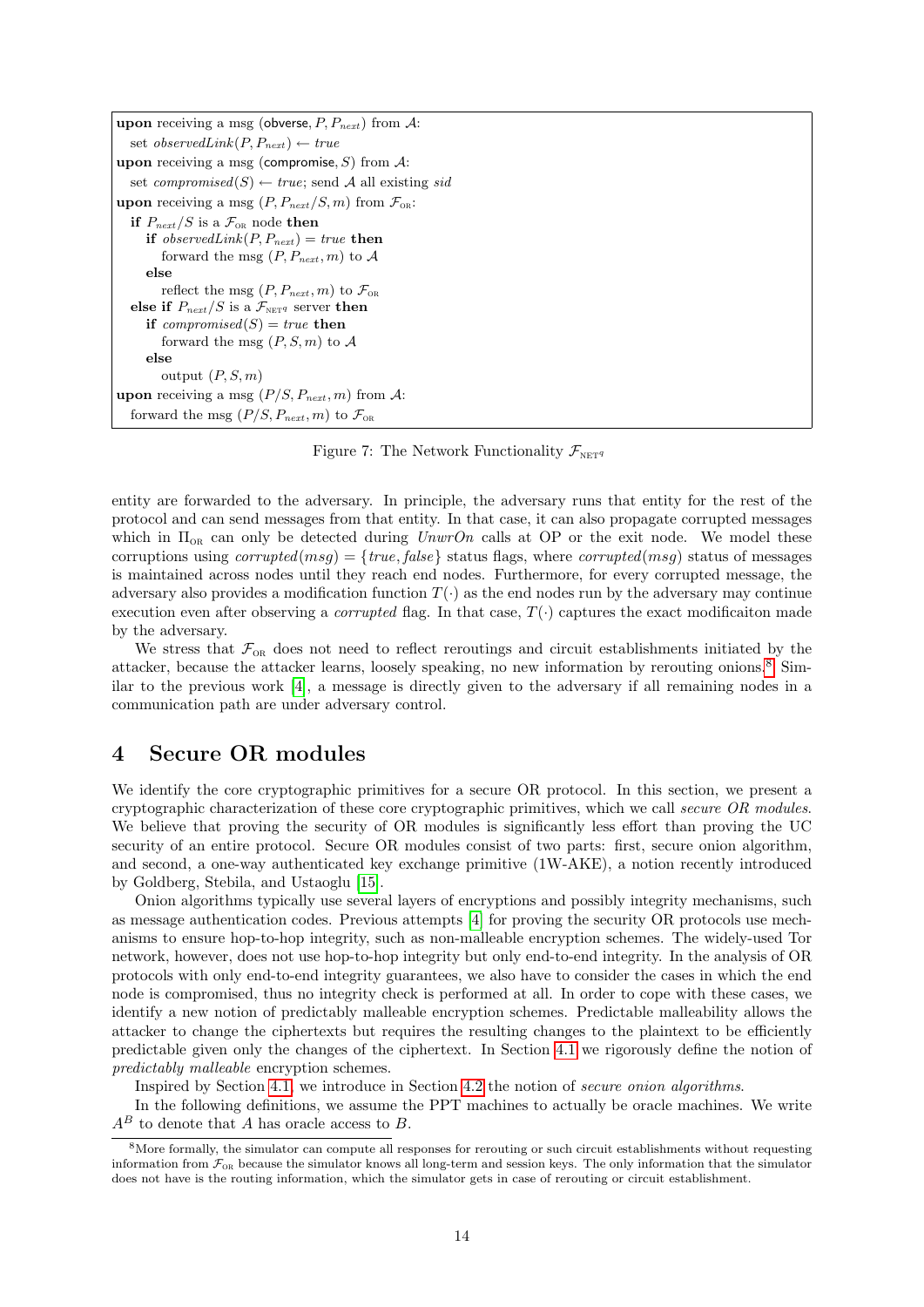| upon (initialize)                                           | upon (decrypt, $c$ )                      |
|-------------------------------------------------------------|-------------------------------------------|
| $k \leftarrow G(1^{\eta})$                                  | $(d, u) \leftarrow q(s_d)$                |
| $s_d \leftarrow \varepsilon$ ; $s_e \leftarrow \varepsilon$ | $T \leftarrow M(c, d)$                    |
| <b>upon</b> (encrypt, $m$ )                                 | if $b=0$ then<br>if $q(s_d) = \perp$ then |
| if $b=0$ then                                               | (m, s)                                    |
| $(c,s) \leftarrow E(0^{ m }, s_e, k)$                       | $\leftarrow D(c, s_d, k)$                 |
| if $q(s_e) \neq \perp$ then                                 | $q(s_d) \leftarrow (c, m)$                |
| $(d, u) \leftarrow q(s_e)$                                  | else                                      |
| $c \leftarrow d$                                            | if $q(s_d) \neq \perp$ then               |
| else if $b=1$ then                                          | $m \leftarrow T(u)$                       |
| $(c, s) \leftarrow E(m, s_e, k)$                            | else if $b=1$ then                        |
| $q(s_e) \leftarrow (c, m)$                                  | $(m, s) \leftarrow D(c, s_d, k)$          |
| $s_e \leftarrow s$ ; respond c                              | $s_d \leftarrow s$ ; respond $(m, T)$     |

<span id="page-14-2"></span>Figure 8: The IND-PM Challenger PM- $\mathrm{Ch}^{\mathcal{E}}_b$ 

# <span id="page-14-0"></span>4.1 Predictably Malleable Encryption

Simulation-based proofs often face their limits when dealing with malleable encryption schemes. The underlying problem is that malleability induces an essentially arbitrarily large number of possibilities to modify ciphertexts, and the simulator has no possibility to predict the resulting changes to the corresponding plaintext.

We characterize the property of predicting the changes to the plaintext merely given the modifications on the ciphertext. Along the lines of the IND-CCA definition for stateful encryption schemes, we define the notion of *predictably malleable* (IND-PM) encryption schemes.<sup>[9](#page-14-1)</sup> The attacker has access to an encryption and a decryption oracle, and either all encryption and decryption queries are honestly answered (the honest game) or all are faked (the faking game), i.e.,  $0^{|m|}$  is encrypted instead of a message m. In the faking game, the real messages are stored in some shared datastructure  $q$ , and upon a decryption query only look-ups in q are performed. The IND-PM challenger maintains a separate state, e.g., a counter, for encryption and decryption. These respective states are updated with each encryption decryption query.

In contrast to the IND-CCA challenger, the IND-PM challenger (see Figure [8\)](#page-14-2) additionally stores the produced ciphertext together with the corresponding plaintext for each encryption query. Moreover, for each decryption call the challenger looks up the stored ciphertexts and messages. The honest decryption ignores the stored values and performs an honest decryption, but the faking decryption compares the stored ciphertext with the ciphertext from the query and tries to predict the modifications to the plaintext. Therefore, we require the existence of an efficiently computable algorithm M that outputs the description of an efficient transformation procedure  $T$  for the plaintext given the original ciphertext as well as the modified ciphertext.

<span id="page-14-3"></span>**Definition 1** (Predictable malleability). An encryption scheme  $\mathcal{E} := (\mathbf{G}, \mathbf{E}, \mathbf{D})$  is IND-PM if there is a negligible function  $\mu$  such that there is a deterministic polynomial-time algorithm M such that for all PPT attackers A

$$
\Pr[b' \stackrel{\$}{\leftarrow} \{0,1\}, b \leftarrow \mathcal{A}(1^{\kappa})^{\text{PM-Ch}_{b}^{\mathcal{E}}}: b = b'] \le 1/2 + \mu(\kappa)
$$

Moreover, we require that for all  $m, c, s, k, k' \in \{0, 1\}^*$ 

$$
Pr[(c', s') \leftarrow E(m, k, s),(m', s'') \leftarrow D(c, k', s) : s' = s''] = 1
$$

PM-Ch<sub>0</sub><sup> $\varepsilon$ </sup> and PM-Ch<sub>1</sub><sup> $\varepsilon$ </sup> are defined in Figure [8.](#page-14-2)

We stress that the definition implies a super-polynomial length for state-cycles; otherwise there is in the faking game at least one repeated state s for which the two encrypt queries output the same ciphertext for any two plaintexts.

<span id="page-14-1"></span>In Section [6.1,](#page-22-0) we show that deterministic counter-mode is IND-PM.

<sup>9</sup>The name predictable malleability is justified as it can be shown that every IND-CCA secure scheme is also IND-PM, and every IND-PM scheme in turn is IND-CPA secure. In Section [6.1,](#page-22-0) we present detCTR and state that it is IND-PM secure.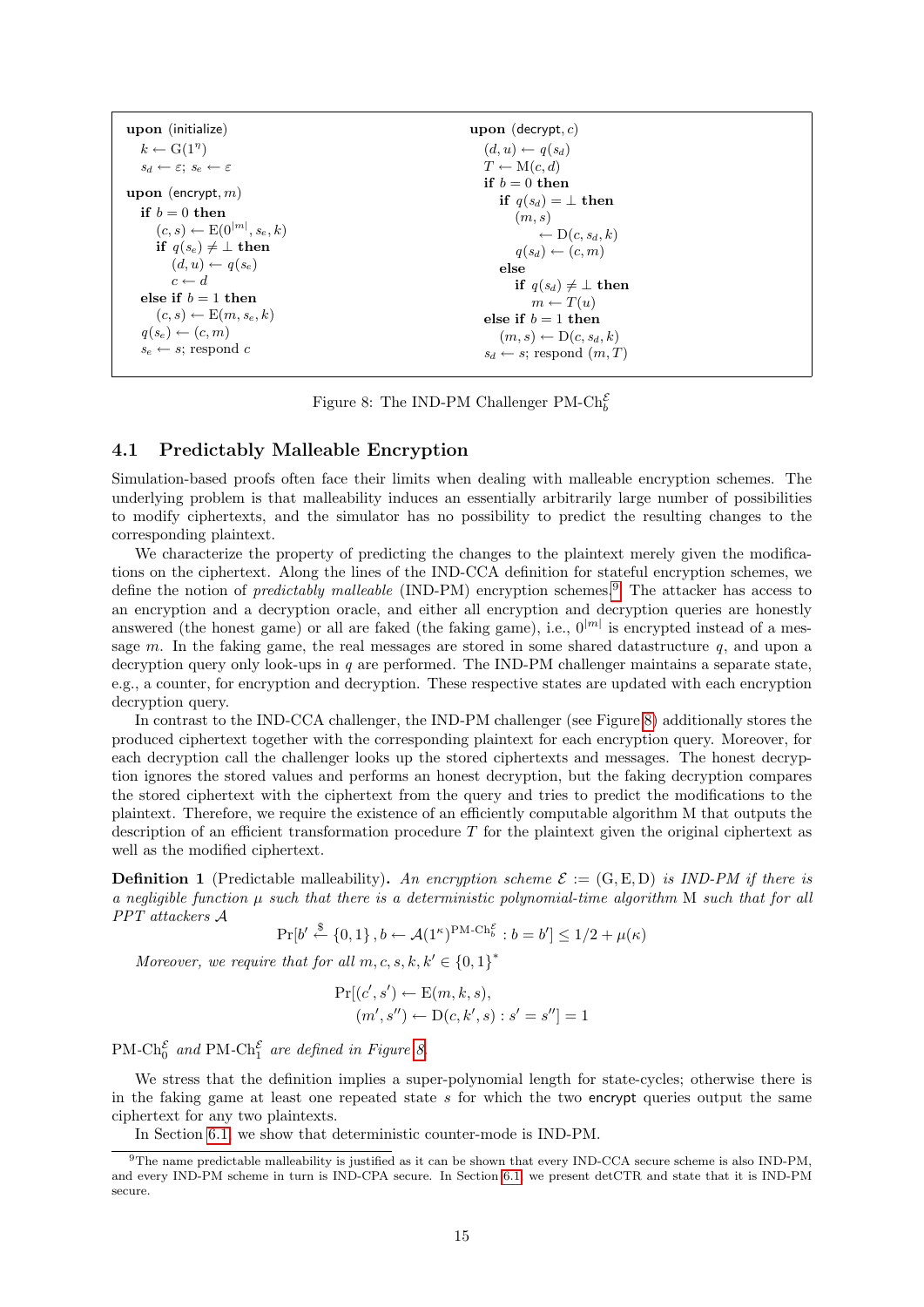## <span id="page-15-0"></span>4.2 Secure Onion Algorithms

We identify the onion wrapping ( $WrOn$ ) and unwrapping ( $UnwrOn$ ) algorithms as central building blocks in onion routing. We identify four core properties of onion algorithms. The first property is correctness, i.e., if all parties behave honestly, the result is correct. The second property is the security of statefulness, coined synchronicity. It roughly states that whenever a wrapping and an unwrapping algorithms are applied to a message with unsynchronous states, the output is completely random. The third property is end-to-end integrity. The fourth property states that for all modifications to an onion the resulting changes in the ciphertext are predictable. We this property predictable malleability.

Onion Correctness. The first property of secure onion algorithms is onion correctness. It states that honest wrapping and unwrapping results in the same message. Moreover, the correctness states that whenever the unwrapping algorithm has a fake flag, it does not care about integrity, because for  $m \in M(\kappa)$  the integrity measure is always added, as required by the end-to-end integrity. But for  $m \notin M(\kappa)$  but of the right length, the wrapping is performed without an integrity measure. The fake flag then causes the unwrapping to ignore the missing integrity measure. Then, we also require that the state transition is independent from the message or the key.

**Definition 2** (Onion correctness). Recall that  $M(\kappa)$  is the message space for the security parameter  $\kappa$ .  $_{i=1}^{\ell}$  be a sequence of randomly chosen bitstrings of length  $\kappa$ .

Forward:  $\Omega_f(m)$  $O_1 \leftarrow WrOn(m,\langle k_i \rangle_{i=1}^{\ell})$ for  $i = 1$  to  $\ell$  do  $O_{i+1} \leftarrow UnwrOn(O_i, k_i)$  $x \leftarrow O_{\ell+1}$ Backward:  $\Omega_b(m)$  $O_\ell \leftarrow WrOn(m, k_\ell)$ for  $i = \ell - 1$  to 1 do  $O_i \leftarrow WrOn(O_{i+1}, k_i)$  $x \leftarrow UnwrOn(O_1, \langle k_i \rangle_{i=1}^{\ell})$ 

Let  $\Omega'_f$  be the defined as  $\Omega_f$  except that UnwrOn additionally uses the fake flag. Analogously,  $\Omega'_b$  is defined. We say that a pair of onion algorithms  $(WrOn, UnwrOn)$  is correct if the following three conditions hold:

- (i)  $Pr[x \leftarrow \Omega_d(m) : x = m] = 1$  for  $d \in \{f, b\}$  and  $m \in M(\kappa)$ .
- (*ii*)  $Pr[x \leftarrow \Omega'_d(m) : x = m] = 1$  for  $d \in \{f, b\}$  and all  $m \in M'(\kappa) := \{m' | \exists m'' \in M(\kappa) \cdot |m'| = |m''| \}.$
- (iii) For all  $m \in M'(\kappa)$ ,  $k, k' \in \{0,1\}^k$  and  $c, s \in \{0,1\}^*$  such that c is a valid onion and s is a valid state

$$
Pr[(c', s') \leftarrow Wron(m, k, s),(m', s'') \leftarrow UnwrOn(c, k', s) : s' = s''] = 1
$$

#### (iv) WrOn and UnwrOn are polynomial-time computable and randomized algorithms.

Synchronicity. The second property is synchronicity. In order to achieve replay resistance, we have to require that once the wrapping and unwrapping do not have synchronized states anymore, the output of the wrapping and unwrapping algorithms is indistinguishable from randomness.

**Definition 3** (Synchronicity). For a machine A, let  $\Omega_{l,A}$  and  $\Omega_{r,A}$  be defined as follows: Left:  $\Omega_{l,A}(\kappa)$ Right:  $\Omega_{r,\mathcal{A}}(\kappa)$ 

 $(m_1, m_2, st) \leftarrow \mathcal{A}(1^{\kappa})$  $k, s, s' \stackrel{\$}{\leftarrow} \{0,1\}^{\kappa}$  $O \leftarrow WrOn(m_1, k, s)$  $O' \leftarrow UnwrOn(O, k, s')$  $b \leftarrow \mathcal{A}(O', st)$  $(m_1, m_2, st) \leftarrow \mathcal{A}(1^{\kappa})$  $k, s, s' \stackrel{\$}{\leftarrow} \{0,1\}^{\kappa}$  $O \leftarrow WrOn(m_2, k, s)$  $O' \leftarrow UnwrOn(O, k, s')$  $b \leftarrow \mathcal{A}(O', st)$ 

For all PPT machines A the following is negligible in  $\kappa$ :

 $|Pr[b \leftarrow \Omega_{l,A}(\kappa) : b = 1] - Pr[b \leftarrow \Omega_{r,A}(\kappa) : b = 1]|$ 

End-to-end integrity. The third property that we require is end-to-end integrity; i.e., the attacker is not able to produce an onion that successfully unwraps unless it compromises the exit node. For the following definition, we modify  $OS-Ch^0$  such that, along with the output of the attacker, also the state of the challenger is output. In turn, the resulting challenger  $OS-Ch^{0'}$  can optionally get a state s as input. In particular,  $(a, s) \leftarrow A^B$  denotes in the following definition the pair of the outputs of A and B.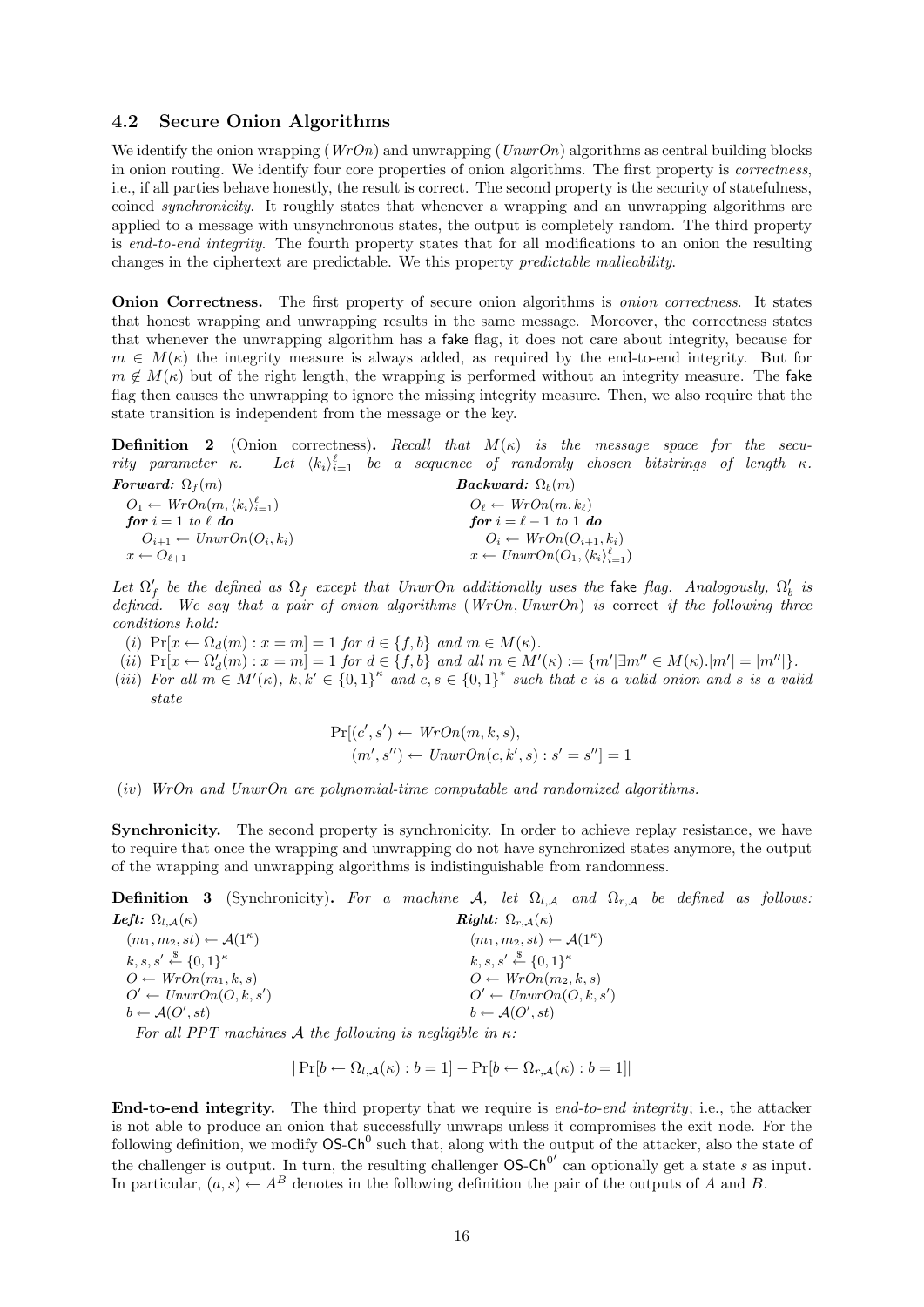| (setup, $\ell'$ )                                                                     | (unwrap, $O$ , $cid$ )                                       |
|---------------------------------------------------------------------------------------|--------------------------------------------------------------|
| if <i>initiated</i> = <i>false</i> then                                               | look up the key $k$ for $cid$                                |
| for $i = 1$ to $\ell'$ do                                                             | $O' \leftarrow UnwrOn(O, k)$                                 |
| $k_i \xleftarrow{\$} \{0,1\}^{\kappa}; \text{cid}_i \xleftarrow{\$} \{0,1\}^{\kappa}$ | send $O'$                                                    |
| <i>initiated</i> $\leftarrow$ <i>true</i> ; store $\ell'$                             | (respond, $m$ )                                              |
| send <i>cid</i>                                                                       | $O \leftarrow WrOn(m, k_{\ell'})$                            |
| $(\mathsf{compare}, i)$                                                               | send $O$                                                     |
| <i>initiated</i> $\leftarrow$ <i>false</i> ; erase the circuit                        | (wrap, O, cid)                                               |
| $compromised(i) \leftarrow true$ ; run setup;                                         | look up the key $k$ for $cid$                                |
| <b>for</b> j with <i>compromised</i> (j) = true <b>do</b>                             | $O' \leftarrow WrOn(O, k)$                                   |
| send $(cid_j, k_j)$ for all                                                           | send $O'$                                                    |
| (send, $m$ )                                                                          | (destruct, $O$ )                                             |
| $O \leftarrow WrOn(m, \langle k_i \rangle_{i=1}^{\ell'})$                             | $m \leftarrow UnwrOn(O, \langle k_i \rangle_{i=1}^{\ell'} )$ |
| send $O$                                                                              | send m                                                       |

<span id="page-16-0"></span>Figure 9: The Honest Onion Secrecy Challenger  $OS-Ch^0$ :  $OS-Ch^0$  only answers for honest parties

For the following definition we use the modified challenger  $OS-Ch^{0'}$ , which results from modifying  $\text{OS-Ch}^0$  such that along with the output of the attacker also the state of the challenger is output. The resulting challenger  $OS-Ch^{0'}$  can, moreover, optionally get a state s as input.

**Definition 4** (End-to-end integrity). Let  $S(O, cd)$  be the machine that sends a (destruct, O) query to the challenger and outputs the response. Let  $Q'(s)$  be the set of answers to construct queries from the challenger to the attacker. Let the last onion  $O_{\ell'}$  of an onion  $O_1$  be defined as follows:

 $Last(O_1):$ 

for  $i = 1$  to  $\ell' - 1$  do  $O_{i+1} \leftarrow UnwrOn(O_i)$ 

Let  $Q(s) := \{\text{Last}(O_1) \mid O_1 \in Q'(s)\}\$  be the set of last onions answers to the challenger. We say a set of onion algorithms has end-to-end integrity if for all PPT attackers A the following is negligible in κ

$$
Pr[(O, s) \leftarrow \mathcal{A}(1^{\kappa})^{\text{OS-Ch}^0'}, (m, s') \leftarrow S(O, cid)^{\text{OS-Ch}^0(s)}
$$
  
 
$$
: m \in M(\kappa) \land P_{\ell'} \text{ is honest} \land O \notin Q(s')].
$$

Predictably Malleable Onion Secrecy. The fourth property that we require is *predictably malleable* onion secrecy, i.e., for every modification to a ciphertext the challenger is able to compute the resulting changes for the plaintext. This even has to hold for faked plaintexts.

In detail, we define a challenger  $OS-Ch^0$  that provides, a wrapping, a unwrapping and a send and a destruct oracle. In other words, the challenger provides the same oracles as in the onion routing protocol except that the challenger only provides one single session. We additionally define a faking challenger  $OS-Ch<sup>1</sup>$  that provides the same oracles but fakes all onions for which the attacker does not control the final node.

For  $OS-Ch^1$ , we define the maximal paths that the attacker knows from the circuit. A visible subpath of a circuit  $(P_i, k_i, cid_i)_{i=1}^{\ell}$  from an honest onion proxy is a minimal subsequence of corrupted parties  $(P_i)_{i=u}^s$  of  $(P_i)_{i=1}^\ell$  such that  $P_{i-1}$  is honest and either  $s = \ell$  or  $P_{s+1}$  is honest as well. The parties  $P_{i-1}$ and, if existent,  $P_{s+1}$  are called the guards of the visible subpath  $(P_i)_{i=u}^s$ . We store visible subpaths by the first  $cid = cid_u$ .

Figure [9](#page-16-0) and [10](#page-17-1) presents  $OS-Ch^0$ , and  $OS-Ch^1$ , respectively.<sup>[10](#page-16-1)</sup>

<span id="page-16-2"></span>**Definition 5** (Predictably malleable onion secrecy). Let onionAlg be a pair of algorithms WrOn and UnwrOn. We say that the algorithms onionAlg satisfy predictably malleable onion secrecy if there is a

<span id="page-16-1"></span><sup>&</sup>lt;sup>10</sup>We stress that in Figure [10](#page-17-1) the onion  $O_u$  denotes the onion from party  $P_j$  to party  $P_{j+1}$ .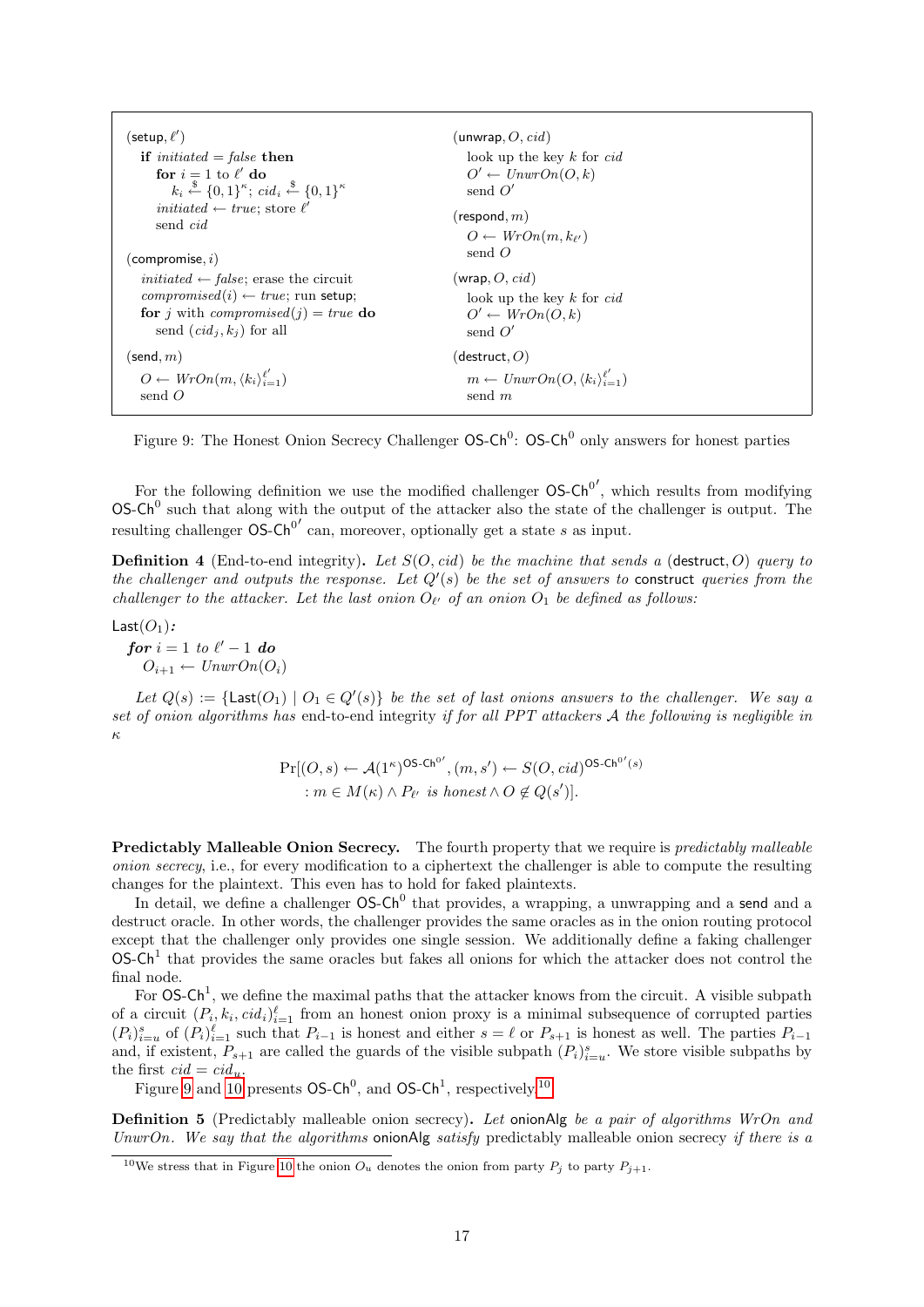$(\mathsf{setup}, \ell')$ do the same as  $OS-Ch^0$ additionally  $k_S \leftarrow \{0,1\}^{\kappa}$  $(compromise, i)$ do the same as  $OS-Ch<sup>0</sup>$  $(\mathsf{send}, m)$  $q(st_f^1) \leftarrow m$ look up the first visible subpath  $\left(\text{cid}_1, \langle k_i \rangle_{i=1}^j\right)$ if  $j = \ell'$  then  $m' \leftarrow q(st_f^1)$ else  $k_{j+1} \leftarrow k_S; \, j \leftarrow j+1; \, m' \leftarrow 0^{\lceil q (st^1_f) \rceil}$  $((O_i)_{i=0}^j, s') \leftarrow WrOn^j(m, \langle k_i \rangle_{i=1}^j, st_f^1)$ update  $st_f^1 \leftarrow s'$ store *onions* $(cid_i) \leftarrow O_1$ ; send  $O_i$  $($ unwrap,  $O,$   $cid<sub>i</sub>$  $)$ look up the forward v.s.  $\langle k_i \rangle_{i=u}^j$  for  $cidi$  $O' \leftarrow \text{onions}(\text{cid}_i)$  $T \leftarrow M(O, O'); q(st_f^i) \leftarrow T(q(st_f^i))$ if  $j = \ell'$  then  $m \leftarrow q(st_f^i)$ else  $k_{j+1} \leftarrow k_S;~j \leftarrow j+1;~m \leftarrow 0^{\lfloor q(st^i_f)\rfloor}$  $((O_i)_{i=u-1}^j, s') \leftarrow WrOn^{j-u+1}(m, \langle k_i \rangle_{i=u}^j, st_f^i)$ update  $st_f^i \leftarrow s'$ store *onions* $(cid_j) \leftarrow O_u$ ; send  $O_j$  $(respond, m)$  $q(st_b^{\ell'}) \leftarrow m$ look up the last visible subpath  $\langle k_i \rangle_{i=u}^{\ell'}$ if  $u = 1$  then  $m \leftarrow q(st_b^{e'})$ else  $k_{u-1}$  ←  $k_S$ ;  $u$  ←  $u-1$ ;  $m$  ←  $0^{|q(st_b^{e'})|}$  $((O_i)_{i=u-1}^j, s') \leftarrow WrOn^{j-u+1}(m, \langle k_i \rangle_{i=u}^j, st_0^{\ell'})$ update  $st_b^{\ell'} \leftarrow s'$ store *onions* $(cid_u) \leftarrow O_u$ ; send  $O_i$  $(wrap, O, cid<sub>i</sub>)$ look up the backward v.s.  $\langle k_i \rangle_{i=u}^j$  for  $cidi_i$  $O' \leftarrow onions(cid_i); T \leftarrow M(O,O')$  $q(st_b^i) \leftarrow T(q(st_b^i))$ get  $\langle k_i \rangle_{i=u}^j$  for cid if  $u = 1$  then  $m \leftarrow q(st_b^i)$ else  $k_{u-1} \leftarrow k_S; u \leftarrow u-1; m \leftarrow 0^{|q(st_b^i)|}$  $((O_i)_{i=u-1}^j, s') \leftarrow WrOn^{j-u+1}(m, \langle k_i \rangle_{i=u}^j, st_b^i)$ update  $st_b^i \leftarrow s'$ store *onions* $(cid_u) \leftarrow O_u$ ; send  $O_i$  $(d$ estruct,  $O, cid)$  $m \leftarrow UnwrOn(, k_1, st_b^1)$  $O' \leftarrow onions(cid_1); T \leftarrow M(O, O')$  $q(st_b^1) \leftarrow T(q(st_b^1))$ if  $m \neq \bot$  then send  $q(st_b^1)$ 

<span id="page-17-1"></span>Figure 10: The Faking Onion Secrecy Challenger  $OS-Ch<sup>1</sup>$ :  $OS-Ch<sup>1</sup>$  only answers for honest parties.  $st_f^i, st_b^i$  is the current forward, respectively backward, state of party i.  $((O_i)_{i=u-1}^j, s') \leftarrow$  $WrOn^{j-u+1}(m,\langle k_i \rangle_{i=u}^j, st)$  is defined as  $O_{u-1} \leftarrow m$ ; for  $i = u$  to j do  $(O_i, s') \leftarrow WrOn(O_{i-1}, k_{j+u-i}, st)$ 

negligible function  $\mu$  such that there is a efficiently computable function M such that for all PPT machines A and sufficiently large  $\kappa$ 

$$
\Pr[b \stackrel{\$}{\leftarrow} \{0,1\}, b' \leftarrow \mathcal{A}(1^{\kappa})^{\text{OS-Ch}^b} : b = b'] \le 1/2 + \mu(\kappa)
$$

<span id="page-17-2"></span>**Definition 6** (Secure onion algorithms). A pair of onion algorithms (WrOn, UnwrOn) is secure if it satisfies onion correctness, synchronicity, predictably malleable onion secrecy, and end-to-end integrity.

In Section [6.2,](#page-23-0) we show that the Tor algorithms are secure onion algorithms.

## <span id="page-17-0"></span>4.3 One-Way Authenticated Key-Exchange

We introduce the 1W-AKE primitive in [subsection 2.2,](#page-4-1) and later use the 1W-AKE algorithms *Initiate*, Respond, and ComputeKey in the OR protocol  $\Pi_{OR}$  in [subsection 2.4.](#page-6-0) In this section, we give an informal description of the security requirements for 1W-AKE. The rigorous definitions can be found in [\[15\]](#page-34-7).

The 1W-AKE establishes a symmetric key between two parties (an initiator and a responder) such that the identity of the initiator cannot be derived from the protocol messages. Moreover, given a public-key infrastructure, the 1W-AKE guarantees that the responder cannot be impersonated. Initiate takes as input the public key of the responder and generates a challenge. Respond takes as input the responder's secret key and the received challenge, and outputs a session key and a response. The algorithm  $ComputeKey$  runs on the response and the responder's public key, and outputs the session key or an error message of authentication failure.

We assume a public-key infrastructure; i.e., every party knows a secret key whose corresponding public key has been distributed in a verifiable manner. Let  $pk<sub>P</sub>$  be the public key of party P and  $sk<sub>P</sub>$ be its secret key.

The first property that a 1W-AKE has to satisfy is correctness: if all parties behave honestly, then the protocol establishes a shared key.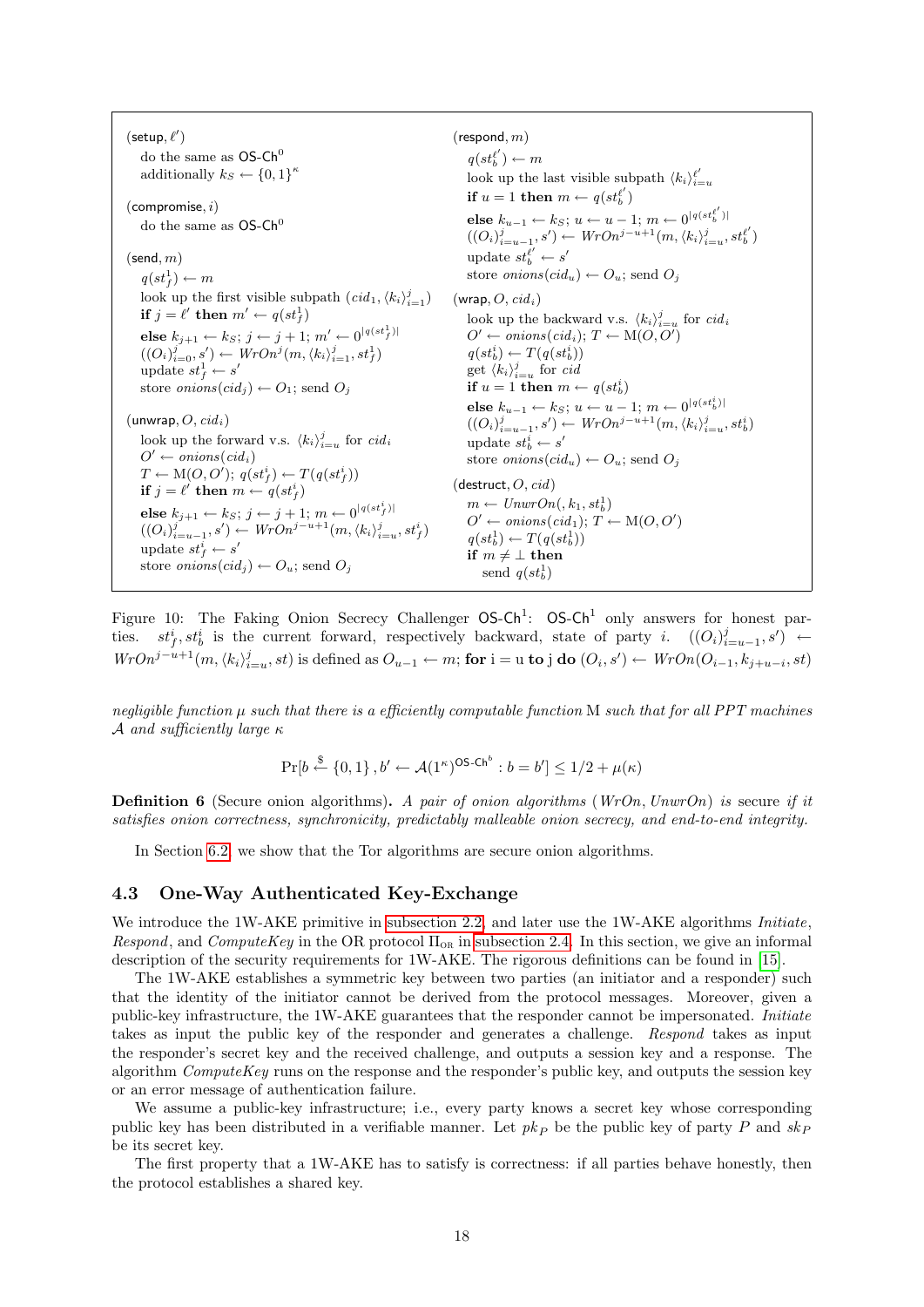<span id="page-18-0"></span>Definition 7 (Correctness of 1W-AKE). Let a public-key infrastructure be given; i.e., for every party P every party knows a (certified) public key pk<sub>P</sub> and P itself also knows the corresponding secret key  $sk_P$ . Let  $AKE := (Initiate, Respond, ComputeKey)$  be a tuple of polynomial-time bounded randomized algorithms. We say that  $AKE$  is a correct one-way authenticated key-agreement if the following holds for all parties A, B:

$$
Pr[(ake, B, m_1, \Psi_A) \leftarrow Initiative(pk_B, B, m),((ake, B, m_2), (k_2, \star, \vec{v})) \leftarrow Respond(pk_B, sk_B, m_1),(k_1, B, \vec{v}') \leftarrow ComputeKey(pk_B, m_2,): k_1 = k_2 and \vec{v} = \vec{v}' \rbrack = 1.
$$

The 1W-AKE Challenger for Security. Goldberg, Stebila, and Ustaoglu [\[15\]](#page-34-7) formalize the security of a 1W-AKE by defining a challenger that represents all honest parties. The attacker is then allowed to query this challenger. If the attacker is not able to distinguish a fresh session key from a randomly chosen session key, we say that the 1W-AKE is secure. This challenger is constructed in a way that security of the 1W-AKE implies one-way authentication of the responding party.

The challenger answers the following queries of the attacker. Internally, the challenger runs the algorithms of  $AKE$ . All queries are directed to some party P; we denote this party in a superscript. If the party is clear from the context, we omit the superscript, e.g., we then write  $\mathsf{send}(m)$  instead of send $^P(m)$ .

- send<sup>P</sup>(params, P'): Compute  $(m, st) \leftarrow \textit{Initiate } (pk_P, P', \textit{params})$ . Send m to the attacker.
- send<sup>P</sup> $(\Psi, msg, P')$ : If  $P' = P$  and  $akestate(\Psi) = \bot$ , compute  $(m, result) \leftarrow Respond(sk_P, P$ ,  $msg, \Psi$ ). Otherwise, if  $msg = (msg', Q)$  compute  $(m, result) \leftarrow$  Compute Key  $(pk_Q, msg', akestate(\Psi), \Psi)$ . Then, send m to the attacker.
- compromise<sup> $P$ </sup>: The challenger returns the long-term key of  $P$  to the attacker.

If any verification fails, i.e. one of the algorithms outputs ⊥, then the challenger erases all sessionspecific information for that party and aborts the session.

Additionally, the attacker has access to the following oracle in the 1W-AKE security experiment:

 $test(P, \Psi)$ : Abort if party P has no key stored for session  $\Psi$  or the partner for session  $\Psi$  is anonymous(i.e., P is not the initiator of session  $\Psi$ ). Otherwise, choose  $b \leftarrow \{0,1\}$ . If  $b = 1$ , then return the session key k; otherwise, if  $b = 0$ , return a randomly chosen element from the key space. Only one call to test is allowed.

We say that a session  $\Psi$  at a party i is fresh if no party involved in that session is compromised.

<span id="page-18-1"></span>**Definition 8** (One-way-AKE-security). Let  $\kappa$  be a security parameter and let  $n \geq 1$ . A protocol  $\pi$  is said to be one-way-AKE-secure if, for all PPT adversaries M, the advantage that M distinguishes a session key of a one-way-AKE-fresh session from a randomly chosen session key is negligible (in  $\kappa$ ).

The 1W-AKE Challenger for One-Way Anonymity. For the definition of one-way anonymity we introduce a proxy, called the anonymity challenger, that relays all messages from and to the 1W-AKE challenger except for a challenge party C. The attacker can choose two challenge parties, out of which the anonymity challenger randomly picks one, say  $i^*$ . Then, the anonymity challenger relays all messages that are sent to C to  $P_{i^*}$  (via the 1W-AKE challenger).

In the one-way anonymity experiment, the adversary can issue the following queries to the challenger C. All other queries are simply relayed to the 1W-AKE challenger. The session  $\Psi^*$  denotes the challenge session. The two queries are for activation and communication during the test session.

- $\textsf{start}^C(i,j,params, P) : \text{ Abort if } i = j. \text{ Otherwise, set } i \stackrel{\$}{\leftarrow} \{i,j\} \text{ and } (\Psi^*, msg) \leftarrow \textsf{send}^{P_{i^*}}(params, P);$ return  $\mathit{msg}'.$  Only one message start $^C$  is processed.
- send<sup>C</sup>(msg): Relay send<sup>P<sub>i\*</sub></sup>(msg) to the 1W-AKE challenger. Upon receiving an answer msg', forward  $msg'$  to the attacker.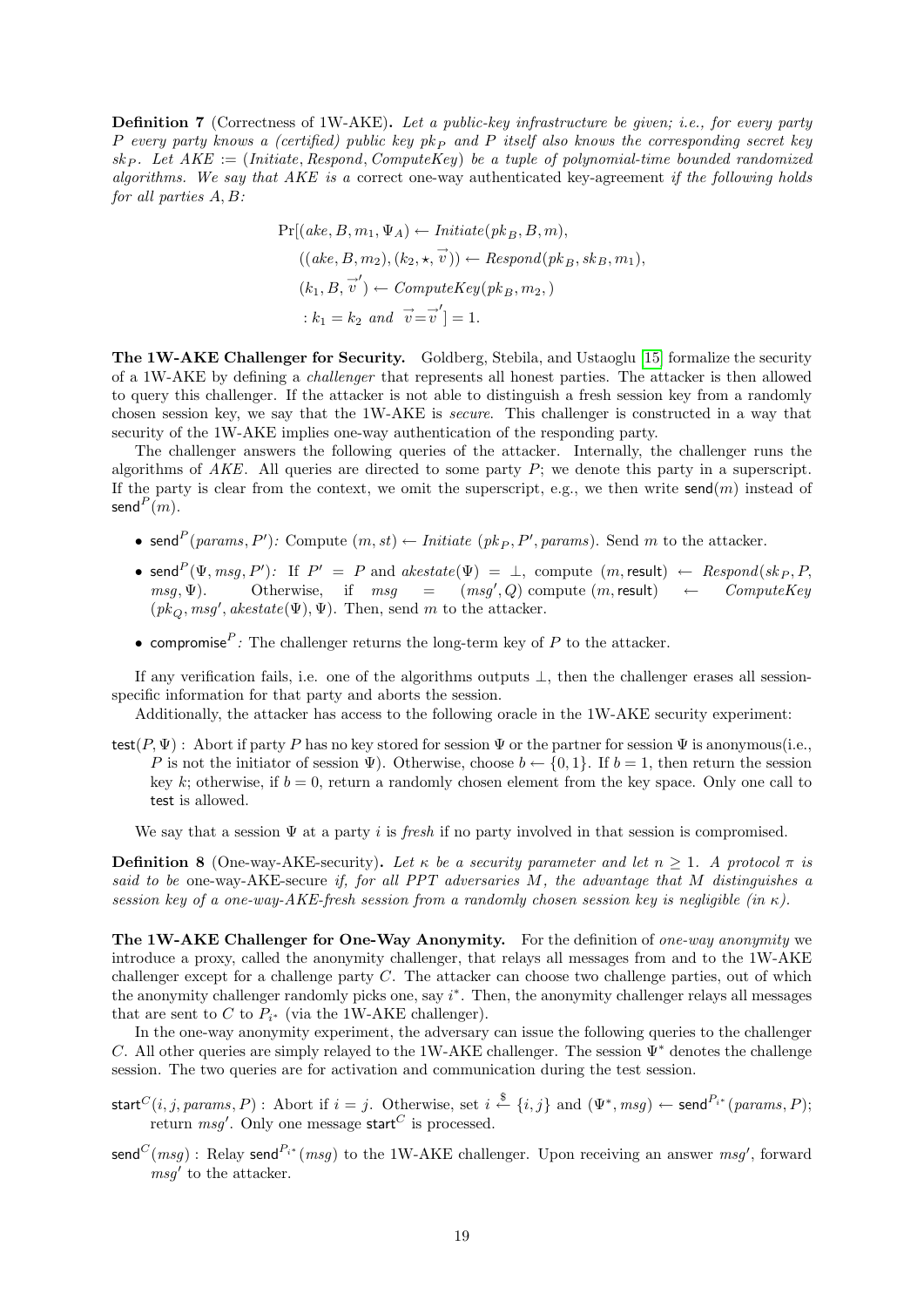

Figure 11: Overview of the set-up

<span id="page-19-1"></span>**Definition 9** (One-way anonymity). Let  $\kappa$  be a security parameter and let  $n \geq 1$ . A protocol  $\pi$  is said to be one-way anonymous if, for all PPT adversaries  $M$ , the advantage that  $M$  wins the following experiment  $\text{Expt}_{\pi,\kappa,n}^{1w-anon}(M)$  is negligible (in  $\kappa$ ).

- 1. Initialize parties  $P_1, \ldots, P_n$ .
- 2. The attacker M interacts with the anonymity challenger, finishing with a message (guess,  $\hat{i}$ ).
- 3. Suppose that M made a Start<sup>C</sup>(i, j, params, P) query which chose i<sup>\*</sup>. If  $\hat{i} = i^*$ , and M's query satisfy the following constraints, then M wins; otherwise M loses.
	- No compromise  $P$  query for  $P_i$  and  $P_j$ .
	- No Send $(\Psi^*, \cdot)$  query to  $P_i$  or  $P_j$ .

A set of algorithms AKE is said to be a one-way authenticated key-exchange primitive (short 1W-AKE) if it satisfies Definitions [7,](#page-18-0) [8,](#page-18-1) and [9.](#page-19-1)

In Section [6.3](#page-24-0) we show that ntor is a 1W-AKE.

# <span id="page-19-0"></span>5  $\Pi_{OR}$  UC-Realizes  $\mathcal{F}_{OR}$

In this section, we show that  $\Pi_{OR}$  can be securely abstracted as the ideal functionality  $\mathcal{F}_{OR}$ .

Recall that  $\pi$  securely realizes  $\mathcal F$  in the  $\mathcal F'$ -hybrid model if each party in the protocol  $\pi$  has a direct connection to  $\mathcal{F}'$ .  $\mathcal{F}_{\text{REG}}^{\mathcal{N}}$  is the key registration,  $\mathcal{F}_{\text{SCS}}$  is the secure channel functionality, and  $\mathcal{F}_{\text{NET}^q}$  is the network functionality, where q is the upper bound on the corruptable parties. We prove our result in the  $\mathcal{F}_{\text{REG}}^{\mathcal{N}}, \mathcal{F}_{\text{SCS}}$ -hybrid model; i.e., our result holds for any key registration and secure channel protocol securely realizing  $\mathcal{F}_{\text{REG}}^{\mathcal{N}}$ , and  $\mathcal{F}_{\text{SCS}}$ , respectively. The network functionality  $\mathcal{F}_{\text{NET}q}$  abstract partially global attacker and is a global functionality.  $^{\rm 11}$  $^{\rm 11}$  $^{\rm 11}$ 

<span id="page-19-3"></span>**Theorem 1.** If  $\Pi_{OR}$  uses secure OR modules M, then with the global functionality  $\mathcal{F}_{NETq}$  the resulting protocol  $\Pi_{OR}$  in the  $\mathcal{F}^{\mathcal{N}}_{REG}$ ,  $\mathcal{F}_{SCS}$ -hybrid model securely realizes the ideal functionality  $\mathcal{F}_{OR}$  for any q.

As a next step, we give a proof outline in order to highlight at which places we apply the required security properties or the secure OR modules. The full proof can be found in [\[2\]](#page-34-9).

*Proof.* We have to show that for every PPT attacker  $A$  there is a PPT simulator  $S$  such that no PPT environment E can distinguish the interaction with  $\mathcal A$  and  $\Pi_{OR}$  from the interaction with S and  $\mathcal{F}_{OR}$ . Given a PPT attacker A, we construct a simulator S that internally runs A and simulates the public key infrastructure; i.e, the functionality  $\mathcal{F}_{\text{REG}}^{\mathcal{N}}$ . The crucial part in this proof is that the ideal functionality  $\mathcal{F}_{OR}$  provides the simulator with all necessary information for the simulation. We prove this indistinguishability by examining a sequence of six games and proving their pairwise indistinguishability for the environment E.

**Game 1:** Game<sub>1</sub> is the original setting in which the environment E interacts with the protocol  $\Pi_1 = \Pi_{OR}$ and the attacker A. Moreover,  $\Pi_{OR}$  and A have access to a certification authority  $\mathcal{F}_{REG}^{\mathcal{N}}$  and a secure channel functionality  $\mathcal{F}_{\text{SCS}}$ , and the network messages of all honest parties are sent via  $\mathcal{F}_{\text{NET}q}$ .

<span id="page-19-2"></span><sup>&</sup>lt;sup>11</sup>We stress that  $\Pi_{OR}$  (with any modules) is  $\mathcal{F}_{NET}$  -subroutine respecting; hence the GUC composition theorem holds.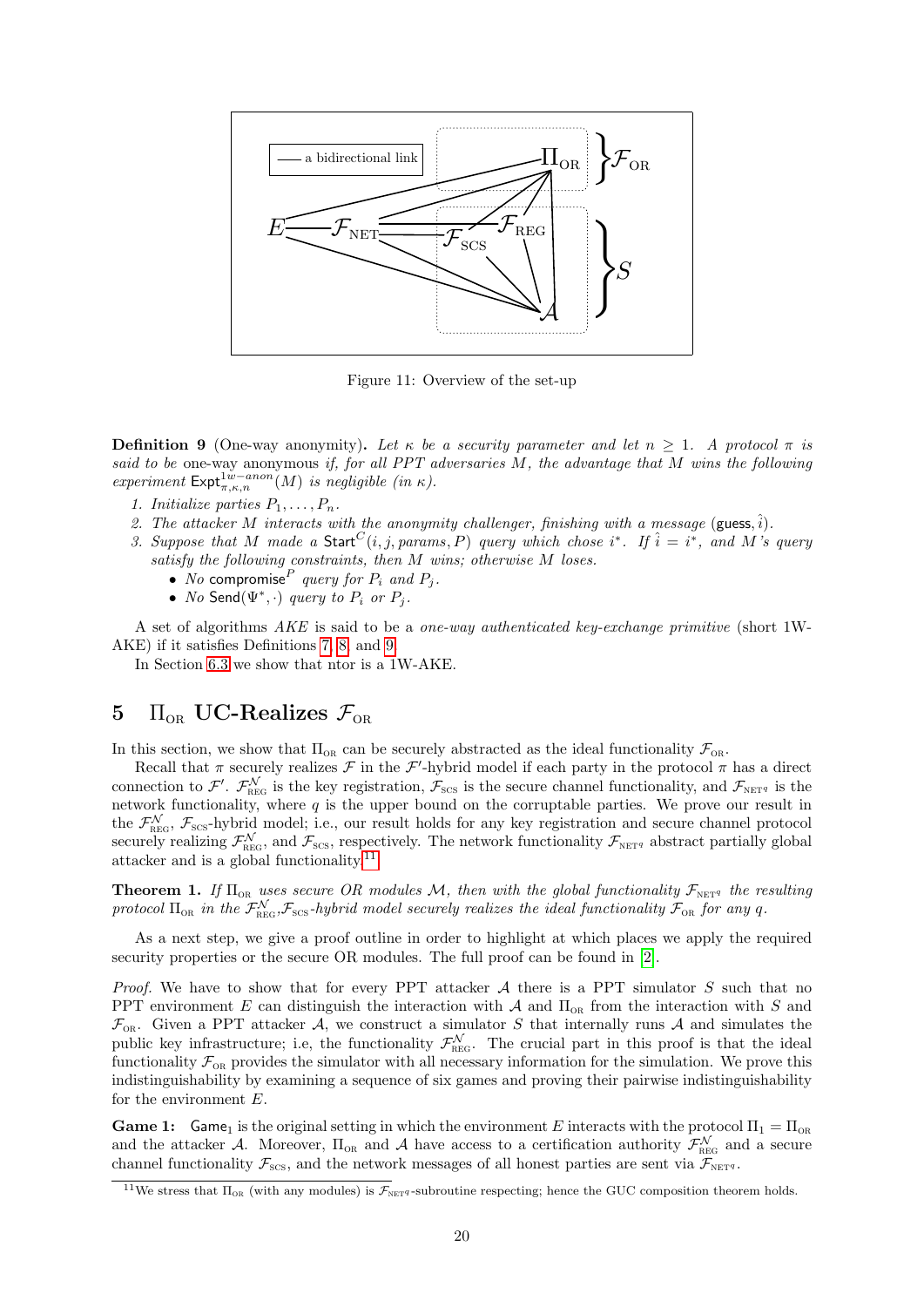**Game 2:** In Game<sub>2</sub> the simulator  $S_2$  internally runs the attacker A and the functionalities  $\mathcal{F}_{SCs}$  and  $\mathcal{F}_{\text{REG}}^{\mathcal{N}}$ . All messages from these entities are forwarded on the corresponding channels and all messages to these entities are forwarded to the corresponding channels. Since  $S_2$  honestly computes the attacker  $A$ ,  $\mathcal{F}_{\rm scs}$ , and  $\mathcal{F}_{\rm REG}^{\mathcal{N}}$ , Game<sub>1</sub> and Game<sub>2</sub> are perfectly indistinguishable for the environment E.

**Game 3:** In the protocol  $\Pi_3$ , we modify the session keys that have been established between two uncompromised parties. All parties are one machine and share some state. Instead of using the established key,  $\Pi_2$  stores a randomly chosen value in the shared state for each established key k. This random value is used as a session key instead of  $k$ .

Assume that there is a PPT machine that can distinguish an execution with a randomly chosen session key from an execution with an honestly generated session key non-negligible probability (in the security parameter  $\kappa$ ), given the key-exchange's transcript of messages. Then, using a hybrid argument, it can be shown that there is an attacker that breaks the security of the 1W-AKE, which in turn contradicts the assumption that the OR modules are secure. Hence,  $Game_2$  and  $Game_3$  are computationally indistinguishable.

Game 4: In Game<sub>4</sub>, the onions do not contain the real messages anymore but only the constant zero bitstring.  $\Pi_4$  maintains a shared datastructure q in which the real messages are stored.

Recall that a visible subpath of a circuit  $(P_i, k_i, cid_i)_{i=1}^{\ell}$  from an honest onion proxy is a minimal subsequence of corrupted parties  $(P_i)_{i=u}^s$  of  $(P_i)_{i=1}^{\ell}$  such that  $P_{i-1}$  is honest and either  $s = \ell$  or  $P_{s+1}$ is honest as well. The parties  $P_{i-1}$  and, if existent,  $P_{s+1}$  are called the guards of the visible subpath  $(P_i)_{i=u}^s$ . In particular, the onion proxy is also a guard. Every circuit can be split into a sequence of visible subpaths and guards.  $\Pi_4$  stores for every circuit  $(P_i, k_i, cid_i)_{i=1}^{\ell}$  such a splitting into visible subpaths and guards. These splittings are updated upon each compromise command.

Upon receiving a send input or a response from a network,  $\Pi_4$  stores an input message m in a shared datastructure q as follows. For a guards  $P$ , let  $cid_P$  be the circuit id for which P knows the key. Let  $s$  the state of the wrapping algorithms of the sender before computing the onion. Then, we store  $q(cid_P, s) \leftarrow m$  for each P.

The attacker might be able to corrupt onions such that the contained plaintext is changed.  $\Pi_4$ , however, does not rely on the content of the onions anymore but rather looks up the message in the shared memory. Therefore,  $\Pi_4$  needs a way to derive the changes to the plaintext due to possible modifications of the ciphertexts. At this point our predictable malleability applies, and we use the algorithm  $D$  from the onion secrecy definition for computing the changes in the plaintext. However, for computing the changes in the plaintext, we need to store the onions that the receiving guard has to expect. Hence,  $\Pi_4$  maintains a shared datastructure *onions* indexed by the *cid* of the receiving guard that stores the expected onions.

 $\Pi_4$  initially draws some distinguished random key  $k<sub>S</sub>$ , which is later used for a distinguished last wrapping-layer of the constant zero bitstring. Whenever in  $\Pi_3$  a guard P that is neither the exit node nor the onion proxy would unwrap an onion O with key k and circuit id cid, P looks up  $O' = pending(cid)$ . Then, it runs  $T \leftarrow S(O, O')$  and replaces the real message  $m \leftarrow q(cid, st)$  in the shared memory with  $T(m)$ , where st is the state of the onion algorithms in the forward direction. Then, P unwraps O with the fake flag, i.e.,  $(O'', st') \leftarrow UnwrOn(O, k_S, \text{fake}, st)$  instead of  $UnwrOn(O, k, st)$ . We set the fake flag, because the unwrapping has to skip the integrity check; otherwise a corrupted onion would already in the middle of the circuit be stopped in  $\Pi_4$ . However, instead of forwarding  $O''$ , P constructs a new onion either for the attacker or for the next guard as follows. P looks up the adjacent visible subpath  $(P_i)_{i=u}^s$ in forward direction. If  $s = \ell$ , then P constructs the onion for the attacker. P reads the real message  $m \leftarrow q(cid, st)$  from the shared memory and sends a forward onion  $O_j$  for the subcircuit  $(P_i, k_i, cid_i)_{i=u}^{\ell}$ that contains the message  $m$  and is constructed as follows:

$$
O_{u-1} \leftarrow m
$$
  
for  $i = u$  to  $\ell$  do  $(O_i, st') \leftarrow WrOn(O_{i-1}, k_{j+u-i}, st)$ 

Only then, P updates the forward state  $st \leftarrow st'$ . Thereafter, P stores  $q(cid_{P_{j+1}}, st') \leftarrow O_u$ , where  $cid_{P_{j+1}}$  is the circuit id of the guard  $P_{j+1}$ .

If  $s < \ell$ , P sends a forward onion for the subcircuit  $(P_i, k_i, cid_i)_{i=u}^{s+1}$  that contains  $0^{|m|}$  instead of m, where we replace for the last layer  $k_{s+1}$  by the distinguished key  $k<sub>S</sub>$ . Again only then, P updates the forward state  $st \leftarrow st'$ . Analogously, guards that are onion proxies, i.e., construct an onion in forward direction, also only construct an onion for the attacker or the next guard.

Similar to the forward direction, guards that receive an onion  $O$  in backward direction do not wrap it further as in  $\Pi_3$  but first unwrap O with the fake flag and the distinguished key  $k_S$ , i.e.,  $O' \leftarrow$  $UnwrOn(O, k<sub>S</sub>, false)$ . Instead of wrapping O as in  $\Pi_3$ , the guard constructs an onion for the adjacent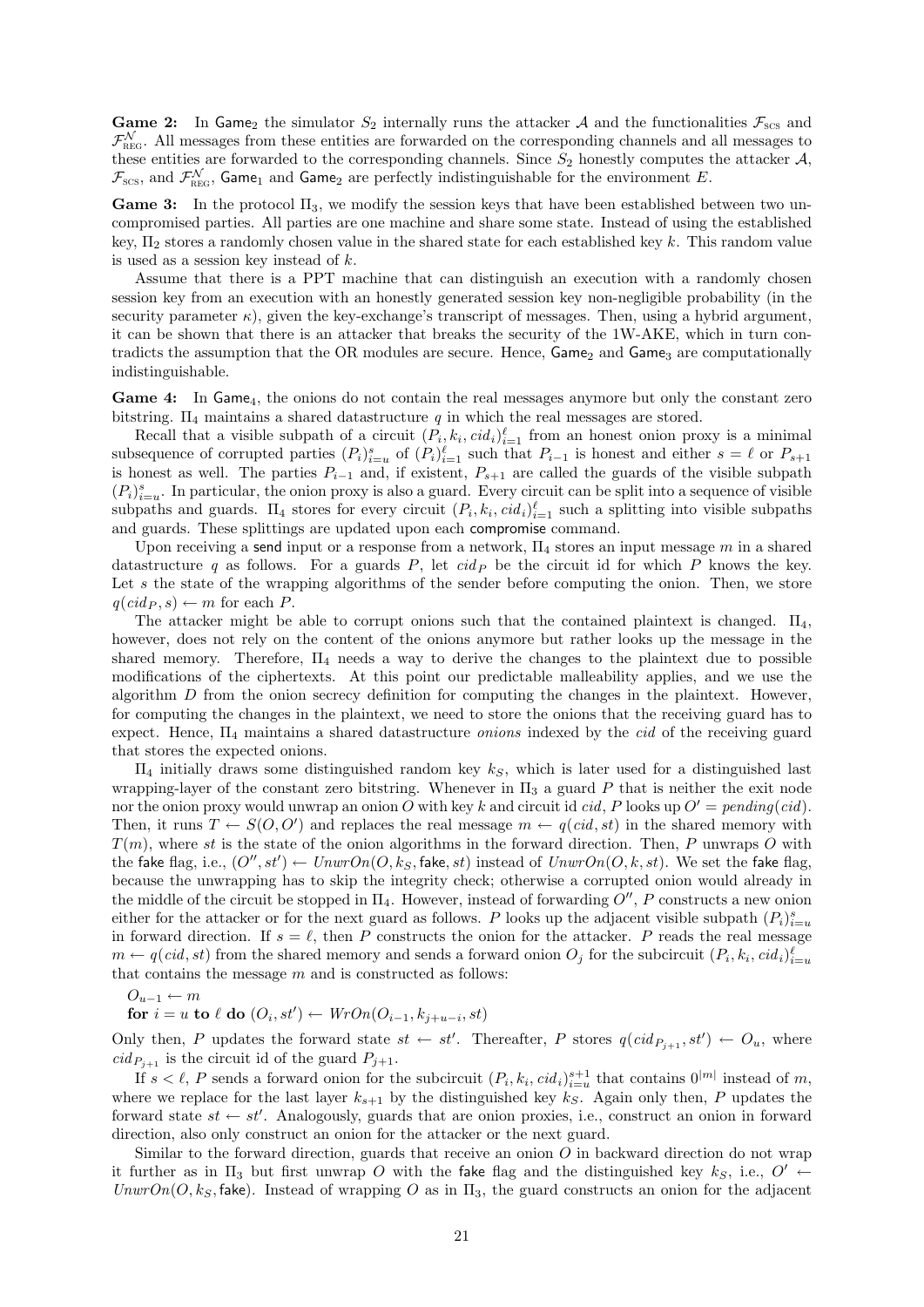subpath in backward direction as follows. Since  $P$  is a guard for the circuit, also the onion proxy is honest, thus  $u > 1$ . P looks up the adjacent visible subpath  $(P_i)_{i=u}^s$  in backward direction. Let  $m \leftarrow q(cid, st)$  be the real message stored in the shared memory, cid be the circuit id for which P knows the key and s be the state of the onion algorithms in the backward direction. Then, P sends an onion  $(O, st') \leftarrow UnwrOn(0^{|m|}, \langle k_i \rangle_{i=u-1}^s, st)$ , where  $k_{u-1} := k_S$ . Thereafter, update the backward state  $st \leftarrow st'.$ 

It might happen that the attacker compromised a node in the middle of the circuit and the exit node. Then the attacker sends a random message to an honest node P. In this case, P would honestly unwrap the message. Since the attacker controls the exit node the broken integrity is not realized. But from that point on the guard  $P$  is out of sync, i.e.,  $P$  has a different unwrapping state than the predecessor guards. Consequently, by the synchronicity of the onion algorithms all future messages that are sent from the onion proxy will be garbage. For guards that are out of sync, we only send randomly chosen messages of appropriate length.

Then, by a hybrid argument it follows that any attacker distinguishing  $\mathsf{Game}_3$  from  $\mathsf{Game}_4$  can be used for breaking onion secrecy or synchronicity, where the hybrids are indexed by the circuits of honest onion proxies in the order in which the circuits are initiated. Hence,  $Game_3$  and  $Game_4$  are indistinguishable.

Game 5: In this setting the simulator remains unchanged, i.e.,  $S_5 = S_4$ , but the protocol  $\Pi_5$  in addition internally runs the ideal functionality  $\mathcal{F}_{OR}$ . We construct  $\Pi_5$  such that it does not touch information in the send message, i.e., the message to be sent and the circuit, more than forwarding the send message to  $\mathcal{F}_{OR}$ . Instead,  $\Pi_5$  only uses the messages that it receives from  $\mathcal{F}_{OR}$ .

 $\mathcal{F}_{OR}$  outputs for every message from a guard to a visible subpath the entire visible subpath, both in forward an backward direction. If the visible subpath contains the exit node,  $\mathcal{F}_{OR}$  even sends the message. Hence,  $\Pi_5$  can just compute all onions to the next guard or the attacker in the same way as  $\Pi_{4}$ .

We also have to cope with the case in which  $\Pi_4$  modifies the real message in the shared state with the transformation T that M computed from the differences in the expected and the received onion. In this case,  $\Pi_5$  sends a message (corrupt, T, h) to  $\mathcal{F}_{OR}$ .

Moreover, upon the message (register,  $P$ ) the simulator computes a pk for party P and sends a message (register, P, pk) to the internally emulated functionality  $\mathcal{F}_{\text{REG}}^{\mathcal{N}}$ . Upon a response (registered,  $\langle P_j, pk_j \rangle_{j=1}^v$ ) from  $\mathcal{F}^{\mathcal{N}}_{\text{\tiny REG}},$  we send (registered,  $\langle P_j\rangle_{j=1}^v)$ 

 $\Pi_5$  behaves like  $\Pi_4$  except for the key agreement messages, which is computed by the simulator instead of the real party. But by the anonymity of the 1W-AKE primitive, the attacker cannot identify the sender with more than negligible probability. Consequently,  $\mathsf{Game}_4$  and  $\mathsf{Game}_5$  are indistinguishable.

**Game 6:** In this setting, we replace the protocol with the ideal functionality; i.e.,  $\Pi_6 = \mathcal{F}_{OR}$ . The simulator  $S := S_6$  in Game<sub>6</sub> additionally computes all network messages exactly as  $\Pi_5$ . As  $\Pi_5$  did not touch the messages from the environment to the ideal functionality,  $S$  can compute  $\Pi_5$  as well.

The ideal functionality behaves towards the environment exactly as  $\Pi_{OR}$ ; consequently, it suffices to show that the network messages are indistinguishable. However, as the simulator  $S$  just internally runs  $\Pi_5$ , Game<sub>5</sub> and Game<sub>6</sub> are indistinguishable.

 $\Box$ 

As our primitives are proven secure in the random oracle model (ROM), the main theorem uses the ROM.

Theorem 2. If pseudorandom permutations exist, there are secure OR modules (ntor, onionAlgs) such that the protocol  $\Pi_{OR}$  in the  $\mathcal{F}_{REG}^{\mathcal{N}}$ ,  $\mathcal{F}_{SCS}$ ,  $\mathcal{F}_{NETq}$ -hybrid model using (ntor, onionAlgs) securely realizes in the ROM the ideal functionality  $\mathcal{F}_{OR}$  in the  $\mathcal{F}_{NETq}$ -hybrid model for any q.

Proof. If pseudorandom permutations exist Lemma [2](#page-23-1) implies that secure onion algorithms exist. Lemma [3](#page-25-3) shows that in the ROM 1W-AKE exist. Then, Theorem [1](#page-19-3) implies the statement.  $\Box$ 

Note that we could not prove 1W-AKE security for the TAP protocol currently used in Tor as it uses a CCA-insecure version of the RSA encryption scheme.

# <span id="page-21-0"></span>6 Instantiating Secure OR Modules

We present a concrete instantiation of OR modules and show that this instantiation constitutes a set of secure OR modules. As onion algorithms we use the algorithms that are used in Tor with a strengthened integrity mechanism, and as 1W-AKE we use the recently proposed ntor protocol [\[15\]](#page-34-7).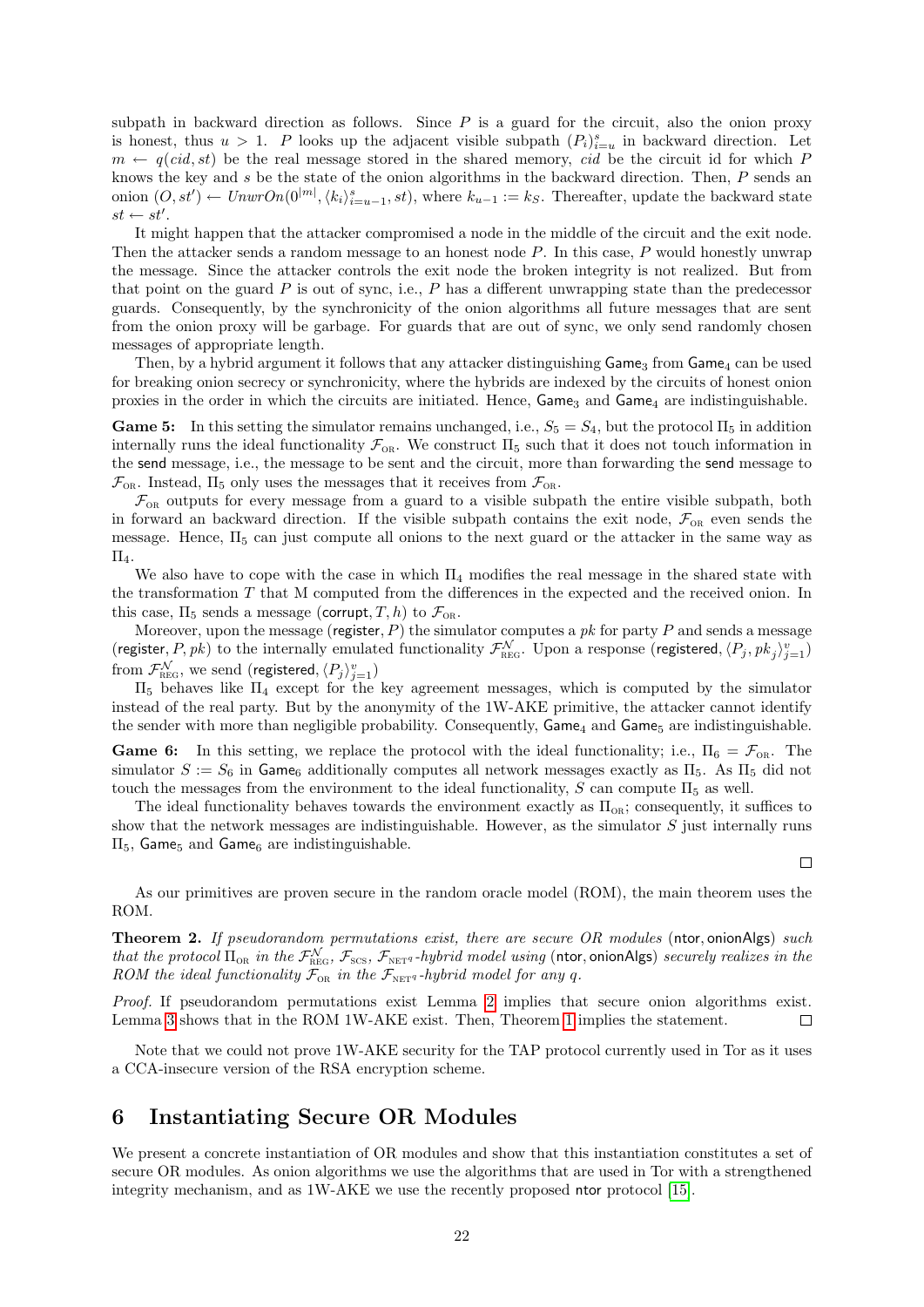$G_c(1^{\eta})$ output  $k \stackrel{\$}{\leftarrow} \mathcal{G}(1^{\eta})$  $E_c((x_1, \ldots, x_t), (k, ctr)) = D_c((x_1, \ldots, x_t), (k, ctr))$ if  $ctr = \varepsilon$  then  $ctr = 0$ output  $(PRP(s, k) \oplus x_1, \ldots, PRP(s + t - 1, k) \oplus x_t, (k, ctr + t))$ 

<span id="page-22-1"></span>Figure 12: The stateful deterministic counter-mode (detCTR)  $\mathcal{E}_c = (G_c, E_c, D_c)$ 

We prove that the onion algorithms of Tor constitute secure onion algorithms, as defined in Definition [6.](#page-17-2) The crucial part in that proof is to show that these onion algorithms are predictably malleable, i.e., for every modification of the ciphertext the changes in the resulting plaintext are predictable by merely comparing the modified ciphertext with the original ciphertext. We first show that the underlying encryption scheme, the deterministic counter-mode, is predictably malleable (Section [6.1\)](#page-22-0). Thereafter, we show the security of Tor's onion algorithms (Section [6.2\)](#page-23-0).

In Section [6.3,](#page-24-0) we briefly present the ntor protocol and cite the result from Goldberg, Stebila, and Ustaoglu that ntor constitutes a 1W-AKE. The proofs of the lemmas in this section are postponed to the full version [\[2\]](#page-34-9).

### <span id="page-22-0"></span>6.1 Deterministic Counter Mode and Predictable Malleability

We show that the deterministic counter-mode (detCTR) scheme is predictably malleable, as defined in Definition [1.](#page-14-3)

**Lemma 1.** If pseudorandom permutations exist, the deterministic counter mode (detCTR) with  $\mathcal{E}_c$  =  $(G_c, E_c, D_c)$  as defined in Figure [12](#page-22-1) predictably malleable.

*Proof.* We show the result with  $t = 1$ . This can, however, be extended to larger t in a straight-forward way.

Game<sub>1</sub> is the original game of A against PM-Ch<sub>1</sub>.

Game<sub>2</sub> is the game in which PM-Ch<sub>1</sub> is replaced by the machine  $B_1$  and the PRP Challenger PRP-Ch<sub>1</sub> such that  $B_1$  communicates with A and PRP-Ch<sub>1</sub>, which generates a key applies the PRP candidate algorithms. A cannot distinguish  $Game_1$  from  $Game_2$ , as A's view is the same in both scenarios.

Game<sub>3</sub> is the game in which  $PRP-Ch_1$  is replaced by  $PRP-Ch_0$ , which uses a randomly chosen permutation instead of the PRP candidate. As PRP is a pseudorandom permutation, the attacker cannot distinguish Game<sub>2</sub> from Game<sub>3</sub>.

Game<sub>4</sub> is the game in which  $B_1$  is replaced by  $B_0$ . Upon a query (decrypt, c), the  $B_1$  outputs  $x \oplus c$ whereas  $B_0$  outputs  $c \oplus d \oplus u = c \oplus 0^{|u|} \oplus x \oplus u = c \oplus x \oplus u$ . c can be represented as  $c = d \oplus c'$  for some bitstring c'. Then,  $B_1$  outputs  $x \oplus x \oplus u \oplus c' = u \oplus c'$ , and  $B_0$  outputs  $x \oplus c' \oplus x \oplus u = u \oplus c'$ . Hence, the responses of (decrypt, c) queries are the same for  $B_1$  and  $B_0$ .

Upon a query (encrypt, m), the  $B_1$  responds  $r \oplus m$  whereas  $B_0$  outputs  $r \oplus 0^{|m|} = r$ . Since, r is randomly chosen and  $\oplus$  is a group operation the attacker cannot distinguish  $r \oplus m$  from  $r$ .<sup>[12](#page-22-2)</sup> Game<sub>3</sub> and Game<sub>4</sub> only differ in  $B_b$ ; hence, these two games are indistinguishable

Game<sub>5</sub> is the game in which PRP-Ch<sub>0</sub> is replaced by PRP-Ch<sub>1</sub>, which uses the PRP candidate instead of a randomly chosen permutation. As PRP is a pseudorandom permutation, the attacker cannot distinguish  $Game_4$  from  $Game_5$ .

Game<sub>6</sub> is again the original game of A against PM-Ch<sub>0</sub>. The attacker cannot distinguish Game<sub>5</sub> and Game<sub>6</sub>, because the view of  $A$  is the same.

<span id="page-22-2"></span>We conclude that Game<sub>1</sub> and Game<sub>6</sub>, and therefore PM-Ch<sub>1</sub> and PM-Ch<sub>0</sub>, are indistinguishable.  $\square$ 

<sup>&</sup>lt;sup>12</sup>Since we use a random permutation, A can try the following: before starting the *challenge* phase, he sends as many encryption queries as he is allowed to and computes the corresponding  $Enc(ctr_e)$ . For the *challenge* response  $c_b$  he computes  $c_b \oplus m$  and checks whether the result equals one of the  $Enc(ctr_e)$  he has observed before. If so, either the encryption function is not a permutation or  $b = 0$ . This, however, only happens with a negligible probability.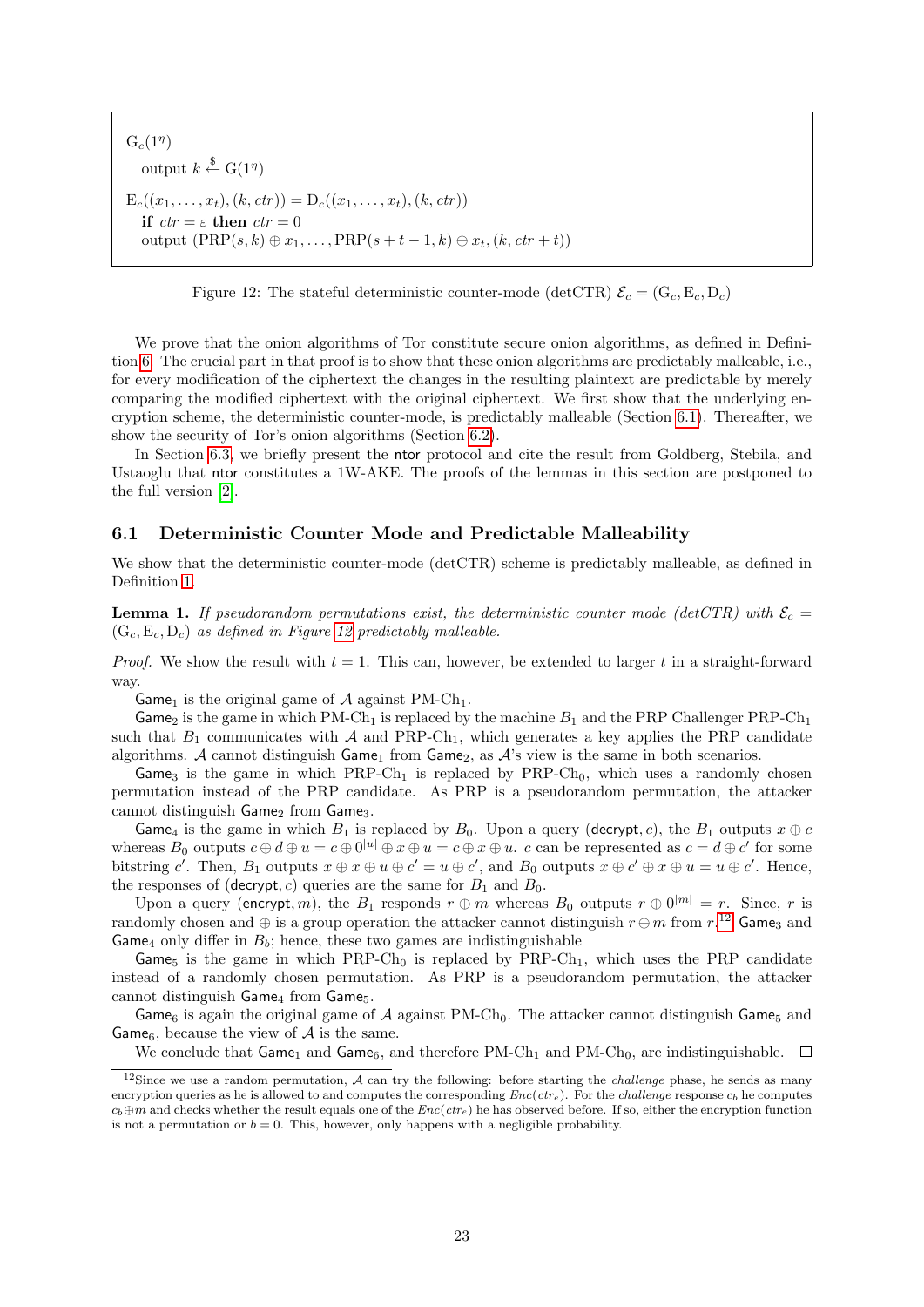| upon (initialize)<br>$ctr_d \leftarrow 0$<br>$ctr_{\circ} \leftarrow 0$<br>$B_b$ : upon (encrypt, m)<br>send $ctr_e$ to PRP-Ch | $B_b$ : upon (decrypt, c)<br>send $ctr_d$ to PRP-Ch<br>wait for input $x$ from PRP-Ch<br>$(d, u) \leftarrow q(ctr_d)$<br>$T \leftarrow (\lambda y \cdot y \oplus c \oplus d)$<br>if $b=0$ then<br>if $q(\text{ctr}_d) = \perp$ then<br>$m \leftarrow x \oplus c$<br>$q(\text{ctr}_d) \leftarrow (c, m)$ |
|--------------------------------------------------------------------------------------------------------------------------------|---------------------------------------------------------------------------------------------------------------------------------------------------------------------------------------------------------------------------------------------------------------------------------------------------------|
| wait for input $x$ from PRP-Ch                                                                                                 | else if $q(\text{ctr}_d) \neq \bot$ then                                                                                                                                                                                                                                                                |
| if $b=0$ then                                                                                                                  | $m \leftarrow T(u)$                                                                                                                                                                                                                                                                                     |
| $c \leftarrow x \oplus 0^{ m }$                                                                                                | else if $b=1$ then                                                                                                                                                                                                                                                                                      |
| if $q(\text{ctr}_e) \neq \bot$ then                                                                                            | $(m, s) \leftarrow x \oplus c$                                                                                                                                                                                                                                                                          |
| $(d, u) \leftarrow q(\text{ctr}_e)$                                                                                            | $ctr_d \leftarrow s$                                                                                                                                                                                                                                                                                    |
| $c \leftarrow d$                                                                                                               | respond $(m, T)$                                                                                                                                                                                                                                                                                        |
| else if $b=1$ then                                                                                                             | $B_b$ : upon (guess, $b^*$ )                                                                                                                                                                                                                                                                            |
| $c \leftarrow x \oplus 0^{ m }$                                                                                                | if $b = b^*$ then                                                                                                                                                                                                                                                                                       |
| $q(\text{ctr}_e) \leftarrow (c, m)$                                                                                            | output 0                                                                                                                                                                                                                                                                                                |
| increment $ctr_e$                                                                                                              | else if $b \neq b^*$ then                                                                                                                                                                                                                                                                               |
| respond $c$                                                                                                                    | output 1                                                                                                                                                                                                                                                                                                |

Figure 13: The machine  $B<sub>b</sub>$ 

## <span id="page-23-0"></span>6.2 Security of Tor's Onion Algorithms

Let  $E := (Gen_e, Enc, Dec)$  be a stateful deterministic encryption scheme, and let  $M := (Gen_m, Mac, V)$ be a deterministic MAC. Let PRG be a pseudo random generator such that for all  $x \in \{0,1\}^*$   $|PRG(x)| =$  $2 \cdot |x|$ . We write  $PRG(x)_1$  for the first half of  $PRG(x)$  and  $PRG(x)_2$  the second half. Moreover, for a randomized algorithm A, we write  $A(x; r)$  for a call of  $A(x)$  with the randomness r.

As a PRP candidate we use AES, as in Tor, and as a MAC use H-MAC with SHA-256. We use that in detCTR encrypting two blocks separately results in the same ciphertext as encrypting the pair of the blocks at once. Moreover, we assume that the output of H-MAC is exactly one block.

The correctness follows by construction. The synchronicity follows, because a PRP is used for the state. The end-to-end integrity directly follows from the SUF of the Mac. And the predictable malleability follows from the predictable malleability of the deterministic counter-mode.

<span id="page-23-1"></span>**Lemma 2.** Let onionAlg =  $\{UnwrOn_I, Wron_I\}$ . If pseudorandom permutations exist, onionAlg are secure onion algorithms.

Proof. The correctness follows directly from the construction. The synchronicity can be reduced to the pseudorandomness of PRP of the detCTR scheme. In detail, we can construct a machine that breaks the pseudorandomness of PRP if there is an attacker that breaks the synchronicity.

For showing the end-to-end integrity, assume that there is a ppt attacker that is able to produce an onion O such that  $\bot \neq m \leftarrow UnwrOn(O, k)$  and O is not an answer of a query. Then, we can construct a machine that breaks the SUF of the MAC by internally running the attacker against the end-to-end integrity and computing all detCTR call on our own and forwarding all Mac calls to the SUF challenger. Finally, after unwrapping the onion, we send the tag  $t$  to the SUF challenger as a guess. If the attacker against the end-to-end integrity wins with non-negligible probability, then we also win with non-negligible probability.

For showing the predictable malleability, we present a sequence of games and show that they are indistinguishable for any ppt attacker. In  $Game_0$  the challenger is exactly defined as  $OS-Ch^0$ . In  $Game_1$ additionally the message m is stored in a shared memory  $q(st) \leftarrow m (st \text{ being the corresponding state}),$ and the challenger maintains a separation into visible subpaths. Obviously,  $\mathsf{Game}_1$  is indistinguishable from  $Game_0$  for any ppt attacker.

In Game<sub>2</sub>, the challenger initially draws a distinguished key  $k<sub>S</sub>$ . Then, the challenger looks up for every query (unwrap,  $\tilde{O}$ ,  $cid_i$  the adjunct visible subpath  $\langle P_i, k_i \rangle_{i=u}^j$  in forward direction. Then,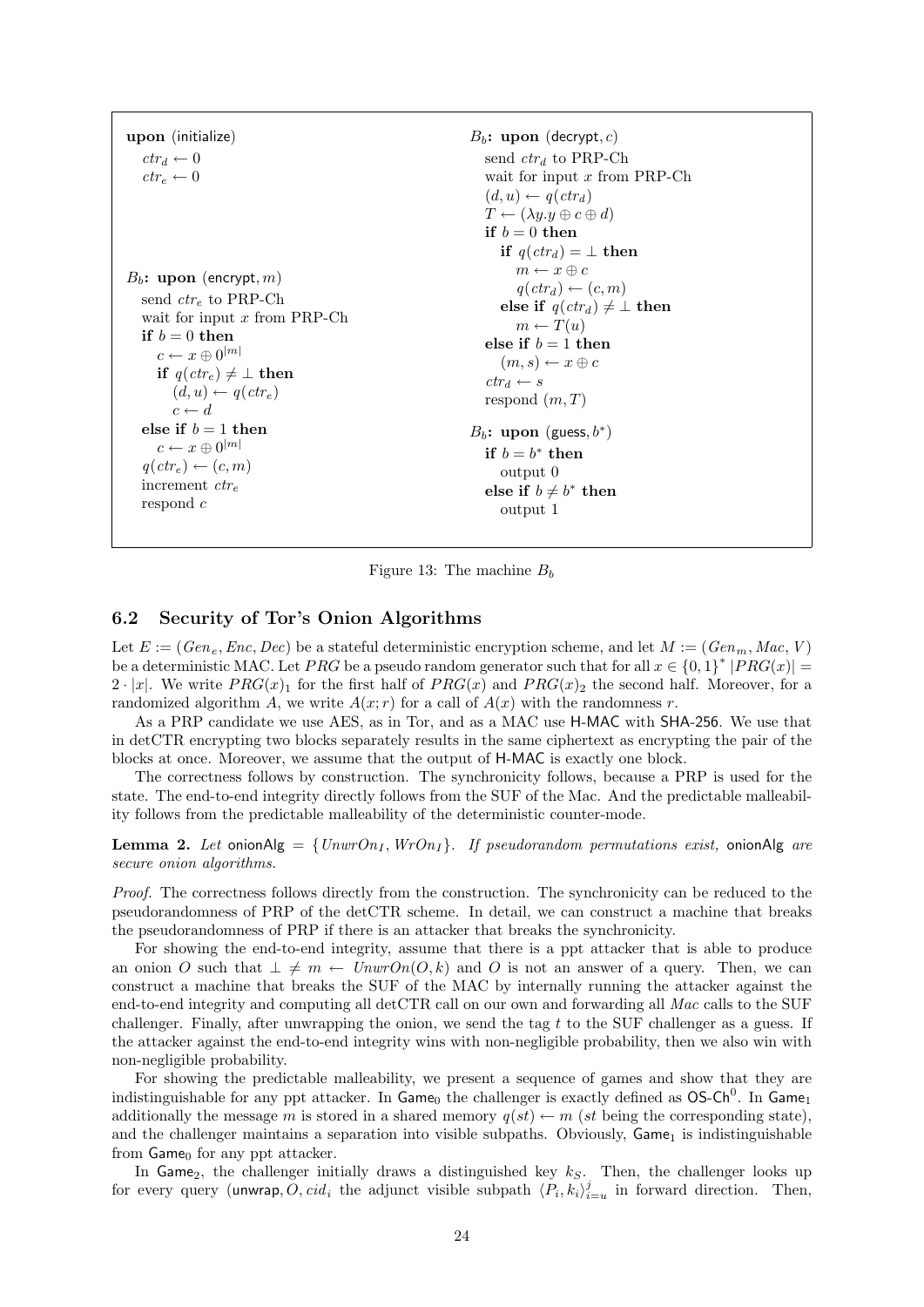| \n $WrOn_I(O,k)$ , for $O \notin M(\kappa)$<br>\n $O' \leftarrow Enc_{ctr}(O,k)$ ; return $O'$<br>\n $krOn_I(m,k)$ , for $m \in M(\kappa)$<br>\n $(r,r') \leftarrow PRG(k)$ ; $k_m \leftarrow Gen_e(r')$<br>\n $VrOn_I(m,k)$ , for $m \in M(\kappa)$<br>\n $(r,r') \leftarrow PRG(k)$ ; $k_m \leftarrow Gen_m(r)$<br>\n $(r,r') \leftarrow PRG(k)$ ; $k_m \leftarrow Gen_m(r)$<br>\n $(r,r') \leftarrow PRG(k)$ ; $k_m \leftarrow Gen_m(r)$<br>\n $(r,r') \leftarrow PRG(k)$ ; $k_m \leftarrow Gen_m(r)$<br>\n $(r,r') \leftarrow PRG(k)$ ; $k_m \leftarrow Gen_m(r)$<br>\n $(r,r') \leftarrow PRG(k)$ ; for $m \in M(\kappa)$<br>\n $(r,r') \leftarrow PRG(k)$ ; for $m \leftarrow Gen_m(r)$<br>\n $(r,r') \leftarrow PEG(k)$ ; for $m \leftarrow Gen_m(r)$<br>\n $(r,r') \leftarrow PEG(k)$ ; for $m \leftarrow Con_m(r)$<br>\n $(r,r') \leftarrow PEG(k)$ ; for $m \leftarrow Con_m(r)$<br>\n $(r,r') \leftarrow PEG(k)$ ; for $m \leftarrow Con_m(r)$<br>\n $(r,r') \leftarrow PEG(k)$ ; for $m \leftarrow Con_m(r)$<br>\n $(r,r') \leftarrow PEG(k)$ ; for $m \leftarrow Con_m(r)$<br>\n $(r,r') \leftarrow PEG(k)$ ; for $m \leftarrow Con_m(r)$<br>\n $(r,r') \leftarrow PEG(k)$ ; for $m \leftarrow Con_m(r)$<br>\n $(r,r') \leftarrow PEG(k)$ ; for $m \leftarrow Con_m(r)$<br>\n $(r,r') \leftarrow PEG(k)$ ; for $m \leftarrow Con_m(r)$<br>\n $(r,r') \leftarrow PEG(k)$ ; for $m \leftarrow Con_m(r)$<br>\n $(r,r') \leftarrow PEG(k)$ ; for $m \leftarrow Con_m(r)$<br>\n $(r,r') \leftarrow PEG(k)$ ; for $m \leftarrow Con_m(r)$ |
|--------------------------------------------------------------------------------------------------------------------------------------------------------------------------------------------------------------------------------------------------------------------------------------------------------------------------------------------------------------------------------------------------------------------------------------------------------------------------------------------------------------------------------------------------------------------------------------------------------------------------------------------------------------------------------------------------------------------------------------------------------------------------------------------------------------------------------------------------------------------------------------------------------------------------------------------------------------------------------------------------------------------------------------------------------------------------------------------------------------------------------------------------------------------------------------------------------------------------------------------------------------------------------------------------------------------------------------------------------------------------------------------------------------------------------------------------------------------------------------------------------------------------------------------------|
|--------------------------------------------------------------------------------------------------------------------------------------------------------------------------------------------------------------------------------------------------------------------------------------------------------------------------------------------------------------------------------------------------------------------------------------------------------------------------------------------------------------------------------------------------------------------------------------------------------------------------------------------------------------------------------------------------------------------------------------------------------------------------------------------------------------------------------------------------------------------------------------------------------------------------------------------------------------------------------------------------------------------------------------------------------------------------------------------------------------------------------------------------------------------------------------------------------------------------------------------------------------------------------------------------------------------------------------------------------------------------------------------------------------------------------------------------------------------------------------------------------------------------------------------------|

Figure 14: The Onion Algorithms onionAlg

the challenger completely unwraps the onion and checks whether the stored message  $q(st)$  equals the unwrapped message. If this check fails, the challenger proceeds with the onion as in Game<sub>1</sub>. If the this check succeeds, however, and  $P_j$  is not the exit node the challenger computes  $((O_i)_{i=u}^{j+1}, s') \leftarrow$  $WrOn_i^{j-u+2}(m, \langle k_i \rangle_{i=u}^{j+1}, st_f^i)$ , where  $WrOn_i^{j-u+2}$  is defined as in Definition [5,](#page-16-2)  $k_{j+1} := k_S$ , and  $st_f^i$  denotes the forward state of party i. Thereafter, the challenger updates the forward state  $st_f^i \leftarrow s'$  of party i. If  $P_j$  is the exit node, then, we only use  $\langle k_i \rangle_{i=u}^j$ , and perform one  $WrOn$  operation less. (send, m) queries are processed in the same way except that additionally the message m is stored as  $q(st_f^1) \leftarrow m$ .

For the backward direction, i.e., queries (respond, m) and (wrap,  $O, cid_i$ ), the challenger proceeds analogously except that it is not checked whether  $P_{\ell'}$  is compromised but whether  $P_1$  is compromised. Accordingly,  $k_{u-1} := k_S$  is used in the backward direction. Game<sub>2</sub> is indistinguishable from Game<sub>1</sub> because malicious onions are not touched and the length of a circuit is not leaked by an onion.

In Game<sub>3</sub> the challenger, loosely spoken, fakes all onions for which the message is not visible to the attacker. For all queries, the challenger additionally also stores the onion that the next guard has to expect. For example, consider an onion in forward direction with an adjunct visible subpath  $\langle P_i, k_i \rangle_{i=u}^j$  for which  $P_j$  is not the exit node. Then, the challenger always stores *onions*(*cid<sub>i</sub>*) ←  $O_u$ the onion that the guard  $P_{i+1}$  expects. In the backward direction the challenger analogously stores the expected onion for the next guard. Upon a (unwrap, O,  $cid_i$ ) query, the challenger runs the predictor  $T \leftarrow$  $M(O, onions(cid_i))$  of detCTR. The resulting transformations T is applied to the stored message  $q(st_f^i)$ . The challenger proceeds analogously for the query (wrap,  $O, c_i d_i$ ) in backward direction. Moreover, the challenger fakes all queries in forward direction for which the last node  $P_j$  in the visible subpath  $\langle P_i, k_i \rangle_{i=u}^j$  is not the exit node, i.e., instead of the actual message  $q(st_f^i)$  the constant zero bitstring  $0^{|q(st_f^i)|}$  is used.

We can construct a machine M that breaks the predictable malleability of detCTR given an attacker that distinguishes Game<sub>3</sub> from Game<sub>2</sub>. M internally runs the attacker computes the challenger Game<sub>3</sub> except for detCTR encryption and decryption calls, which are forwarded to the IND-PM challenger PM-Ch<sub>i</sub>. Then, M breaks the predictable malleability of detCTR if the attacker distinguishes Game<sub>3</sub> from Game<sub>2</sub>.

The challenger in Game<sub>3</sub> is exactly defined as  $OS-Ch^1$ . Since Game<sub>0</sub> and Game<sub>3</sub> are indistinguishable, also  $OS-Ch^0$  and  $OS-Ch^1$  are indistinguishable. Hence, onionAlg satisfy predictably malleable onion secrecy.  $\Box$ 

### <span id="page-24-0"></span>6.3 ntor: A 1W-AKE

Øverlier and Syverson [\[28\]](#page-35-1) proposed a 1W-AKE for use in the next generation of the Tor protocol with improved efficiency. Goldberg, Stebila, and Ustaoglu found an authentication flaw in this proposed protocol, fixed it, and proved the security of the fixed protocol [\[15\]](#page-34-7). We use this fixed protocol, called ntor, as a 1W-AKE.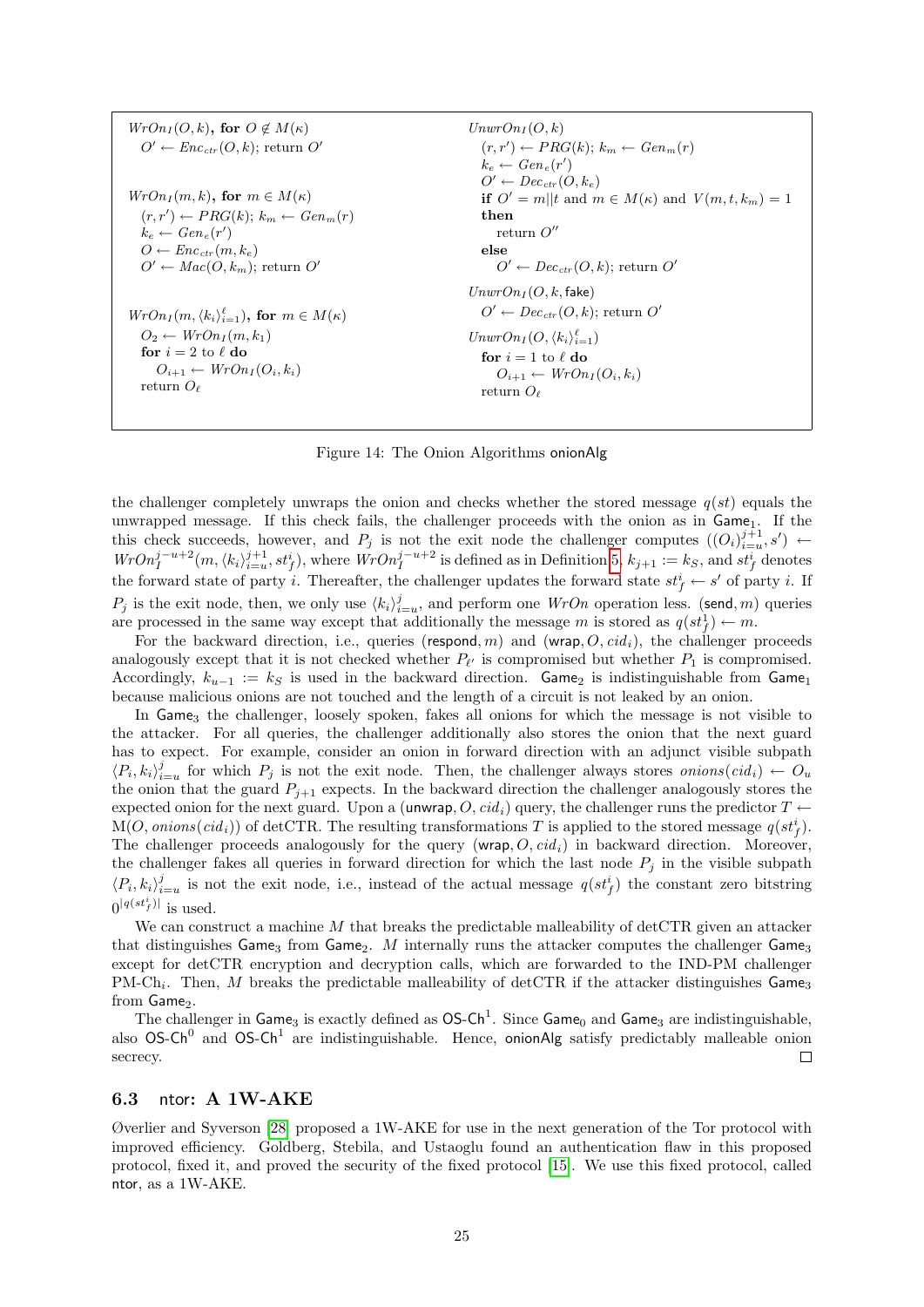$Initiate(pk_Q, Q)$ : 1. Generate an ephemeral key pair  $(x, X \leftarrow g^x)$ . 2. Set session id  $\Psi_P \leftarrow H_{st}(X)$ . 3. Update  $st(\Psi_P) \leftarrow (ntor, Q, x, X)$ . 4. Set  $m_P \leftarrow (\text{ntor}, Q, X)$ . 5. Output  $m_P$ .  $Respond(pk_Q, sk_Q, X)$ : 1. Verify that  $X \in G^*$ . 2. Generate an ephemeral key pair  $(y, Y \leftarrow g^y)$ . 3. Set session id  $\Psi_Q \leftarrow H_{st}(Y)$ . 4. Compute  $(k', k) \leftarrow H(X^y, X^{sk_Q}, Q, X, Y, \text{ntor}).$ 5. Compute  $t_Q \leftarrow H_{mac}(k', Q, Y, X, \text{ntor, server}).$ 6. Set  $m_Q \leftarrow (\text{ntor}, Y, t_Q)$ . 7. Set  $out \leftarrow (k, \star, X, Y, pk_Q)$ , where  $\star$  is the anonymous party symbol. 8. Delete y and output  $m_Q$ .  $ComputeKey(\mathit{pk}_{Q}, \Psi_{P}, t_{Q}, Y) \text{:}$ 1. Retrieve  $Q, x, X$  from  $st(\Psi_P)$  if it exists. 2. Verify that  $Y \in G^*$ . 3. Compute  $(k',k) \leftarrow H(Y^x, pk_Q^x, Q, X, Y, n$ tor). 4. Verify  $t_Q = H_{mac}(k', Q, Y, X, \text{ntor, server}).$ 5. Delete  $st(\Psi_P)$  and output k. If any verification fails, the party erases all session-specific information and aborts the session.

<span id="page-25-2"></span>Figure 15: The ntor protocol

The protocol ntor [\[15\]](#page-34-7) is a 1W-AKE protocol between two parties  $P$  (client) and  $Q$  (server), where client P authenticates server Q. Let  $(pk<sub>O</sub>, sk<sub>Q</sub>)$  be the static key pair for Q. We assume that P holds  $Q$ 's certificate  $(Q, pk<sub>O</sub>)$ . P initiates an ntor session by calling the *Initiate* function and sending the output message  $m_P$  to Q. Upon receiving a message  $m_P'$ , server Q calls the Respond function and sends the output message  $m_Q$  to P. Party P then calls the *ComputeKey* function with parameters from the received message  $m_Q'$ , and completes the ntor protocol. We assume a unique mapping between the session ids  $\Psi_P$  of the *cid* in  $\Pi_{OR}$ .

<span id="page-25-3"></span>Lemma 3 (ntor is anonymous and secure [\[15\]](#page-34-7)). The ntor protocol is a one-way anonymous and secure 1W-AKE protocol in the random oracle model (ROM).

# <span id="page-25-0"></span>7 Forward Secrecy and Anonymity Analysis

In this section, we show that our abstraction  $\mathcal{F}_{OR}$  allows for applying previous work on the anonymity analysis of onion routing to  $\Pi_{OR}$ . Moreover, we illustrate that  $\mathcal{F}_{OR}$  enables a rigorous analysis of forward secrecy of  $\Pi_{OR}$ .

In Section [7.1,](#page-25-1) we show that the analysis of Feigenbaum, Johnson, and Syverson [\[13\]](#page-34-6) of Tor's anonymity properties in a black-box model can be applied to our protocol  $\Pi_{OR}$ . Feigenbaum, Johnson, and Syverson show their anonymity analysis an ideal functionality  $\mathcal{B}_{OR}$  (see Figure [4\)](#page-9-2). By proving that the analysis of  $\mathcal{B}_{OR}$  applies to  $\mathcal{F}_{OR}$ , the UC composition theorem and Theorem [1](#page-19-3) imply that the analysis applies to  $\Pi_{OR}$  as well.

In Section [7.2,](#page-29-0) we present the result that immediate forward secrecy for  $\Pi_{OR}$  holds, by merely by analyzing  $\mathcal{F}_{OR}$ . The proofs in this section are omitted due to space constraints but can be found in the full version [\[2\]](#page-34-9).

# <span id="page-25-1"></span>7.1 OR Anonymity Analysis

In this section, we discuss the applicability of our result to OR anonymity analysis techniques. First, we show that an anonymity analysis of a black-box OR abstraction  $\mathcal{B}_{OR}$  by Feigenbaum, Johnson and Syverson [\[13\]](#page-34-6) carries over to the OR protocol presented in this work (see Section [7.1.1\)](#page-26-0). Second, we present a generalization of  $\mathcal{B}_{OR}$  that also accounts for partially global attackers, i.e., attackers that can observe links between honest ORs (see Section [7.1.2\)](#page-28-0). We show that also all results about the generalization of  $\mathcal{B}_{OR}$  carry over to the OR protocol presented in this work.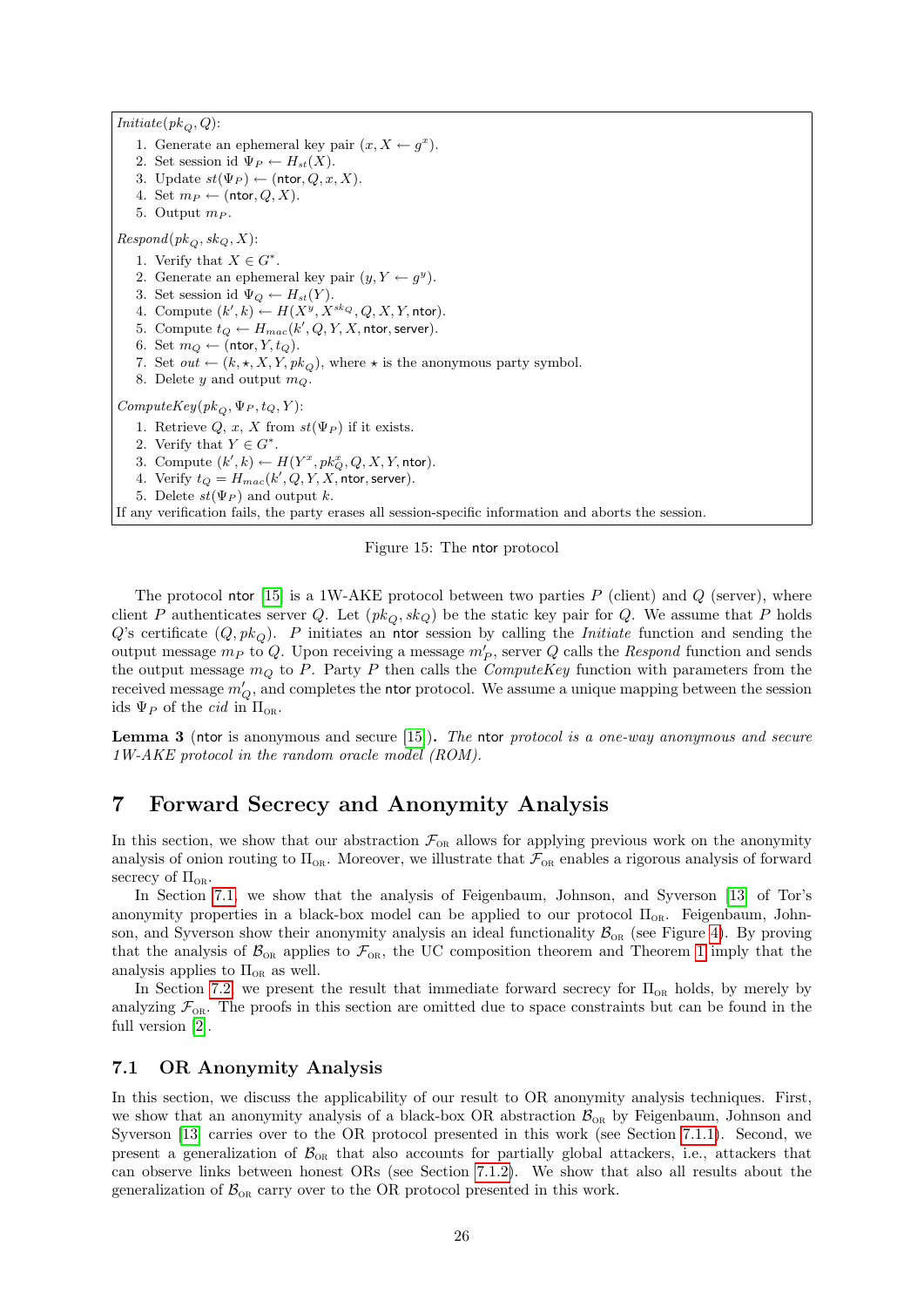upon the first input m send  $N_{\text{\tiny OR}}$  to  $\mathcal{F}^{\mathcal{N}}_{\text{\tiny REG}}$  in  $\Pi;$  send setup to  $\Pi$ wait for (ready,  $\langle P_i \rangle_{i=1}^n$ ); further process m upon an input (send,  $S$ ,  $|m|$ ) draw  $P_1, \ldots, P_\ell$  at random from  $N_{OR}$ store  $(S, m_{\text{dummy}})$  [or  $(S, m)$ ] in the queue for  $\langle P, P_1, \ldots, P_\ell \rangle$ send (createcircuit,  $\langle P, P_1, \ldots, P_\ell \rangle$ ) to  $\Pi$  $\textbf{upon} \,\,(\textsf{created},\langle P \stackrel{cid}_1 \Longleftrightarrow P_1 \Longleftrightarrow \dots P_\ell \rangle) \,\, \textbf{from} \,\, \Pi$ look up  $(S, m)$  from the queue for  $\langle P, P_1, \ldots, P_\ell \rangle$ send (send,  $\langle P\stackrel{cid_1}{\Longleftrightarrow}P_1\Longleftrightarrow\ldots P_\ell\rangle, (S,m))$  to  $\Pi$ upon (received,  $\mathcal{C}, m$ ) from  $\Pi$ do nothing  $/*B_{OR}$  does not allow responses to messages<sup>\*</sup>/ upon a message m from  $\mathcal{F}_{\text{NET}^0}$  to the environment

do nothing  $/*B_{OR}$  does not deliver messages<sup>\*</sup>/

<span id="page-26-3"></span>Figure 16: User-interface  $U(\Pi)$  for party P

#### <span id="page-26-0"></span>7.1.1  $\Pi_{\text{OR}}$  realizes  $\mathcal{B}_{\text{OR}}$

Feigenbaum, Johnson and Syverson [\[13\]](#page-34-6) analyzed the anonymity properties of OR networks. In their analysis, the authors abstracted an OR network against attackers that are local, static as a black-box functionality  $\mathcal{B}_{OR}$ . We reviewed their abstraction  $\mathcal{B}_{OR}$  in Section [2.5.](#page-9-0) In this section, we show that the analysis of  $\mathcal{B}_{OR}$  is applicable to  $\Pi_{OR}$  against local, static attackers.

There is a slight mismatch in the user-interface of  $\mathcal{B}_{OR}$  and  $\Pi_{OR}$ . The main difference is that  $\Pi_{OR}$ expects separate commands for creating a circuit and sending a message whereas  $\mathcal{B}_{OR}$  only expects a command for sending a message. We construct for every party P a wrapper U for  $\Pi_{OR}$  that adjusts  $\Pi_{OR}$ 's user-interface. Recall that we consider two versions of  $\mathcal{B}_{OR}$  and U simultaneously: one version in which no message is sent and one version in which a message is sent (denoted as  $[m]$ ).

Instead of  $\Pi_{OR}$ , U only expects one command: (send, S, [m]). We fix the length  $\ell$  of the circuit.<sup>[13](#page-26-1)</sup> Upon (send, S, [m]),  $U(\Pi)$  draws the path  $P_1, \ldots, P_\ell \stackrel{\$}{\leftarrow} N_{\text{OR}}$  at random, sends a (createcircuit,  $\langle P, P_1, \ldots, P_\ell \rangle$ ) to Π, waits for the *cid* from Π, and sends a (send, *cid*, *m*) command, where *m* is a dummy message if no message is specified. Moreover, in contrast to  $\mathcal{B}_{OR}$  the protocol  $\Pi_{OR}$  allows a response for a message m and therefore additionally sends a session id  $sid$  to a server.<sup>[14](#page-26-2)</sup>

In addition to the differences in the user-interface,  $\mathcal{B}_{OR}$  assumes the weaker threat model of a local, static attacker whereas  $\Pi_{OR}$  assumes a partially global attacker. We formalize a local attacker by considering  $\Pi_{OR}$  in the  $\mathcal{F}_{NET^0}$ -hybrid model, and connect the input/output interface of  $\mathcal{F}_{NET^0}$  to the wrapper U as well. For considering a static attacker, we make the standard UC-assumption that every party only accepts compromise requests at the beginning of the protocol. Moreover, we also need to assume that  $\mathcal{B}_{\text{OR}}$  is defined for a fixed set of onion routers  $\mathcal{N}$  in the same way as  $\mathcal{F}_{\text{OR}}^{\mathcal{N}}$ .

Finally, our work culminates in the connection of previous work on black-box anonymity analyses of onion routing with our cryptographic model of onion routing.

<span id="page-26-4"></span>**Lemma 4** ( $U(\Pi_{OR})$ ) UC realizes  $\mathcal{B}_{OR}$ ). Let  $U(\Pi_{OR})$  be defined as in Figure [16.](#page-26-3) If  $\Pi_{OR}$  uses secure OR modules, then  $U(\Pi_{OR})$  in the  $\mathcal{F}_{NET^0}$ -hybrid model UC realizes  $\mathcal{B}_{OR}$  against static attackers.

*Proof.* Applying the UC composition theorem, it suffices to prove that  $U(\mathcal{F}_{OR})$  in the  $\mathcal{F}_{NET0}$ -hybrid model UC realizes  $\mathcal{B}_{OR}$  against static attackers. We construct a simulator  $S_A$  as in Figure [17](#page-27-0) that internally runs  $\mathcal{F}_{\text{NET}^0}$  and  $U'(\mathcal{F}_{\text{OR}})$  and an attacker A. Then, we show that  $\mathcal{B}_{\text{OR}}$  against  $S_{\mathcal{A}}$  is indistinguishable from  $U(\mathcal{F}_{OR})$  against A for any PPT environment E.

We show that the following sequence of games is indistinguishable for the environment  $E$ . The first game Game<sub>1</sub> is the original setting with  $U(\mathcal{F}_{OR})$  and A in the  $\mathcal{F}_{NET0}$ -hybrid model. In the second game

<span id="page-26-1"></span> $13\,\text{We fix the length for the sake of brevity. This choice is rather arbitrary. The analysis can be adjusted to the case in$ which the length is chosen from some efficiently computable distribution or specified by the environment for every message.

<span id="page-26-2"></span><sup>&</sup>lt;sup>14</sup>It is also possible to modify  $\Pi_{OR}$  such that  $\Pi_{OR}$  does not accept responses and does not draw a session id sid. However, for the sake of brevity we slightly modify  $\mathcal{B}_{OR}$ .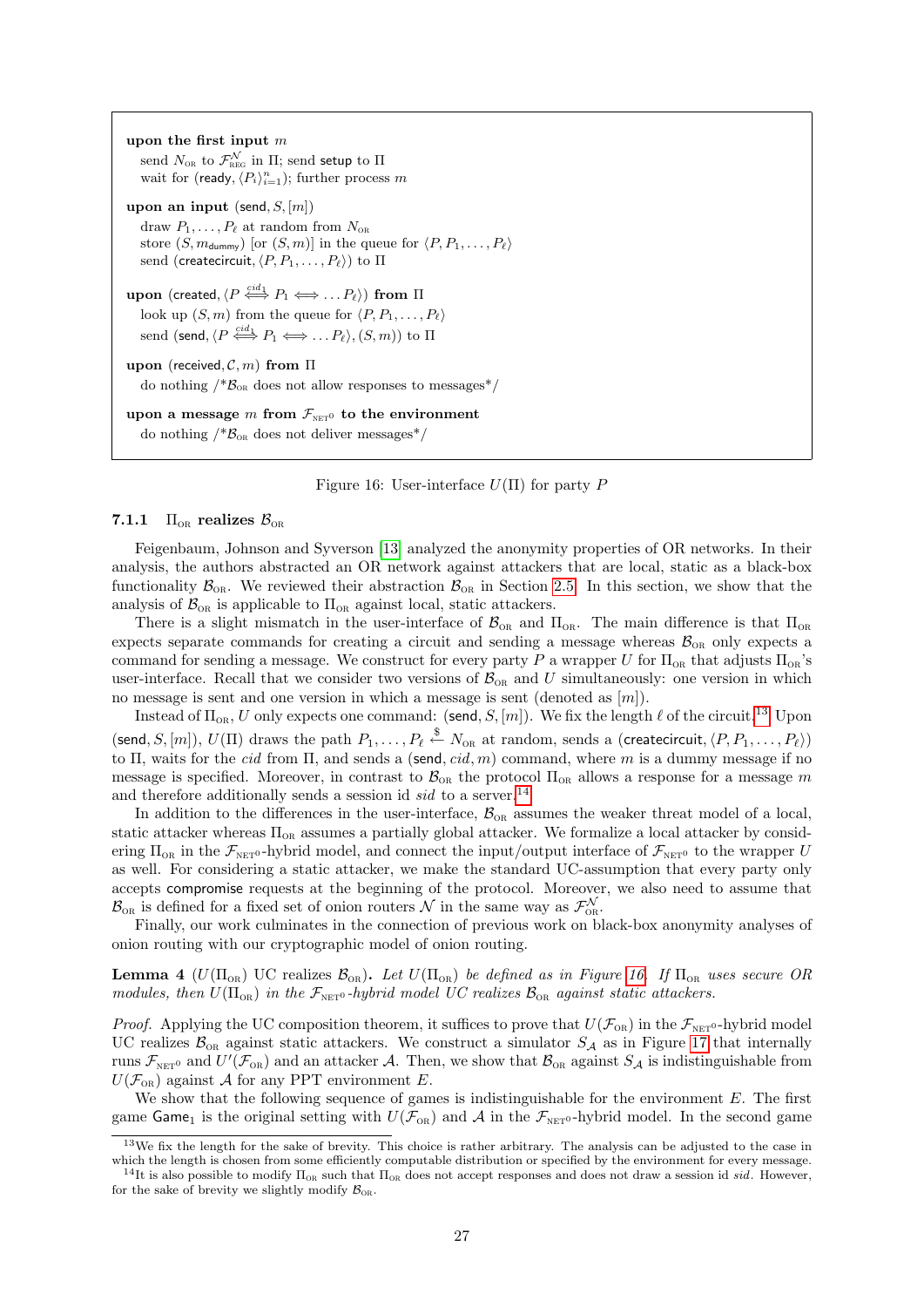upon the first input m set  $N_A := \emptyset$ ; send  $N_{\text{OR}}$  to  $\mathcal{F}_{\text{REG}}^{\mathcal{N}}$  in  $\mathcal{F}_{\text{OR}}$ send setup to  $\mathcal{F}_{OR}$ ; wait for (ready,  $\langle P_i \rangle_{i=1}^n$ ) further process  $m$ upon (compromise,  $P$ ) from  $A$ if all previous messages only were compromise messages then set  $N_A := N_A \cup \{P\}$ forward (compromise, P) to party P in  $U(\mathcal{F}_{OR})$ upon the first message  $m$  that is not compromise from  $A$ send (compromise,  $N_A$ ) to  $\mathcal{B}_{OR}$ further process  $m$ upon any other message m from A to  $\mathcal{F}_{\text{NET}}$ <sup>0</sup> forward m to  $\mathcal{F}_{\textsc{net}}$ upon any other message m from A to  $U'(\mathcal{F}_{OR})$ forward m to  $U'(\mathcal{F}_{OR})$ upon a message m from  $U'(\mathcal{F}_{OR})$  to the environment do nothing  $/*$   $\mathcal{B}_{OR}$  already outputs the message  $*/$ upon (sent,  $U, S, [m]$ ) from  $\mathcal{B}_{OR}$ choose  $P_1 \overset{\$}{\leftarrow} \mathsf{N}_{\mathcal{A}}$  and  $P_\ell \overset{\$}{\leftarrow} \mathsf{N}_{\mathcal{A}}$ choose  $P_2, \ldots, P_{\ell-1} \overset{\$}{\leftarrow} N_{\text{OR}}$ send (send,  $\langle P_i \rangle_{i=1}^{\ell}, [m])$  to  $U'(\mathcal{F}_{\text{\tiny OR}})$ upon (sent,  $-, S, [m]$ ) from  $\mathcal{B}_{OR}$ choose  $P_1 \stackrel{\$}{\leftarrow} \mathsf{N}_{\text{OR}} \setminus \mathsf{N}_{\mathcal{A}}$  and  $P_\ell \stackrel{\$}{\leftarrow} \mathsf{N}_{\mathcal{A}}$ choose  $P_2, \ldots, P_{\ell-1} \overset{\$}{\leftarrow} N_{\text{OR}}$ send (send,  $\langle P_i \rangle_{i=1}^{\ell}, [m])$  to  $U'(\mathcal{F}_{\text{\tiny OR}})$ upon (sent,  $U$ , –) from  $\mathcal{B}_{OR}$ choose  $P_1 \stackrel{\$}{\leftarrow} \mathsf{N}_{\mathcal{A}}$  and  $P_\ell \stackrel{\$}{\leftarrow} \mathsf{N}_{\scriptscriptstyle{\mathrm{OR}}} \setminus \mathsf{N}_{\mathcal{A}}$ choose  $P_2, \ldots, P_{\ell-1} \overset{\$}{\leftarrow} N_{\text{OR}}$ send  $(\mathsf{send}, \langle P_i \rangle_{i=1}^\ell, [m_{\mathsf{dummy}}])$  to  $U'(\mathcal{F}_\text{OR})$ upon (sent, –, –) from  $\mathcal{B}_{OR}$ choose  $P_1 \overset{\$}{\leftarrow} \mathsf{N}_{\scriptscriptstyle{\mathrm{OR}}} \setminus \mathsf{N}_{\mathcal{A}}$  and  $P_\ell \overset{\$}{\leftarrow} \mathsf{N}_{\scriptscriptstyle{\mathrm{OR}}} \setminus \mathsf{N}_{\mathcal{A}}$ choose  $P_2, \ldots, P_{\ell-1} \overset{\$}{\leftarrow} N_{\textnormal{or}}$ send  $(\mathsf{send}, \langle P_i \rangle_{i=1}^\ell, [m_{\mathsf{dummy}}])$  to  $U'(\mathcal{F}_{\text{OR}})$ 

<span id="page-27-0"></span>Figure 17: The simulator  $S_A$ : U' gets the path as input instead of drawing it at random

Game<sub>2</sub>, the simulator  $S_2$  honestly simulates  $\mathcal{F}_{\text{NET}}$  and the attacker A. As  $S_1$  honestly simulates  $\mathcal{F}_{\text{NET}}$ the two games  $Game<sub>1</sub>$  and  $Game<sub>2</sub>$  are indistinguishable.

In the third game Game<sub>3</sub>, the simulator  $S_3$  honestly runs  $U(\mathcal{F}_{OR})$  as well. As  $S_3$  honestly simulates  $U(\mathcal{F}_{OR})$  the two games Game<sub>2</sub> and Game<sub>3</sub> are indistinguishable.

In the fourth game Game<sub>4</sub>, the simulator  $S_4$  maintains a set of compromised parties  $N_A$ .  $S_4$  runs  $U'$  instead of  $U$ , where  $U'$  gets the path as input instead of drawing the path at random. Then, the simulator  $S_4$  upon an input (send, S,  $[m]$ ) to U draws the first onion router  $P_1$  (not the onion proxy) and the exit node  $P_\ell$  as follows with  $b := |N_{\mathcal{A}}|/|N_{\text{OR}}|$ .

- (*i*) with probability  $b^2$ ,  $S_4$  draws  $P_1, P_\ell \stackrel{\$}{\leftarrow} N_\mathcal{A}$
- (*ii*) with probability  $b(1-b)$ ,  $S_4$  draws  $P_1 \stackrel{\$}{\leftarrow} N_{\mathcal{A}}$  and  $P_{\ell} \stackrel{\$}{\leftarrow} N_{\text{OR}} \setminus N_{\mathcal{A}}$
- (*iii*) with probability  $(1 b)b$ ,  $S_4$  draws  $P_1 \stackrel{\$}{\leftarrow} N_{OR} \setminus N_{\mathcal{A}}$  and  $P_{\ell} \stackrel{\$}{\leftarrow} N_{\mathcal{A}}$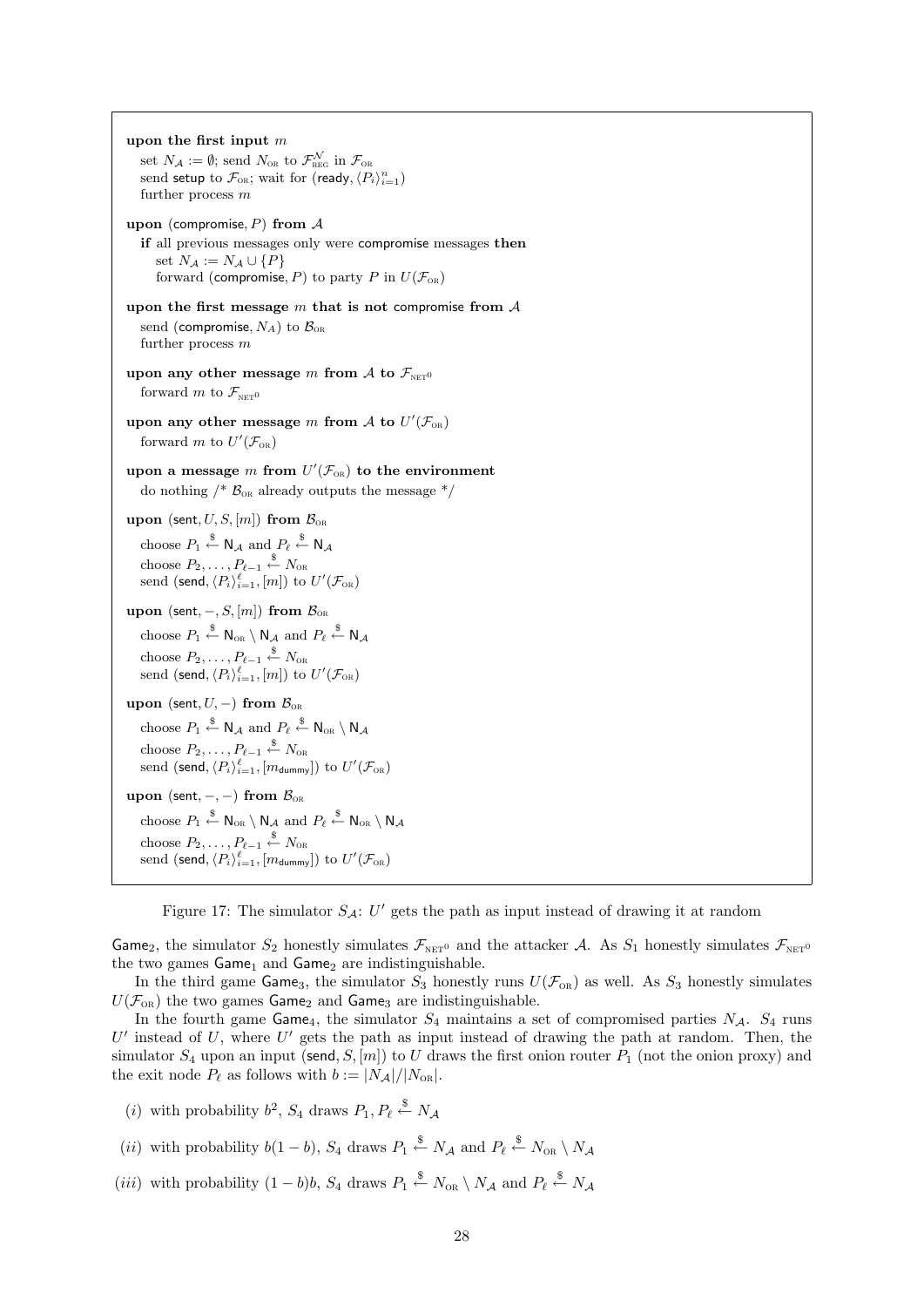(*iv*) with probability  $(1 - b)^2 S_4$  draws  $P_1, P_\ell \stackrel{\$}{\leftarrow} N_{\text{OR}} \setminus N_{\mathcal{A}}$ 

The nodes  $P_2, \ldots, P_{\ell-1} \stackrel{\$}{\leftarrow} N_{\text{OR}}$  are drawn uniformly at random. Then,  $S_4$  sends (send,  $\langle P_i \rangle_{i=1}^{\ell}, [m]$ ) to  $U'.$ 

 $Game<sub>4</sub>$  is indistinguishable from  $Game<sub>3</sub>$  as the distribution of compromised parties remains the same. and in Game<sub>4</sub> the modified wrapper  $U'$  together with the simulator  $S_4$  have the same input/output behavior as U.

The game Game<sub>5</sub> is the scenario in which  $S_A$  communicates with  $\mathcal{B}_{OR}$ . The simulator does not directly communicate with the environment over the protocol interface anymore but  $\mathcal{B}_{OR}$  communicates with the environment instead. The simulator  $S_5$  behaves as  $S_A$  in Figure [17.](#page-27-0)

The difference between the input/output behavior of  $\mathcal{B}_{OR}$  and the part of  $S_4$  that communicates with  $U'$  is minimal. Only for the cases in which the last onion router is not compromised the message m is not sent to U'. In these cases  $S_A$  chooses  $m_{\text{dummy}}$  as a message. But as the ideal functionality does not reveal any information about m if the last node is not compromised, Game<sub>5</sub> and Game<sub>4</sub> are indistinguishable.  $\Box$ 

#### <span id="page-28-0"></span>7.1.2 Generalizing  $\mathcal{B}_{OR}$  to partially global attackers

The result from the previous section can be generalized to an onion routing network against partially global attackers. In order to cope with the partially compromised network, the black-box needs to maintain the amount of compromised links, in addition to the number of compromised parties. In this section, we prove that even for  $q > 0$  the onion routing protocol  $U(\Pi_{OR})$  realizes this modified black-box  $\mathcal{B}_{OR'}$ , which is defined in Figure [18.](#page-29-1)

The realization proof goes along the lines of the proof of Lemma [4.](#page-26-4) However, in order to bound the probability that a link between a user and the first onion router or an exit node and a server is compromised, we need to restrict the number of users and servers. Let  $m$  be the amount of users and  $o$ be the amount of servers.

**Lemma 5** ( $U(\Pi_{OR})$ ) UC realizes  $\mathcal{B}_{OR'}$ ). Let  $U(\Pi_{OR})$  be defined as in Figure [16.](#page-26-3) If  $\Pi_{OR}$  uses secure OR modules, then  $U(\Pi_{OR})$  in the  $\mathcal{F}_{NETq}$ -hybrid model UC realizes  $\mathcal{B}_{OR}$  against static attackers for any  $q \in \{0, \ldots, n\}$ , where n is the number of onion routers.

*Proof.* Applying the UC composition theorem, it suffices to prove that  $U(\mathcal{F}_{OR})$  in the  $\mathcal{F}_{NET}$ -hybrid model UC realizes  $\mathcal{B}_{OR'}$  against static attackers. We construct a simulator  $S'_{\mathcal{A}}$  as in Figure [19](#page-30-0) that internally runs  $\mathcal{F}_{\text{NET}^0}$  and  $U'(\mathcal{F}_{\text{OR}})$  and an attacker A. Then, we show that  $\mathcal{B}_{\text{OR}}$  against  $S'_\mathcal{A}$  is indistinguishable from  $U(\mathcal{F}_{OR})$  against A for any ppt environment E.

We show that the following sequence of games is indistinguishable for the environment  $E$ . The first game Game<sub>1</sub> is the original setting with  $U(\mathcal{F}_{OR})$  and A in the  $\mathcal{F}_{NET^q}$ -hybrid model. In the second game Game<sub>2</sub>, the simulator  $S_2$  honestly simulates  $\mathcal{F}_{\text{NET}q}$  and the attacker A. As  $S_1$  honestly simulates  $\mathcal{F}_{\text{NET}q}$ the two games  $Game<sub>1</sub>$  and  $Game<sub>2</sub>$  are indistinguishable.

In the third game Game<sub>3</sub>, the simulator  $S_3$  honestly runs  $U(\mathcal{F}_{OR})$  as well. As  $S_3$  honestly simulates  $U(\mathcal{F}_{OR})$  the two games Game<sub>2</sub> and Game<sub>3</sub> are indistinguishable.

In the fourth game Game<sub>4</sub>, the simulator  $S_4$  maintains a set of compromised parties  $N_A$ .  $S_4$  runs  $U'$  instead of  $U$ , where  $U'$  gets the path as input instead of drawing the path at random. Then, the simulator  $S_4$  upon an input (send,  $S$ , [m]) to U draws the first onion router  $P_1$  (not the onion proxy) and the exit node  $P_\ell$  as follows with  $n := |\mathsf{N}_{OR}|, b \leftarrow \frac{|\mathsf{N}_{\mathcal{A}}|}{n}, L'_{\mathcal{A}} := L_{\mathcal{A}} \cap (N_{OR} \setminus N_{\mathcal{A}})^2$ , and  $c \leftarrow \frac{|L'_{\mathcal{A}}|}{n(n-1)/2}$ .

(*i*) with probability  $(b+c)^2$ ,  $S_4$  draws

$$
(P_1, P_\ell) \xleftarrow{\$} (\mathsf{N}_{\mathcal{A}} \cup \{ P \mid \exists Q.(P, Q) \in L_{\mathcal{A}} \}) \times (\mathsf{N}_{\mathcal{A}} \cup \{ P \mid \exists Q.(P, Q) \in L_{\mathcal{A}} \})
$$

(ii) with probability  $(b+c)(1-(b+c))$ , S<sub>4</sub> draws

$$
(P_1, P_\ell) \xleftarrow{\$} ((\mathsf{N}_{\mathsf{OR}} \setminus \mathsf{N}_{\mathcal{A}}) \cap \{P \mid (U, P) \notin L_{\mathcal{A}}\}) \times (\mathsf{N}_{\mathcal{A}} \cup \{P \mid (P, S) \in L_{\mathcal{A}}\})
$$

(iii) with probability  $(1 - (b + c))(b + c)$ ,  $S_4$  draws

 $(P_1, P_\ell) \stackrel{\$}{\leftarrow} (\mathsf{N}_{\mathcal{A}} \cup \{P \mid (U, P) \in L_{\mathcal{A}}\}) \times (\mathsf{N}_{\scriptscriptstyle{\mathrm{OR}}} \setminus \mathsf{N}_{\mathcal{A}} \cap \{P \mid (P, S) \notin L_{\mathcal{A}}\})$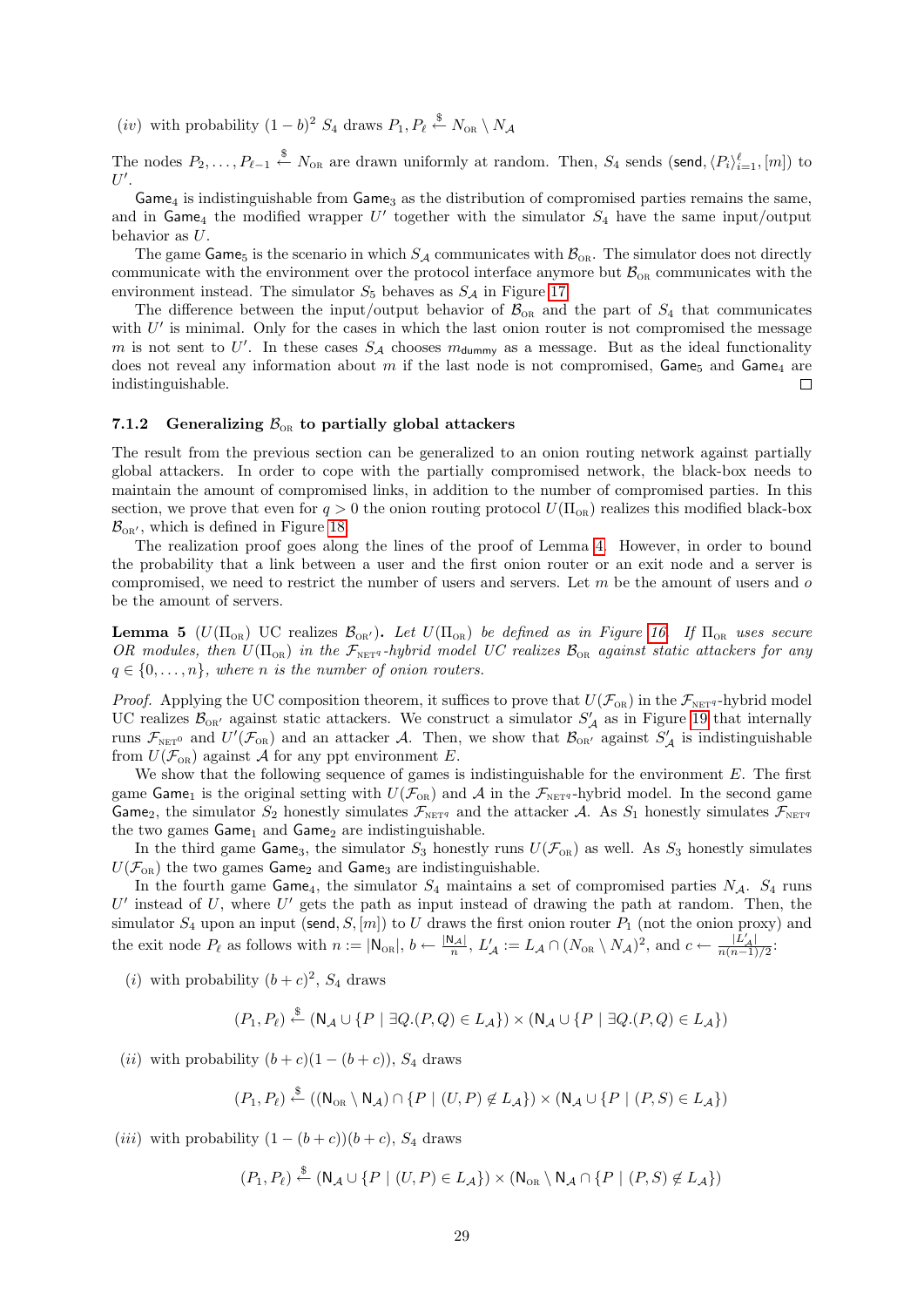upon receiving a msg (compromise,  $N_A$ ,  $L_A$ ) from  $A$ : set *compromised*( $P$ )  $\leftarrow$  *true* for every  $P \in N_A$ set  $n \leftarrow |N_{OR}|$ ; set  $b \leftarrow \frac{|N_A|}{n}$ set  $L'_{\mathcal{A}} \leftarrow L_{\mathcal{A}} \cap (\{(P, P')^n | (P \text{ is a user } \land P' \in (N_{\text{OR}} \setminus N_{\mathcal{A}})) \lor (P \in (N_{\text{OR}} \setminus N_{\mathcal{A}}) \land P' \text{ is a server}\}))$ set  $c \leftarrow$  $|L'_{\mathcal{A}}|$  $\frac{1}{nm+no}$ upon an input (send,  $S$ ,  $[m]$ ) from the environment for party U: with probability  $(b+c)^2$ , choose  $P_{\ell} \overset{\$}{\leftarrow} \mathsf{N}_{\mathcal{A}}$ send (sent,  $U, S, [m]$ ) to  $A$ with probability  $(1 - (b + c))(b + c)$ , choose  $P_{\ell} \overset{\$}{\leftarrow} \mathsf{N}_{\mathcal{A}}$ send (sent,  $-, S, [m]$ ) to  $A$ with probability  $(b + c)(1 - (b + c))$ , choose  $P_{\ell} \overset{\$}{\leftarrow} \mathsf{N}_{\scriptscriptstyle{\mathrm{OR}}} \setminus \mathsf{N}_{\mathcal{A}}$ send (sent,  $U$ , –) to  $\mathcal A$ with probability  $(1-(b+c))^2$ , choose  $P_{\ell} \overset{\$}{\leftarrow} \mathsf{N}_{\scriptscriptstyle{\mathrm{OR}}} \setminus \mathsf{N}_{\mathcal{A}}$ send (sent,  $-$ ,  $-$ ) to A

<span id="page-29-1"></span>Figure 18: Black-box OR Functionality  $\mathcal{B}_{OR'}$  for partially global attackers:  $N_{OR}$  is the set of all parties

(*iv*) with probability  $(1 - (b + c))^2$ ,  $S_4$  draws

$$
(P_1, P_\ell) \stackrel{\$}{\leftarrow} (\mathsf{N}_{\scriptscriptstyle{\mathrm{OR}}} \setminus \mathsf{N}_{\mathcal{A}} \cap \{P \mid (U, P) \notin L_{\mathcal{A}}\}) \times (\mathsf{N}_{\scriptscriptstyle{\mathrm{OR}}} \setminus \mathsf{N}_{\mathcal{A}} \cap \{P \mid (P, S) \notin L_{\mathcal{A}}\})
$$

The nodes  $P_2, \ldots, P_{\ell-1} \stackrel{\$}{\leftarrow} N_{\text{OR}}$  are drawn uniformly at random. Then,  $S_4$  sends (send,  $\langle P_i \rangle_{i=1}^{\ell}, [m]$ ) to  $U'.$ 

 $Game<sub>4</sub>$  is indistinguishable from  $Game<sub>3</sub>$  as the distribution of compromised parties remains the same, and in Game<sub>4</sub> the modified wrapper  $U'$  together with the simulator  $S_4$  have the same input/output behavior as U.

The game Game<sub>5</sub> is the scenario in which  $S'_{\mathcal{A}}$  communicates with  $\mathcal{B}_{\text{OR'}}$ . The simulator does not directly communicate with the environment over the protocol interface anymore but  $\mathcal{B}_{OR'}$  communicates with the environment instead. The simulator  $S_5$  behaves as  $S'_{\mathcal{A}}$  in Figure [19.](#page-30-0)

The difference between the input/output behavior of  $\mathcal{B}_{\text{OR'}}$  and the part of  $S_4$  that communicates with  $U'$  is minimal. Only for the cases in which the last onion router is not compromised and the last link is not observed the message m is not sent to U'. In these cases  $S'_{\mathcal{A}}$  chooses  $m_{\text{dummy}}$  as a message. But as the ideal functionality does not reveal any information about  $m$  if the last node is not compromised, Game $<sub>5</sub>$  and Game<sub>4</sub> are indistinguishable.</sub>  $\Box$ 

Extending  $\mathcal{B}_{\text{OR}}$  to reusing circuits. Reusing a circuit, in particular accepting answers, raises the problem that the attacker might learn something by observing activities at the same places. This problem suggests that the resulting abstraction cannot be much simpler than abstraction  $\mathcal{F}_{\text{OR}}$ .

### <span id="page-29-0"></span>7.2 Forward Secrecy

Forward secrecy [\[8\]](#page-34-3) in cryptographic constructions ensures that a session key derived from a set of long-term public and private keys will not be compromised once the session is over, even when one of the (long-term) private keys is compromised in the future. Forward secrecy in onion routing typically refers to the privacy of a user's circuit against an attacker that marches down the circuit compromising the nodes until he reaches the end and breaks the user's anonymity.

It is commonly believed that for achieving forward secrecy in OR protocols it is sufficient to securely erase the local circuit information once a circuit is closed, and to use a key exchange that provides forward secrecy.  $\Pi_{OR}$  uses such a mechanism for ensuring forward secrecy. Forward secrecy for OR, however, has never been proven, and not even rigorously defined.

In this section, we present a game-based definition for OR forward secrecy (Definition [13\)](#page-32-1) and show that Πor satisfies our forward secrecy definition (Lemma [8\)](#page-32-2). We require that a local attacker does not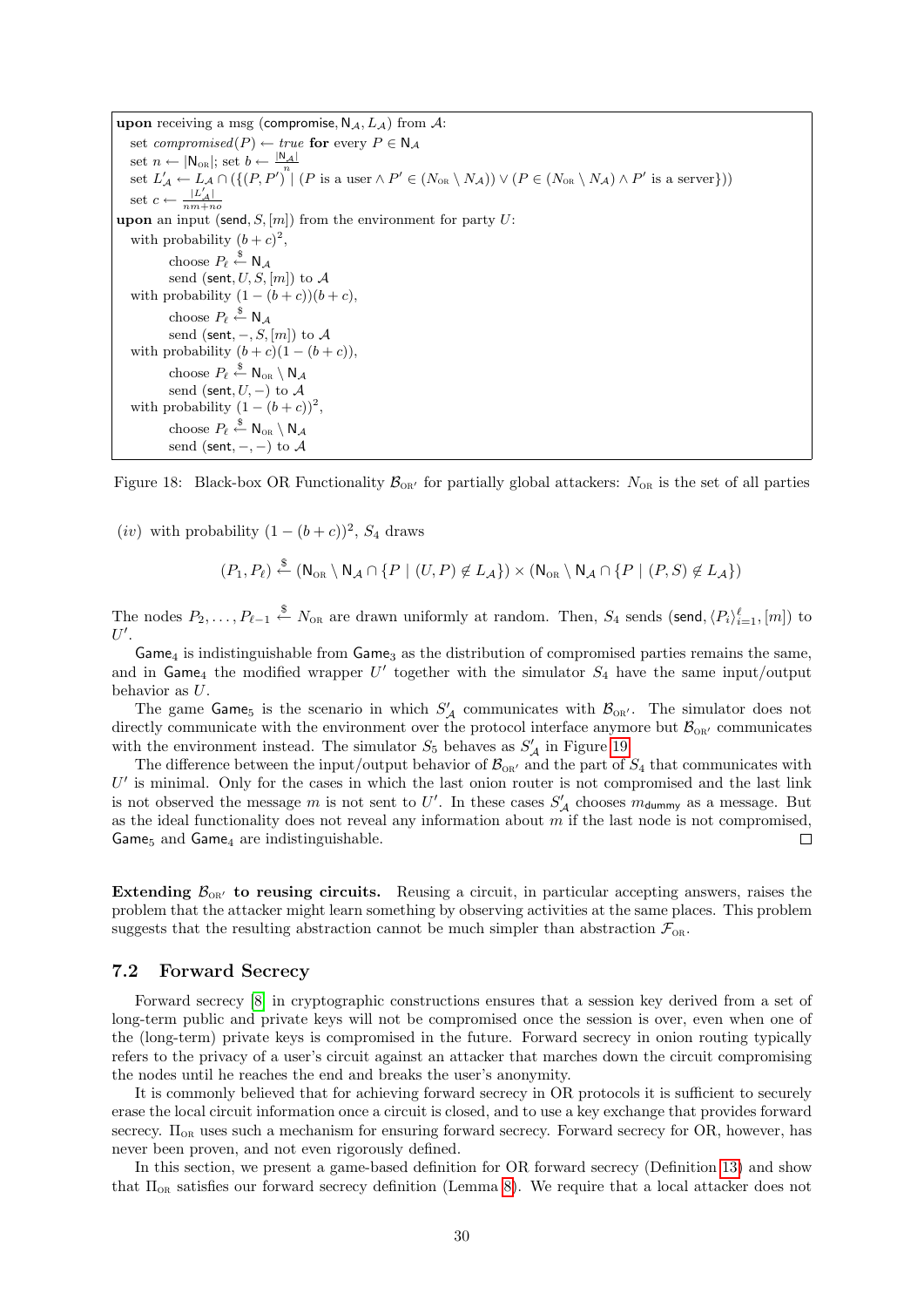upon the first input m set  $N_A := \emptyset$ set  $L_{\mathcal{A}} := \emptyset$ send  $N_{\text{OR}}$  to  $\mathcal{F}^{\mathcal{N}}_{\text{REG}}$  in  $\mathcal{F}_{\text{OR}}$ send setup to  $\mathcal{F}_{OR}$ wait for (ready,  $\langle P_i \rangle_{i=1}^n$ ) further process  $m$ upon (compromise,  $P$ ) from  $A$ if all previous messages were only compromise or obverse messages then set  $N_A := N_A \cup \{P\}$ forward (compromise, P) to party P in  $U(\mathcal{F}_{OR})$ upon (obverse,  $P_1, P_2$ ) from A to  $\mathcal{F}_{\text{NET}q}$ if all previous messages were only compromise or obverse messages then set  $L_A := L_A \cup \{(P_1, P_2)\}\$ forward (obverse,  $P_1, P_2$ ) to  $\mathcal{F}_{\text{NET}q}$ upon the first message  $m$  that is not compromise from  $A$ send (*compromise*,  $N_A$ ,  $L_A$ ) to  $\mathcal{B}_{\text{OR}}$ further process m upon any other message m from A to  $\mathcal{F}_{\text{NET}q}$ forward m to  $\mathcal{F}_{\text{NET}q}$ upon any other message m from  $\mathcal A$  to  $U'(\mathcal F_{\text{OR}})$ forward m to  $U'(\mathcal{F}_{OR})$ upon a message m from  $U'(\mathcal{F}_{OR})$  to the environment do nothing  $/* B_{OR'}$  already outputs the message  $*/$ upon (sent,  $U, S, [m]$ ) from  $\mathcal{B}_{OR'}$ choose  $(P_1, P_\ell) \stackrel{\$}{\leftarrow} (\mathsf{N}_{\mathcal{A}} \cup \{P \mid \exists Q.(P,Q) \in L_{\mathcal{A}}\}) \times (\mathsf{N}_{\mathcal{A}} \cup \{P \mid \exists Q.(P,Q) \in L_{\mathcal{A}}\})$ choose  $P_2, \ldots, P_{\ell-1} \overset{\$}{\leftarrow} N_{\textnormal{or}}$ send (send,  $\langle P_i \rangle_{i=1}^{\ell}, [m])$  to  $U'(\mathcal{F}_{\text{\tiny OR}})$ upon (sent,  $-. S, [m]$ ) from  $\mathcal{B}_{\infty}$ choose  $(P_1, P_\ell) \stackrel{\$}{\leftarrow} ((\mathsf{N}_{\scriptscriptstyle{\mathrm{OR}}} \setminus \mathsf{N}_{\mathcal{A}}) \cap \{P \mid (U, P) \notin L_{\mathcal{A}}\}) \times (\mathsf{N}_{\mathcal{A}} \cup \{P \mid (P, S) \in L_{\mathcal{A}}\})$ choose  $P_2, \ldots, P_{\ell-1} \overset{\$}{\leftarrow} N_{\textnormal{OR}}$ send (send,  $\langle P_i \rangle_{i=1}^{\ell}, [m])$  to  $U'(\mathcal{F}_{\text{\tiny OR}})$ upon (sent,  $U$ , –) from  $\mathcal{B}_{\text{OR}}$ choose  $(P_1, P_\ell) \stackrel{\$}{\leftarrow} (\mathsf{N}_{\mathcal{A}} \cup \{P \mid (U, P) \in L_{\mathcal{A}}\}) \times (\mathsf{N}_{\scriptscriptstyle{\mathrm{OR}}} \setminus \mathsf{N}_{\mathcal{A}} \cap \{P \mid (P, S) \notin L_{\mathcal{A}}\})$ choose  $P_2, \ldots, P_{\ell-1} \overset{\$}{\leftarrow} N_{\text{OR}}$ send  $(\mathsf{send}, \langle P_i \rangle_{i=1}^\ell, [m_{\mathsf{dummy}}])$  to  $U'(\mathcal{F}_{\text{OR}})$ upon (sent, –, –) from  $\mathcal{B}_{\text{OR}}$ choose  $(P_1, P_\ell) \stackrel{\$}{\leftarrow} (\mathsf{N}_{\scriptscriptstyle{\mathrm{OR}}} \setminus \mathsf{N}_{\mathcal{A}} \cap \{P \mid (U, P) \notin L_{\mathcal{A}}\}) \times (\mathsf{N}_{\scriptscriptstyle{\mathrm{OR}}} \setminus \mathsf{N}_{\mathcal{A}} \cap \{P \mid (P, S) \notin L_{\mathcal{A}}\})$ choose  $P_2, \ldots, P_{\ell-1} \overset{\$}{\leftarrow} N_{\text{OR}}$ send  $(\mathsf{send}, \langle P_i \rangle_{i=1}^\ell, [m_{\mathsf{dummy}}])$  to  $U'(\mathcal{F}_{\text{OR}})$ 

<span id="page-30-0"></span>Figure 19: The simulator  $S'_{\mathcal{A}}$ : U' gets the path as input instead of drawing it at random

even learn anything about a closed circuit if he compromises all system nodes. The absence of knowledge about a circuit is formalized in the notion of  $OR$  circuit secrecy (Definition [13\)](#page-32-1), a notion that might be of independent interest.

Recall that we formalize a local attacker by considering  $\Pi_{OR}$  in the  $\mathcal{F}_{NFT^0}$ -hybrid model, i.e., the attacker cannot observe the link between any pair of nodes without compromising any of the two nodes.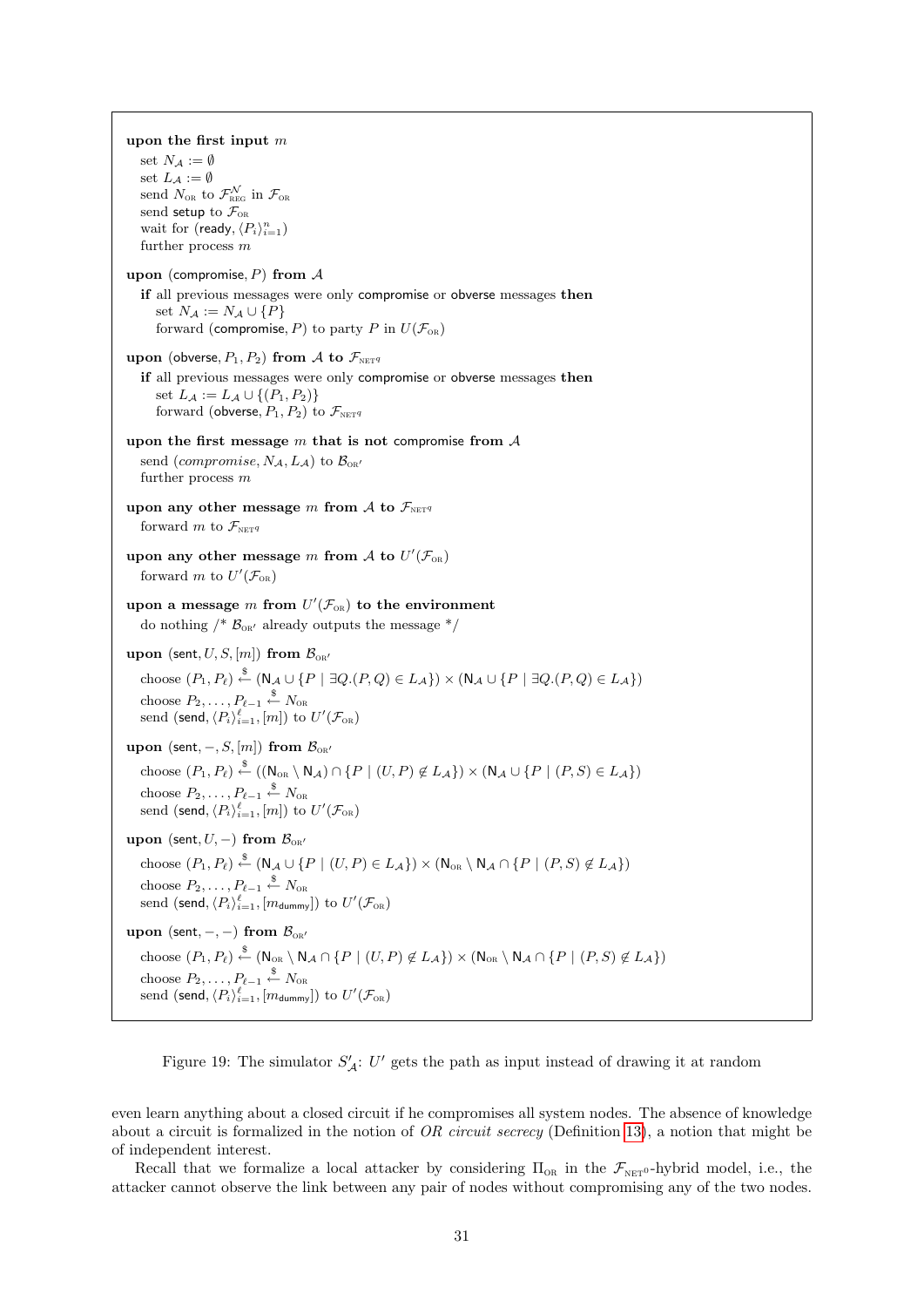| CS-Ch <sub>h</sub> <sup>I</sup> : (setup) from A                             | CS-Ch <sub>h</sub> <sup>I</sup> : (createcircuit, $\mathcal{P}^0$ , $\mathcal{P}^1$ , P) from A     |
|------------------------------------------------------------------------------|-----------------------------------------------------------------------------------------------------|
| if <i>initial</i> $=$ $\perp$ then                                           | if <i>challenge</i> = $true$ then                                                                   |
| send (setup) to $\Pi$                                                        | if $\mathcal{P}^0$ and $\mathcal{P}^1$ visibly coincide then                                        |
| $challenge \leftarrow false$                                                 | forward (createcircuit, $\mathcal{P}^b$ , P) to $\Pi$                                               |
| $initial \leftarrow true$                                                    | CS-Ch <sub>h</sub> <sup>11</sup> : for every other message m from A                                 |
| CS-Ch <sub>b</sub> : (compromise, P) from A                                  | forward m to $\Pi$                                                                                  |
| if <i>challenge</i> = <i>false</i> then                                      | CS-Ch <sub>h</sub> <sup>I</sup> : for every message m from $\Pi$                                    |
| store that $P$ is compromised                                                | <b>if</b> <i>challenge</i> = <i>true</i> and                                                        |
| forward (compromise, P) to $\Pi$                                             | $m = (created, \langle P \stackrel{cid}{\iff} P_1 \Longleftrightarrow \cdots P_{\ell'} \rangle, P)$ |
| CS-Ch <sub>h</sub> : (close_initial) from $A$<br>$challenge \leftarrow true$ | then<br>store $P$ for $cid$<br>forward m to $A$                                                     |

<span id="page-31-0"></span>Figure 20: OR Circuit Secrecy Game

FS-Ch<sub>b</sub><sup>II</sup> behaves exactly like CS-Ch<sub>b</sub><sup>II</sup> except for the following message: FS-Ch<sup>II</sup>: upon (close\_challenge) from  $A$ if  $challenge = true$  then  $challenge \leftarrow false$ for every circuit cid created in the challenge phase do look up onion proxy P for cid; send (cid, destroy, P) to  $\Pi$ 

<span id="page-31-1"></span>Figure 21: OR Forward Secrecy Challenger:  $\mathsf{FS}\text{-}\mathsf{Ch}^{\Pi}_{b}$ 

**Definition 10** (Local attackers). We say that we consider a protocol  $\Pi$  against local attackers if we consider  $\Pi$  in the  $\mathcal{F}_{\text{NET}}$ <sup>0</sup>-hybrid model.

The definition of circuit secrecy compares a pair of circuits and requires that the attacker cannot tell which one has been used. Of course, we can only compare two circuits that are not trivially distinguishable. The following notion of visibly coinciding circuits excludes trivially distinguishable pairs of circuits. Recall that a visible subpath of a circuit is a maximal contiguous subsequence of compromised nodes.

**Definition 11** (Visibly coinciding circuits). A subsequence  $\langle P_j \rangle_{j=u}^s$  of a circuit  $\langle P_i \rangle_{i=1}^{\ell}$  is an extended  $j = u$ visible subpath if  $\langle P_j \rangle_{j=u+1}^{s-1}$  is a visible subpath or  $s = \ell$  and  $\langle P_j \rangle_{j=u+1}^s$  is a visible subpath.

We say that two circuits  $\mathcal{P}^0 = \langle P_i^0 \rangle_{i=0}^{\ell^0}, \mathcal{P}^1 = \langle P_i^1 \rangle_{i=0}^{\ell^1}$  are trivially distinguishable if the following three conditions hold:

- (i) the onion proxies  $P_0^0, P_0^1$  are not compromised,
- (ii) the sequences of extended visible subpaths of  $\mathcal{P}^0$  and  $\mathcal{P}^1$  are the same, and
- (*iii*) the exit nodes of  $\mathcal{P}^0$  and  $\mathcal{P}^1$  are the same, *i.e.*,  $P^0_{\ell^0} = P^1_{\ell^1}$ .

For the definition of circuit secrecy of a protocol Π, we define a challenger that communicates with the protocol  $\Pi$  and the attacker. The challenger  $C_b$  is parametric in  $b \in \{0, 1\}$ .  $C_b$  forwards all requests from the attacker to the protocol except for the createcircuit commands. Upon a createcircuit command  $C_b$  expects a pair  $\mathcal{P}^0$ ,  $\mathcal{P}^1$  of node sequences, checks whether  $\mathcal{P}^0$  and  $\mathcal{P}^1$  are visibly coinciding circuits, chooses  $\mathcal{P}^b$ , and forwards (createcircuit,  $\mathcal{P}^b$ ) to the protocol Π. We require that the attacker does not learn anything about visibly coinciding circuits.

A protocol can be represented without loss of generality as an interactive Turing machine that internally runs every single protocol party as a submachine, forwards each messages for a party P to that submachine, and sends every message from that submachine to the respective communication partner. We assume that upon a message (setup), a protocol responds with a list of self-generated party identifiers. The protocol expects for every message from the communication partner a party identifier and reroutes the message to the corresponding submachine. In the following definition, we use this notion of a protocol.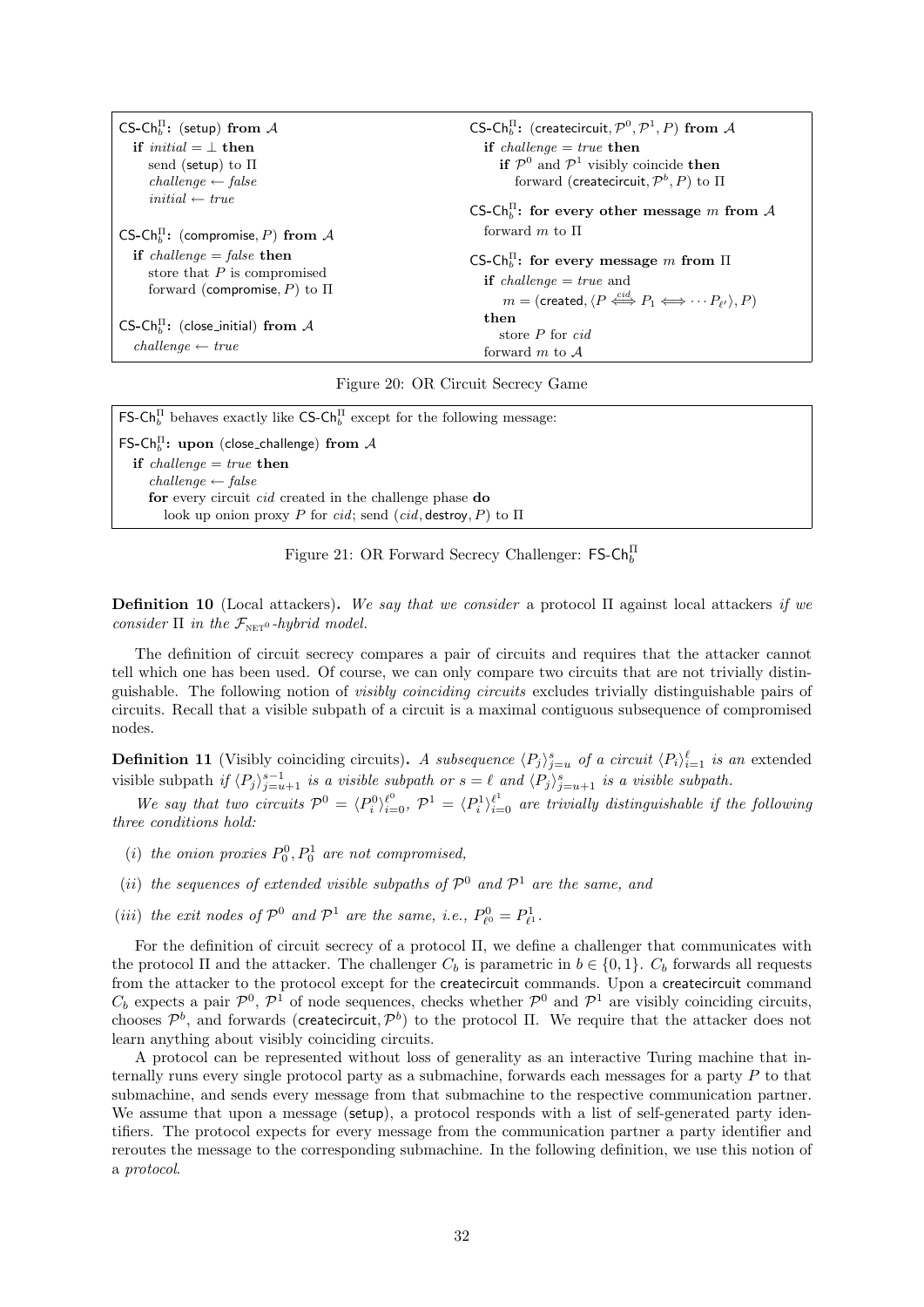<span id="page-32-3"></span>**Definition 12.** Let  $\Pi$  be a protocol and CS-Ch be defined as in Figure [20.](#page-31-0) An OR protocol has circuit secrecy if there is a negligible function  $\mu$  such that the following holds for all PPT attackers A and sufficiently large κ

 $\Pr[b \stackrel{\$}{\leftarrow} \{0,1\}, b' \leftarrow \mathcal{A}(\kappa)^{\text{CS-Ch}_{b}^{\text{H}}(\kappa)} : b = b'] \leq 1/2 + \mu(\kappa)$ 

Forward secrecy requires that even if all nodes are compromised after closing all challenge circuits the attacker cannot learn anything about the challenge circuits.

<span id="page-32-1"></span>**Definition 13.** Let  $\Pi$  be a protocol and FS-Ch be defined as in Figure [21.](#page-31-1) An OR protocol has circuit secrecy if there is a negligible function  $\mu$  such that the following holds for all PPT attackers A and sufficiently large κ

$$
\Pr[b \stackrel{\$}{\leftarrow} \{0,1\}, b' \leftarrow \mathcal{A}(\kappa)^{\mathsf{FS}\text{-}\mathsf{Ch}_b^{\Pi}(\kappa)} : b = b'] \le 1/2 + \mu(\kappa)
$$

<span id="page-32-5"></span>**Lemma 6.**  $\mathcal{F}_{OR}$  against local attackers satisfies OR circuit secrecy (see Definition [12\)](#page-32-3).

Proof. As we consider a local attacker the attacker can only observe the communication with compromised nodes, i.e., a guard sends a message to the first compromised node in a visible subpath. For such messages we distinguish two kinds of scenarios: either the visible subpath contains the exit node or not. If the visible subpath contains the exit node,  $\mathcal{F}_{OR}$  sends to the attacker the visible subpath together with the actual message to be transmitted. As any pair of challenge circuits visibly coincides, the visible subpaths are the same; hence, also the messages of  $\mathcal{F}_{OR}$  are the same for  $b = 0$  or  $b = 1$ .

In the case that the visible subpath does not contain the exit node, the circuit contains an adjacent guard on both sides of the visible subpath. In these cases,  $\mathcal{F}_{OR}$  sends the visible subpath, the command relay, and the cid to the attacker. As any pair of challenge circuits visibly coincides, the visible subpaths are the same. As the *cid* is randomly chosen, the distributions of the *cid* is the same in the scenario with  $b = 0$  and  $b = 1$ . Consequently, the distribution of network messages is the same in the scenario with  $b = 0$  and  $b = 1$ .  $\Box$ 

The protocol as introduce in Section [2.4](#page-6-0) presents  $\Pi_{OR}$  as one (sub-)machine for every protocol party. Equivalently,  $\Pi_{OR}$  can be represented as one interactive Turing machine that runs all parties as submachines, upon a message (setup) from the communication partner, sends (setup) to every party, and sends an answer with a list of party identifiers to the communication partner. In the following definition,  $\Pi_{OR}$ is represented as one interactive Turing machine that internally runs all protocol parties.

<span id="page-32-6"></span>**Lemma 7.**  $\Pi_{OR}$  instantiated with secure OR modules against local attackers satisfies OR circuit secrecy (see Definition [12\)](#page-32-3).

*Proof.* By Theorem [1,](#page-19-3) we know that there is a simulator S such that the communication with CS-Ch<sub>or</sub><sup>H<sub>or</sub></sub></sup> and CS-Ch<sup> $\mathcal{F}_{\text{on}}+S$ </sup> is indistinguishable for any PPT attacker.<sup>[15](#page-32-4)</sup> An attacker  $A^{\text{CS-Ch}}_{b}^{\mathcal{F}_{\text{on}}+S}$  communicating with CS-Ch<sub>b</sub><sup> $\mathcal{F}_{\text{OR}} + S$ </sup> can be represented as  $S'(A)$ <sup>CS-Ch<sub>b</sub><sup> $\mathcal{F}_{\text{OR}}$ </sup> for a wrapping machine  $S'$  that upon every net-</sup> work message runs the simulator S and reroutes the network messages of S to the environment to A. By Lemma [6,](#page-32-5)  $S'(A)$  cannot guess b with significantly more than a probability of  $1/2$ , hence also not  $A^{\text{CS-Ch}_{b}^{\pi_{\text{OR}}+S}}$ . As CS-Ch<sub>b</sub><sup>T<sub>OR</sub> and CS-Ch<sub>b</sub><sup>T<sub>OR</sub>+S</sup> are indistinguishable, we conclude that there is no attacker</sup> that can guess  $b$  with significantly more than a probability of  $1/2$ .

It is easy to see that in  $\mathcal{F}_{OR}$ , once a circuit is closed, all information related to the circuit at the uncompromised nodes is deleted. Therefore, forward secrecy for  $\mathcal{F}_{OR}$  is obvious from the circuit secrecy in Lemma [7.](#page-32-6) Hence, the following lemma immediately follows.

 $\Box$ 

<span id="page-32-2"></span>**Lemma 8.**  $\Pi_{OR}$  instantiated with secure OR modules against local attackers satisfies OR forward secrecy (see Definition [13\)](#page-32-1).

# <span id="page-32-0"></span>8 Conclusions and Future Work

We have proven that the core cryptographic parts in a OR protocol are a one-way anonymous authenticated key exchange primitive (1W-AKE), and secure onion algorithms. We have presented an improved version of the existing Tor protocol using the efficient ntor protocol as a secure 1W-AKE [\[15\]](#page-34-7) and by

<span id="page-32-4"></span><sup>&</sup>lt;sup>15</sup>Actually, we do not only consider  $\Pi_{OR}$  but  $\Pi_{OR}$  together with the dummy attacker that only reroutes all messages from the environment to the protocol.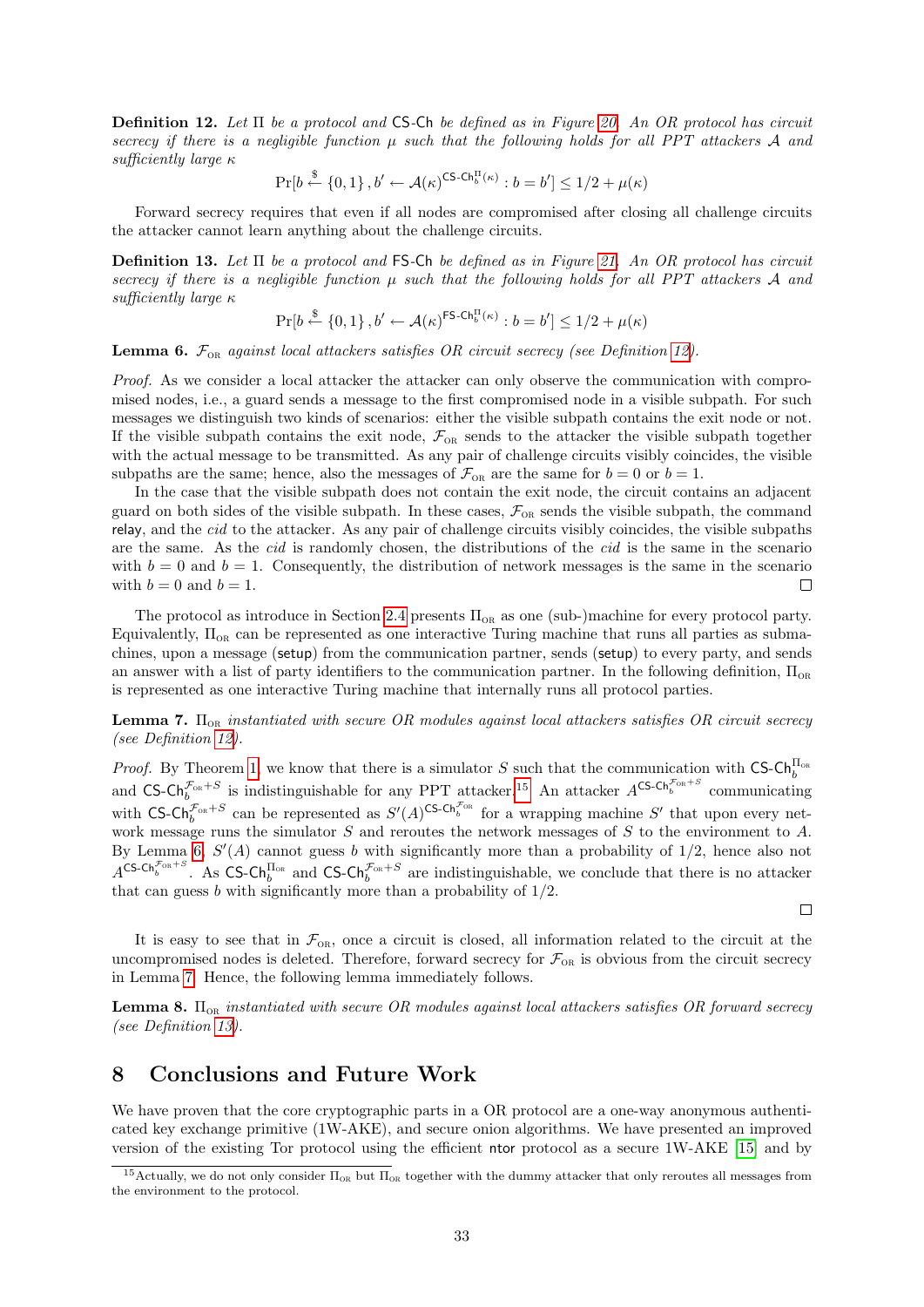proposing provably secure fixes for the Tor onion algorithms with a minimal overhead. We have shown that this improved protocol provides precise security guarantees in a composable setting (UC [\[5\]](#page-34-16)).

We have further presented an elegant proof technique for the analysis of OR protocols, which leverages an OR abstraction  $\mathcal{F}_{OR}$  that is induced by our UC security result. We show that the analysis of OR protocol boils down to the analysis of the abstraction  $\mathcal{F}_{OR}$ . As an example we have introduced a definition for forward secrecy of onion routing circuits and shown that  $\mathcal{F}_{OR}$  satisfies this definition. Furthermore, we have proven that our abstraction  $\mathcal{F}_{OR}$  satisfies the black-box criteria of Feigenbaum, Johnson and Syverson [\[13\]](#page-34-6), which in turn implies that their anonymity analysis also applies to the OR protocol presented in this paper.

For future work an interesting direction could be to incorporate hidden services into the UC security analysis. We already designed the abstraction in a way that allows for a modular extension of the UC proof to a hidden service functionality. Moreover, our work offers a framework for the analysis of other desirable OR properties, such as circuit position secrecy.

It is well known that the UC framework lacks a notion of time; consequently any UC security analysis neglects timing attacks, in particular traffic analysis. A composable security analysis that also covers, e.g., traffic analysis, is an interesting task for future work. Although our work proposes a provably secure and practical next generation Tor network, users' anonymity may still be adversely affected if different users run different versions. Hence it is an important direction for future work to develop a anonymity-preserving methodology for updating OR clients.

Acknowledgements This work is partially supported by CISPA, NSERC, and Mprime. We thank Gregory Zaverucha for helpful preliminary discussions, and Aaron Johnson, Paul Syverson, Dominique Unruh and the anonymous reviewers for their valuable comments on earlier drafts of the paper. Finally, we particularly thank Sebastian Meiser for many insightful discussions about and ideas for predictable malleability.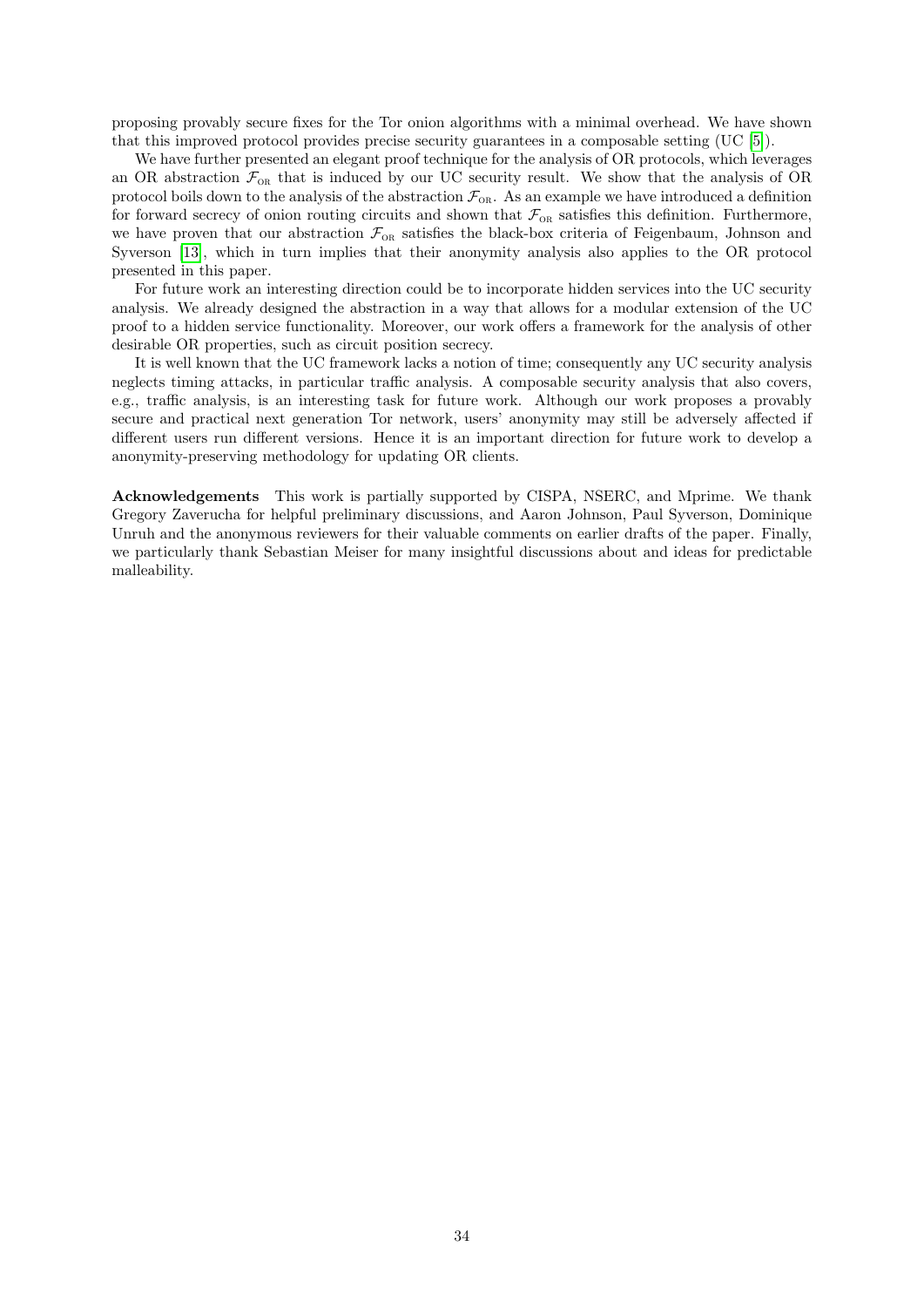# References

- <span id="page-34-13"></span>[1] S. S. Al-Riyami and K. G. Paterson, "Certificateless Public Key Cryptography," in Advances in Cryptology—ASIACRYPT'03, 2003, pp. 452–473.
- <span id="page-34-9"></span>[2] M. Backes, I. Goldberg, A. Kate, and E. Mohammadi, "Provably secure and practical onion routing," IACR Cryptology ePrint Archive, Report 2011/308, 2012.
- <span id="page-34-18"></span>[3] V. Boyko, P. D. MacKenzie, and S. Patel, "Provably Secure Password-Authenticated Key Exchange Using Diffie-Hellman," in EUROCRYPT, 2000, pp. 156–171.
- <span id="page-34-1"></span>[4] J. Camenisch and A. Lysyanskaya, "A formal treatment of onion routing," in Advances in Cryptology—CRYPTO 2005, 2005, pp. 169–187.
- <span id="page-34-16"></span>[5] R. Canetti, "Universally Composable Security: A New Paradigm for Cryptographic Protocols," in Proc. 42nd IEEE Symposium on Foundations of Computer Science (FOCS), 2001, pp. 136–145.
- <span id="page-34-14"></span>[6] R. Canetti, Y. Dodis, R. Pass, and S. Walfish, "Universally composable security with global setup," in Proc. 4th Theory of Cryptography Conference (TCC), 2007, pp. 61–85.
- <span id="page-34-12"></span>[7] D. Catalano, D. Fiore, and R. Gennaro, "Certificateless onion routing," in Proc. 16th ACM Conference on Computer and Communication Security (CCS), 2009, pp. 151–160.
- <span id="page-34-3"></span>[8] W. Diffie, P. C. van Oorschot, and M. J. Wiener, "Authentication and Authenticated Key Exchanges," Des. Codes Cryptography, vol. 2, no. 2, pp. 107–125, 1992.
- <span id="page-34-15"></span>[9] R. Dingledine and N. Mathewson, "Tor Protocol Specification," [https://gitweb.to](https://gitweb.torproject.org/torspec.git?a=blob_plain;hb=HEAD;f=tor-spec.txt)rproject.org/torspec.git?a=blob plain;hb=HEAD;f=tor-spec.txt, 2008, accessed Nov 2011.
- <span id="page-34-4"></span>[10] R. Dingledine, N. Mathewson, and P. Syverson, "Tor: The Second-Generation Onion Router," in Proc. 13th USENIX Security Symposium (USENIX), 2004, pp. 303–320.
- <span id="page-34-8"></span>[11] J. Feigenbaum, A. Johnson, and P. F. Syverson, "A model of onion routing with provable anonymity," in Proc. 11th Conference on Financial Cryptography and Data Security (FC), 2007, pp. 57–71.
- <span id="page-34-2"></span>[12] J. Feigenbaum, A. Johnson, and P. F. Syverson, "Probabilistic analysis of onion routing in a black-box model," in Proc. 6th ACM Workshop on Privacy in the Electronic Society (WPES), 2007, pp. 1–10.
- <span id="page-34-6"></span>[13] J. Feigenbaum, A. Johnson, and P. F. Syverson, "Probabilistic Analysis of Onion Routing in a Black-box Model, Tech. Rep. arXiv:1111.2520, 2011, [http://arxiv.org/](http://arxiv.org/abs/1111.2520v1)abs/1111.2520v1.
- <span id="page-34-5"></span>[14] I. Goldberg, "On the Security of the Tor Authentication Protocol," in Proc. 6th Workshop on Privacy Enhancing Technologies, 2006, pp. 316–331.
- <span id="page-34-7"></span>[15] I. Goldberg, D. Stebila, and B. Ustaoglu, "Anonymity and one-way authentication in key exchange protocols," Designs, Codes and Cryptography, pp. 1–25, 2012, proposal for Tor: [https://gitweb.to](https://gitweb.torproject.org/torspec.git/blob/HEAD:/proposals/ideas/xxx-ntor-handshake.txt)rproject.org/torspec.git/blob/HEAD:/proposals/ideas/xxx-ntor-handshake.txt.
- <span id="page-34-19"></span>[16] O. Goldreich and Y. Lindell, "Session-Key Generation Using Human Passwords Only," in CRYPTO, 2001, pp. 408–432.
- <span id="page-34-10"></span>[17] D. M. Goldschlag, M. Reed, and P. Syverson, "Hiding Routing Information," in Proc. 1st Workshop on Information Hiding, 1996, pp. 137–150.
- <span id="page-34-11"></span>[18] D. M. Goldschlag, M. G. Reed, and P. F. Syverson, "Onion Routing," Commun. ACM, vol. 42, no. 2, pp. 39–41, 1999.
- <span id="page-34-0"></span>[19] A. Greenberg, "How To Protect Yourself Online Like An Arab Revolutionary," [http://blogs.forb](http://blogs.forbes.com/andygreenberg/2011/03/25/)es.com/andygreenberg/2011/03/25/, 2011.
- <span id="page-34-17"></span>[20] D. Hofheinz, "Possibility and Impossibility Results for Selective Decommitments," J. Cryptology, vol. 24, no. 3, pp. 470–516, 2011.